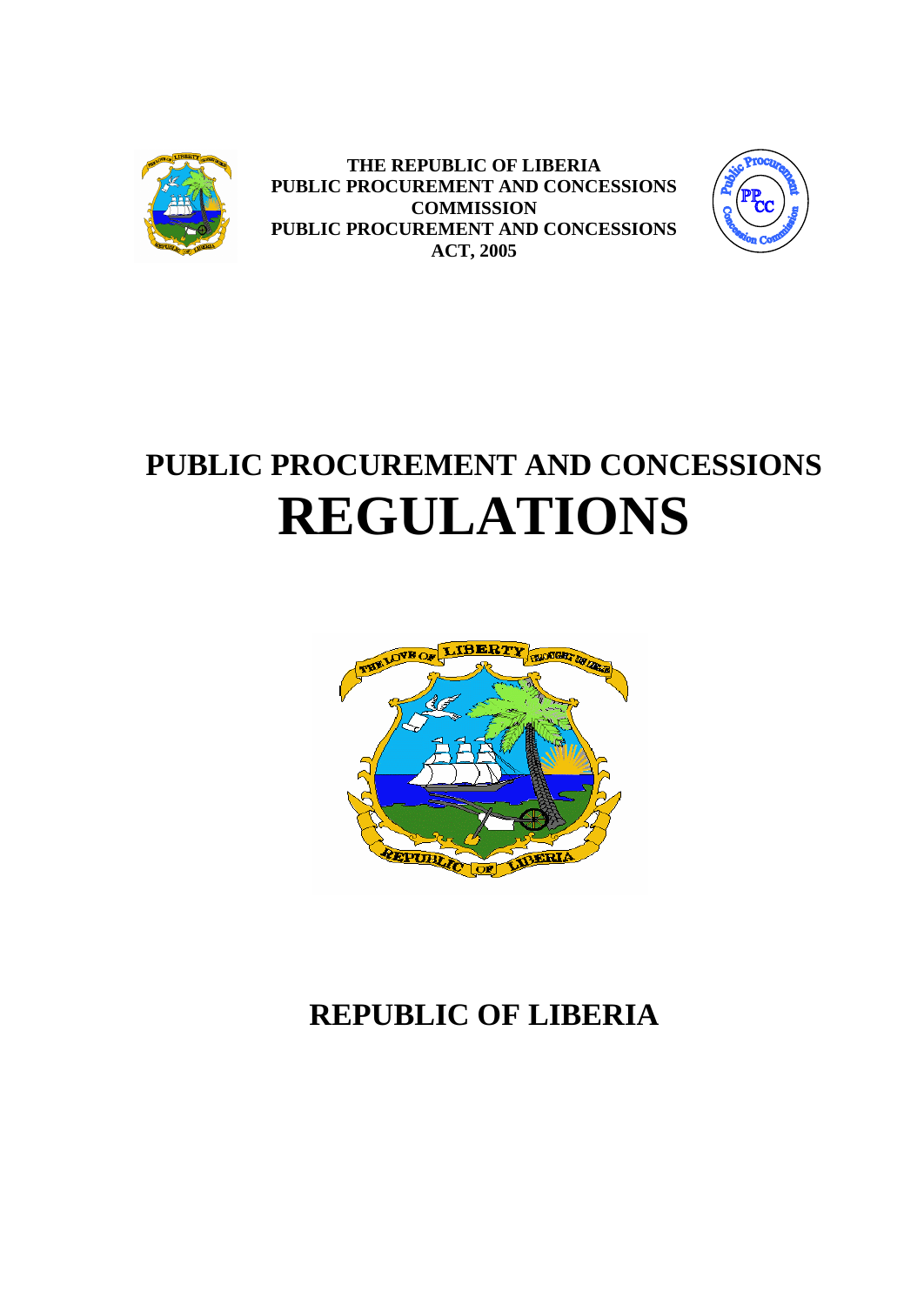## **REGULATIONS ACCOMPANYING THE PUBLIC PROCUREMENT AND CONCESSIONS COMMISSION ACT OF 2005 OF THE REPUBLIC OF LIBERIA**

## **TABLE OF CONTENTS**

| PUBLIC PROCUREMENT AND CONCESSIONS REGULATIONS _________________________________0                     |    |
|-------------------------------------------------------------------------------------------------------|----|
|                                                                                                       |    |
|                                                                                                       |    |
|                                                                                                       |    |
|                                                                                                       |    |
| Regulation 3 – Complaints, Appeal and Review Process ___________________________5                     |    |
| Regulation 4 - Power to Obtain Information (Section 11 of the Act)<br>5                               |    |
| Regulation 5 - Disclosure of Interest (Section 13 of the Act) ________________________5               |    |
| Regulation 6 - Financing of the Commission (Section 17 of the Act) ____________________5              |    |
|                                                                                                       |    |
| PART III - ENTITIES                                                                                   |    |
| Regulation 8 - Use of Private Sector Practices by Entities (Section 24 of the Act) _________________6 |    |
| Regulation 9 - Functions of Procurement Committee (Section 27 of the Act) _________7                  |    |
|                                                                                                       |    |
|                                                                                                       |    |
| Regulation 12 - Time for Entering into Contract (Section 31 of the Act) _________________8            |    |
| PART IV - GENERAL PROVISIONS ON PROCUREMENT PROCEEDINGS _____ 9                                       |    |
| Regulation 13 - Qualification of Bidders (Section 32 of the Act) __________________________9          |    |
| <b>Regulation 14 - Clarification And Modification Of Bidding And Prequalification</b>                 | 9  |
| Regulation 15 - Cancellation Of Proceedings For Rejection Of Bids (Section 36 of the Act)             | 9  |
| Regulation 16 - Debriefing Of Unsuccessful Bidders (Section 38 of the Act) _________                  | 10 |
| <b>Regulation 17 - Procurement Planning (Section 40 of the Act)</b>                                   | 10 |
| Regulation 18 - Contract Administration (Section 41 of the Act) __________________11                  |    |
| Regulation 19 - Price Adjustment (Section 42 of the Act)_________________________11                   |    |
|                                                                                                       |    |
|                                                                                                       |    |
| Regulation 21 - Engagement of End User Communities (Section 46 (4) of the Act) 13                     |    |
| Regulation 22 - National Competitive Bidding (NCB) (Section 48 of the Act) ___________ 13             |    |
| Regulation 23 - International Competitive Bidding (ICB) (Section 49 of the Act) ______ 14             |    |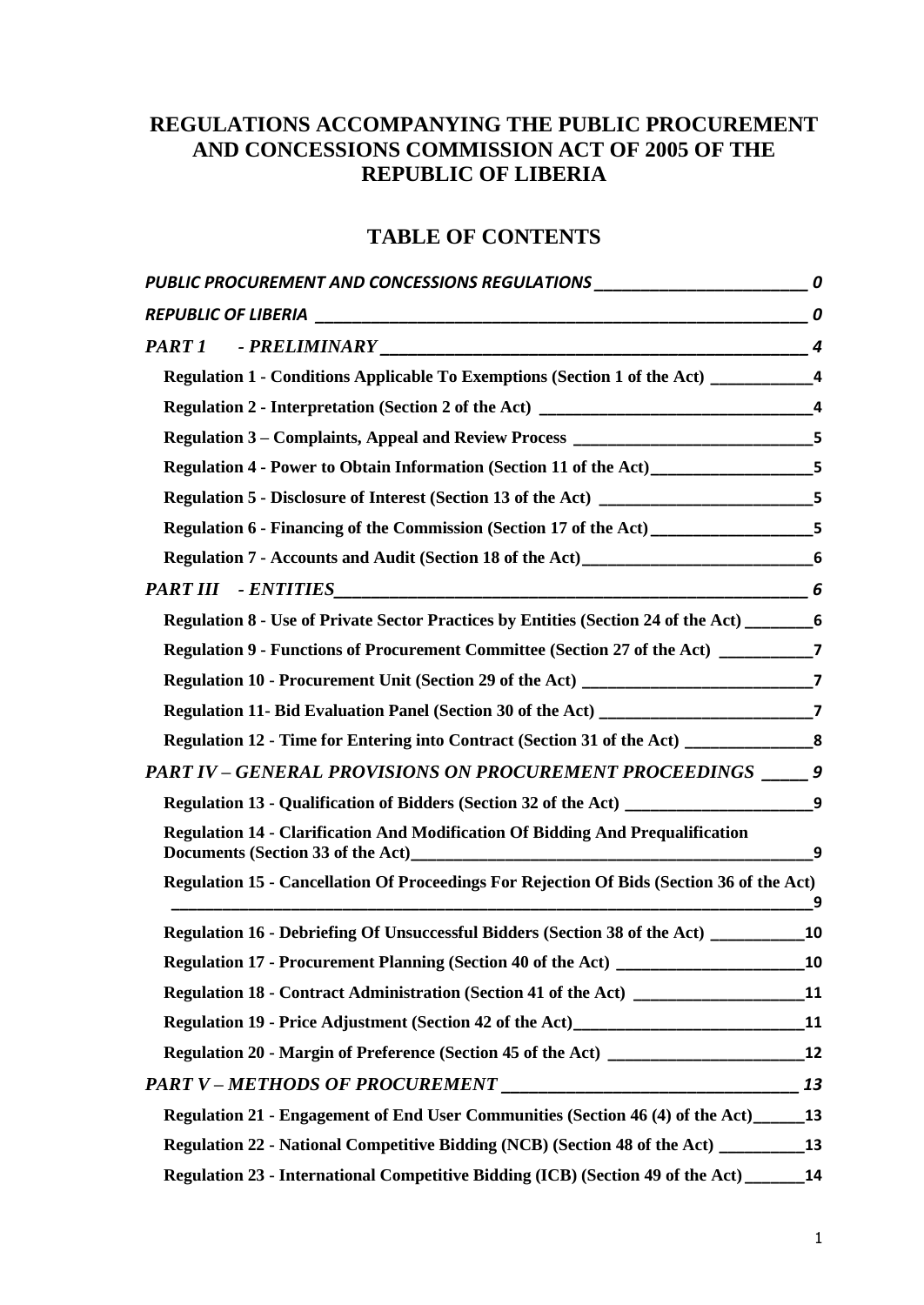| Regulation 24 - Restricted Bidding (Section 50 of the Act)______________________             | 14        |
|----------------------------------------------------------------------------------------------|-----------|
| <b>Regulation 25 - Basic Procedures for Request for Quotations (Section 54 of the Act)</b>   | 14        |
|                                                                                              | 15        |
| Regulation 27 - Basic Procedures for Sole Source (Section 56 of the Act)                     | 15        |
|                                                                                              |           |
| Regulation 29 - Bidding Documents (Section 58 of the Act) ______________________             | 16        |
|                                                                                              |           |
|                                                                                              |           |
| Regulation 32 - Examination, Evaluation and Comparison of Bids (Section 62 of the Act)       | 17        |
|                                                                                              | <b>18</b> |
| <b>Regulation 34 - Award of Procurement Contract (Section 65 of the Act)</b>                 | 18        |
| Regulation 36 - Two-Stage Bidding (Section 67 of the Act) _______________________            | 18        |
| Regulation 37 - Request for Consultancy Services (Section 68 of the Act) ________________19  |           |
| Regulation 38 - Selection based on Quality and Cost (Section 69 of the Act)                  | 19        |
|                                                                                              |           |
| Regulation 40 - Award of Consultancy Contract (Section 71of the Act)                         | 20        |
| PART VI - SPECIFIC PROCEDURES FOR PROCESSING CONCESSION                                      | 21        |
| SUB -PART 1 - DEFINITION AND OBJECTIVES OF CONCESSION AGREEMENTS _______________             | 21        |
|                                                                                              |           |
| SUB-PART 2 - SCOPE APPLICATIONS AND DISQUALIFIED PRIVATE SECTOR ENTITIES ________ 22         |           |
| <b>Regulation 42 - Scope and Application (Section 75 of the Act)</b>                         | 22        |
| <b>Regulation 43 - Concession Entities (Section 76 of the Act)</b>                           | 22        |
| <b>Regulation 45 - The Role of the Procurement Unit in Processing Concession Agreements</b>  | 22        |
|                                                                                              |           |
|                                                                                              |           |
| Regulation 48 - Preparation of Concession Procurement Plan (Section 79 of the Act) 24        |           |
| <b>Regulation 49 - Composition of Inter-Ministerial Concession Committee (IMCC) (Section</b> | 24        |
| Regulation 50 - Functions of the Inter-Ministerial Concessions Committee (Section 82 of      | 25        |
| Regulation 51 - Meetings of the Inter-Ministerial Concession Committee (Section 83 of the    | 25        |
|                                                                                              |           |
|                                                                                              | 25        |
| SUB-PART 3 - THE CONCESSION PROCUREMENT PROCESS PLANNING _______________________             | 26        |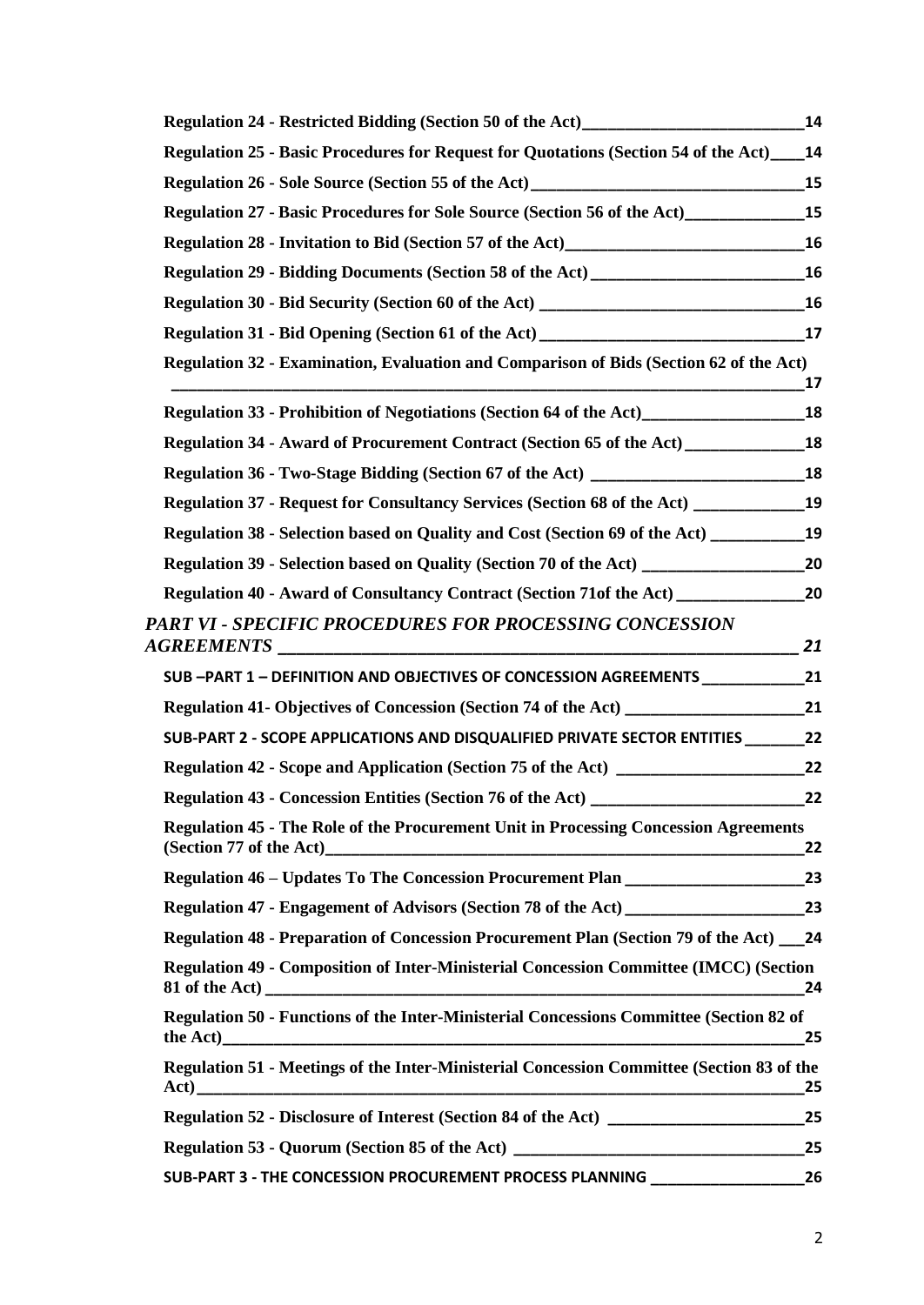| Regulation 54 - Inclusion in Economic Development Plan (Section 87 of the Act)                                | 26 |
|---------------------------------------------------------------------------------------------------------------|----|
| Regulation 56 - Criteria for the issue of the Certificate of Concession (Section 89 of the                    | 26 |
| Regulation 57 - Inspection of the Records (Section 93 of the Act) _______________                             | 26 |
|                                                                                                               |    |
|                                                                                                               |    |
| Regulation 60 - Criteria for the Application of Margin of Preference (Section 99 of the                       | 27 |
| Regulation 61 - Restricted Competitive Bidding (Section 100 of the Act)______________________29               |    |
| Regulation 62 - Sole Source and Unsolicited Bids (Section 101 of the Act) ___________________________________ |    |
|                                                                                                               |    |
|                                                                                                               |    |
|                                                                                                               |    |
| SUB-PART 4 - PRE-BID MEETING, BID SUBMISSION AND OPENING _______________________34                            |    |
| <b>Regulation 66 – Time for Submission and Opening of Bids In Respect of Concessions</b>                      | 34 |
|                                                                                                               | 34 |
|                                                                                                               |    |
|                                                                                                               |    |
|                                                                                                               |    |
| Regulation 69 - Evaluation Report and Decision of the IMCC (Section 115 of the Act) 136                       |    |
|                                                                                                               |    |
| Regulation 71 - Form of Contract (Section 117 of the Act) 37                                                  |    |
|                                                                                                               |    |
| Regulation 73 - Post-Contract Management (Section 121 of the Act) ______________________37                    |    |
| PART VII – RULES ON DISPOSAL OF STORES, PLANTS AND EQUIPMENT 38                                               |    |
|                                                                                                               |    |
| Regulation 75 - Disposal Procedure (Section 124 of the Act) ________________________________38                |    |
|                                                                                                               |    |
| Regulation 76 – Complaints, Review and Decisions of Complaints Process (Sections 10,                          | 39 |
| Regulation 77 – Complaints to the Commission (Section 126 of the Act) ___________                             | 40 |
| Regulation 78 - Rules Applicable to the Review Proceedings (Section 128 of the Act) 140                       |    |
| Regulation 79 - Suspension of Procurement Proceedings (Section 129 of the Act) _____                          | 40 |
|                                                                                                               | 41 |
| Regulation 80 - Review of Threshold Levels (Section 139 of the Act) _____________                             | 41 |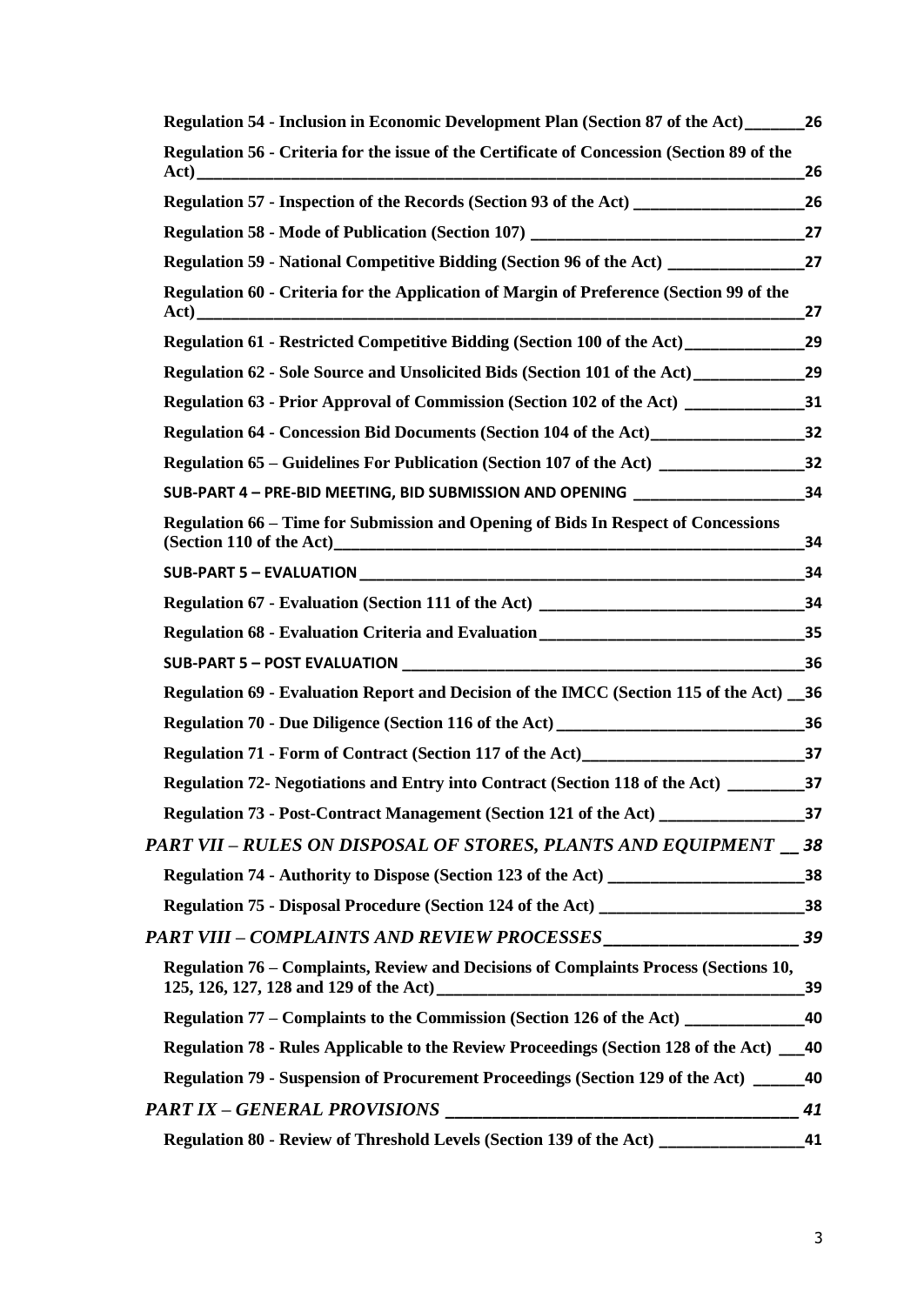**IN exercise of the powers conferred on the Public Procurement and Concessions Commission under section 134 of the Public Procurement and Concessions Act 2005, these Regulations are made the First day of December 2009 and shall apply to the scope of Procurement and Concession as spelt out under the Act.** 

## <span id="page-4-0"></span>**PART 1 - PRELIMINARY**

#### <span id="page-4-1"></span>**Regulation 1 - Conditions Applicable To Exemptions (Section 1 of the Act)**

Any entity that intends to adopt an alternative procurement procedure pursuant to section 1(4) of the Act shall in addition to complying with the Act ensure that:

- (1) the quality of the goods, services or works procured meet minimum technical specifications established by that entity in its invitation to bidders;
- (2) the cost of the goods, services or works are within the limits of the approved budget of the entity.

#### <span id="page-4-2"></span>**Regulation 2 - Interpretation (Section 2 of the Act)**

Words used in this Regulation shall have the meaning ascribed to them under Section 2 of the Act and the following words used in the Regulations shall have the meaning ascribed to them under this Regulation:

- (1) "**Project Steering Committee**" means a team constituted by the Concession Entity for the co-ordination, supervision and monitoring of the implementation of the concession under the Provision or Regulation 44 of these Regulations.
- (2) "**Technical expert**" mean an expert, a team of experts or advisors with the skills and knowledge related to concessions who are engaged pursuant to the Act and may advise on the technical, legal, financial and/or any other aspect of the concession or a concession processes.
- (3) "**Value for money**" refers to an assessment of the maximum net benefit to the Government of Liberia in terms of the use of the government's resources and assessment of risk or any combination of factors used in the assessment of net benefit.
- (4) **"Conflict of Interest"** means a real or seeming incompatibility between one's private interests and one's public or fiduciary duties.
- (5) **"Force Account"** refers to the use of a Procurement Entity's own in-house staff to carry out works or perform the private sector party's obligations required under a procurement contract.
- (6) **"Interest"** as used in Regulation 5, Regulation 52(1) and Section 13(1) and (2) and 84 of the Act shall be construed to mean interest that may result in a benefit or potential benefit to the member or "close relatives" as defined under Section 2(4) of the Act.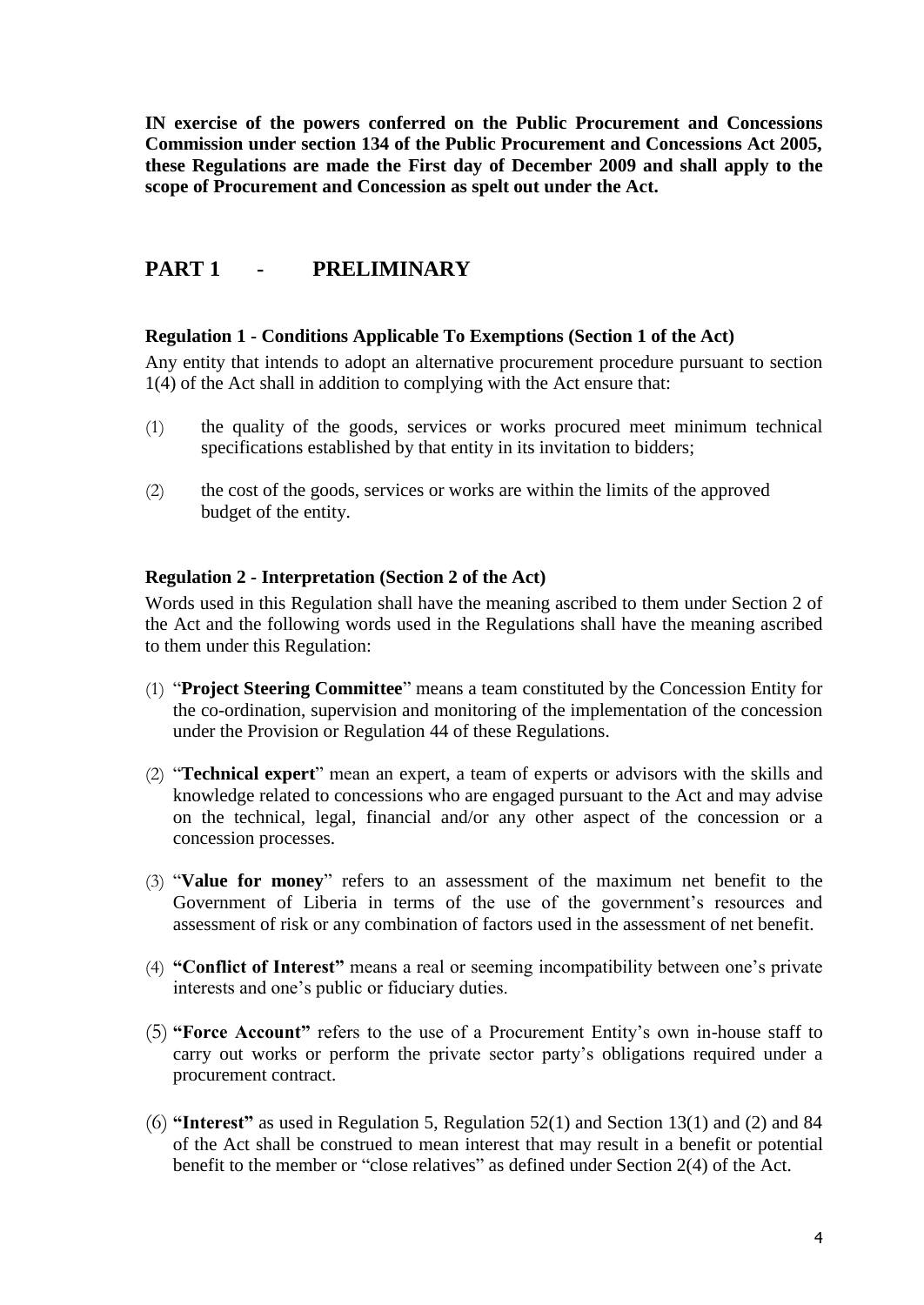## PART II - PUBLIC PROCUREMENT AND CONCESSIONS **COMMISSION**

#### <span id="page-5-0"></span>**Regulation 3 – Complaints, Appeal and Review Process**

In addition to the provisions of Sections 10, 125, 126, 127, 128 and 129 of the Act the provisions of Part VIII of these Regulations shall be observed in respect of matters related to the Complaints, Appeals and Review Panel (CARP) set up under Part VIII of the Act.

#### <span id="page-5-1"></span>**Regulation 4 - Power to Obtain Information (Section 11 of the Act)**

Pursuant to section 11 of the Act:

- (1) A notice issued by the Commission or the CARP requiring a person to provide information shall give such a person not more than twenty-one (21) days from the date of the request to provide the information.
- (2) The person or entity shall respond to the request within the time indicated either by providing the information or indicating the reason why the information cannot be provided.
- (3) Where the entity or person gives reason for the inability to provide the information to the Commission or CARP within the time specified, the Commission or CARP may grant such extension of time as the context may require.
- (4) The provisions relating to the offence of non-compliance under Sections 11(4) of the Act shall apply to any failure to comply with any extension of time granted by the Commission or the CARP pursuant to these Regulations.

#### <span id="page-5-2"></span>**Regulation 5 - Disclosure of Interest (Section 13 of the Act)**

- (1) The disclosure required under Section 13(1) under the Act shall be made prior to the sitting of the Commission but where the member or person becomes aware of the interest during the sitting of the Commission, the member or person shall immediately disclose the interest and shall not take part in further proceedings of the Commission on that matter.
- (2) The reference to "interest" of a member of the Commission or a person in a matter under Section  $13(1)$  and (2) of the Act shall be construed to mean interest as defined under Regulation 2(6) of these Regulations.

#### <span id="page-5-3"></span>**Regulation 6 - Financing of the Commission (Section 17 of the Act)**

- (1) Pursuant to Section 17 of the Act, all funds accruing to the Commission shall be deemed to be Public Funds and the use of such funds shall be subject to the general or specific guidelines issued by the Ministry of Finance and/or Bureau of Budgets regarding the use of Public Funds.
- (2) In accordance with section 17(2) of the Act, the fees paid by appellants who file appeals to the Commission shall be limited to minimal sums that are enough to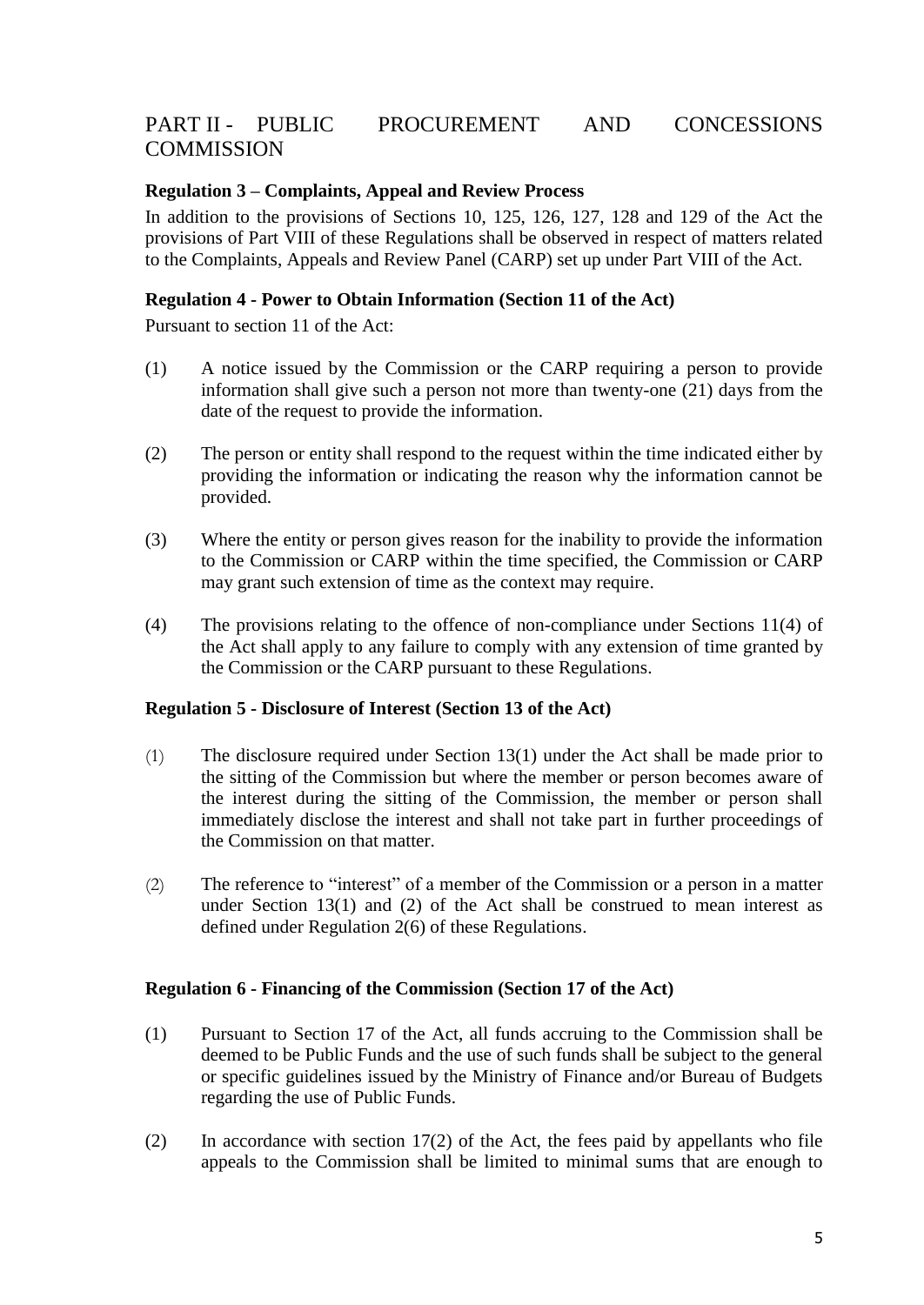cover the cost of reproduction and photocopying of the Commission's application forms and such amounts shall be determined from time to time by the Commission and made known to the public by means of general notice on fees applicable to the lodging of complaints.

#### <span id="page-6-0"></span>**Regulation 7 - Accounts and Audit (Section 18 of the Act)**

Pursuant to section 18 of the Act, the Commission shall:

- (1) Manage and operate the Commission's accounting system in such a manner as to ensure accountability and transparency in the use of all funds of the Commission.
- (2) Ensure that Commission's accounting system has been approved by the Accountant General or any other appropriate government authority.
- (3) Secure the efficient and effective use of appropriations made available to the Commission within the ambit of government policy and in compliance with any enactment or instructions issued under the authority of the applicable enactment.
- (4) Prepare, sign and submit within the time specified under the applicable law, the annual account of the Commission in the form prescribed by the Accountant General or the appropriate government authority.
- (5) Answer questions raised by the Auditor General or the legislature in respect of the financial transactions and accounts of the Commission.

## <span id="page-6-1"></span>**PART III - ENTITIES**

#### <span id="page-6-2"></span>**Regulation 8 - Use of Private Sector Practices by Entities (Section 24 of the Act)**

A Procuring Entity that meets all the requirements of Section 24 of the Act may undertake procurement in accordance with established private sector procedures or commercial practices by complying with the following additional requirements:

- (a) State the type of private sector or commercial practice to be adopted in the Entity's Procurement Plan and include timelines for the following:
	- i. Source Identification
	- ii. Development of Supplier Profile
	- iii. Decisions on the Selection of Bidders
- (b) Follow any provisions related to such private sector as may be applicable under any detailed step by step procedures or manual issued by the Commission.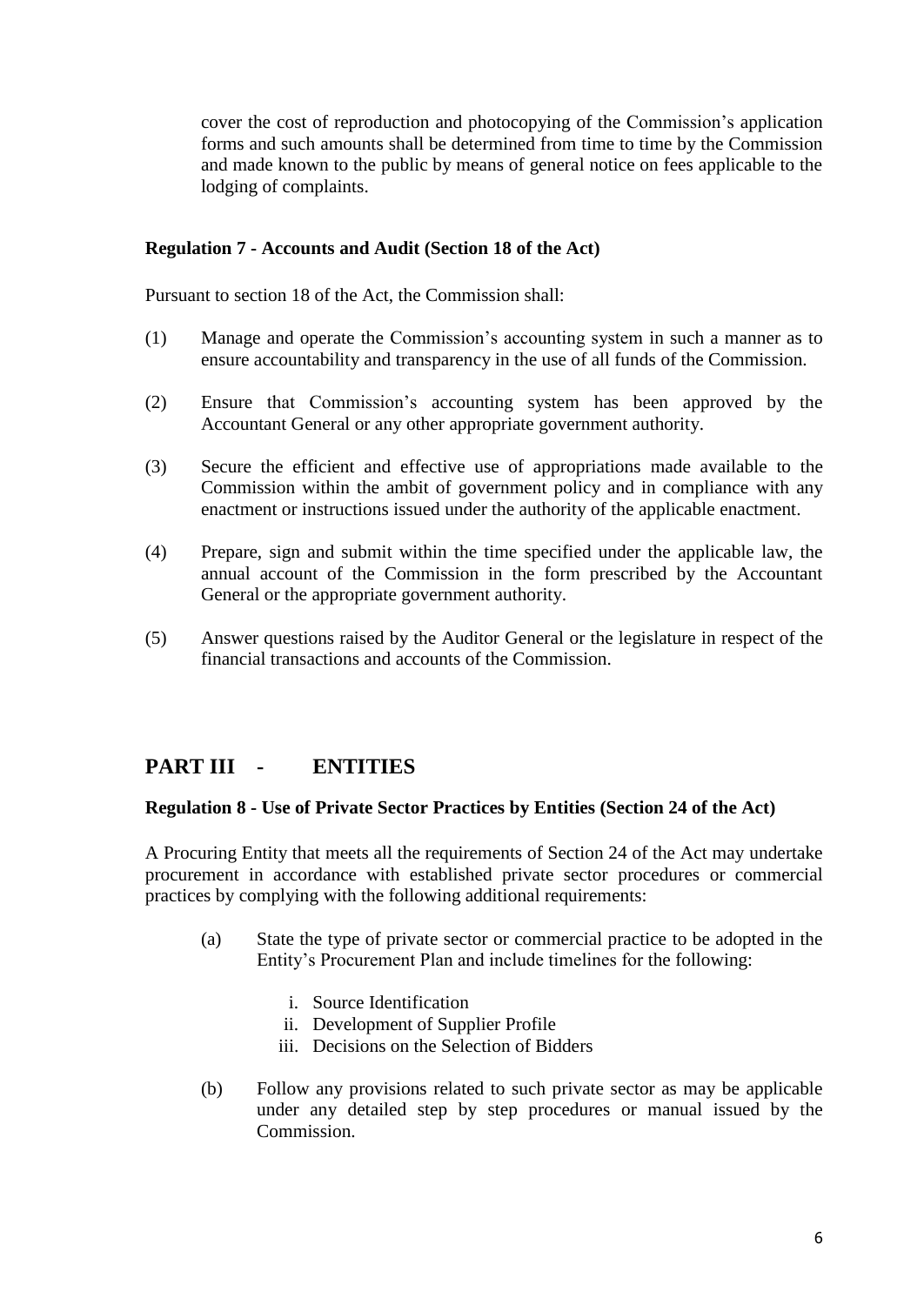#### <span id="page-7-0"></span>**Regulation 9 - Functions of Procurement Committee (Section 27 of the Act)**

- (1) In reviewing the activities leading to the selection of the lowest responsive evaluated bid by the Procuring Entity, the Procurement Committee shall ensure that the lowest responsive evaluated bid meets the following requirements:
	- (a) All responsiveness requirements stipulated in the bid documents;
	- (b) All minimum technical or commercial requirements stipulated in the bid documents; and
	- (c) The bid price has been evaluated to be more favorable than those submitted by other responsive and qualified bidders.
- (2) The Procurement Committee shall carry out its functions for all procurement activities within the Entity irrespective of whether the source of funding is from the Government of Liberia, donor fund or any other source.

#### <span id="page-7-1"></span>**Regulation 10 - Procurement Unit (Section 29 of the Act)**

- (1) For the purposes of constituting a Procurement Unit under section 29(3) of the Act, the Procuring Entity shall interpret "officials" to mean any staff of the Procuring Entity, whether junior or senior officer competent enough to be appointed by the Head of the Entity as a member of the Procurement Unit.
- (2) The Procurement Unit shall report to the Head of Entity, who is also the Chairperson of the Procurement Committee. The Procurement Committee may request clarification and/or information from the Procurement Unit during its sittings.

#### <span id="page-7-2"></span>**Regulation 11- Bid Evaluation Panel (Section 30 of the Act)**

- (1) In the establishment of a Bid Evaluation Panel by the Procurement Committee under section 30 of the Act, the Procurement Committee shall ensure that:
	- (a) Persons who are qualified and required to serve on a Panel for the evaluation of bids are invited formally by a letter of invitation to serve on the Bid Evaluation Panel for the specific purpose.
	- (b) A person who accepts to serve on the Bid Evaluation Panel shall give a written undertaking indicating that no conflict of interest exists or would arise in the performance of his/her responsibilities as a member of the Panel.
- (2) If the Procurement Committee detects or is of the view that there is or there would be conflict of interest such a person shall be removed from the Panel.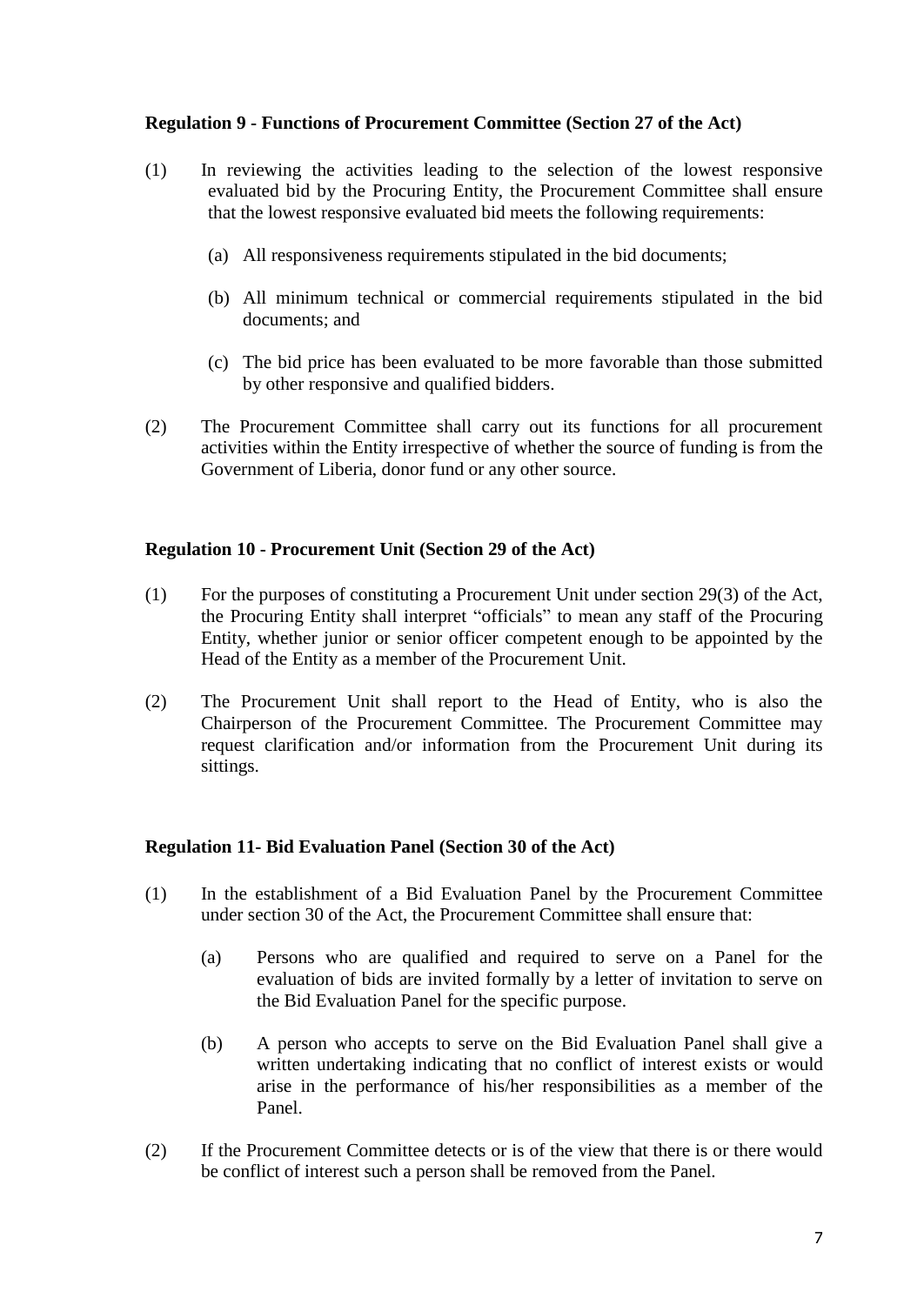(3) The Procurement Committee shall ensure that in the selection of qualified persons or experts for the composition of the Bid Evaluation Panel due regard is given to the subject matter of the bid or the expertise required for the evaluation of the bid.

#### **Meaning of Conflict of Interest**

(4) Conflict of Interest shall have the meaning ascribed to it in Regulation 2(4) of these Regulations.

#### **Performance of the Evaluation**

- (5) In the evaluation of the bids, the Bid Evaluation Panel shall ensure that they stay within the confines of the predetermined and published evaluation criteria outlined to the bidders in the bid documents.
- (6) Where the Procurement Committee does not specify the Chairman of the Panel, the members of the Bid Evaluation Panel shall elect one of their numbers to serve as chairperson of the Panel.
- (7) The decision of the Bid Evaluation Panel shall be unanimous provided that where the panel cannot decide unanimously on an issue, their decisions may be taken by vote of the majority of panel members.
- (8) Where there is a tie in votes regarding the decision of the panel, the chairperson shall have a casting vote to determine the matter.
- (9) The Bid Evaluation Panel shall submit an evaluation report to the Procurement Committee in accordance with Section 30(2) of the Act.
- (10) Unless otherwise determined by the Procurement Committee, the Bid Evaluation Panel shall be deemed dissolved immediately after the submission of the evaluation report to the Procurement Committee.

#### <span id="page-8-0"></span>**Regulation 12 - Time for Entering into Contract (Section 31 of the Act)**

- (1) During the fourteen (14) day waiting period for entering into contracts of specified thresholds as required under Section 31 of this Act, the Commission may:
	- (a) review the entire contract award process and
	- (b) issue a notice for the suspension of the award of contract if the Commission is of the view that a stated section of the Act has been breached.
- (2) The Procurement Entity may enter into a procurement contract after the expiration of the fourteen (14) day waiting period if no notice is received from the Commission.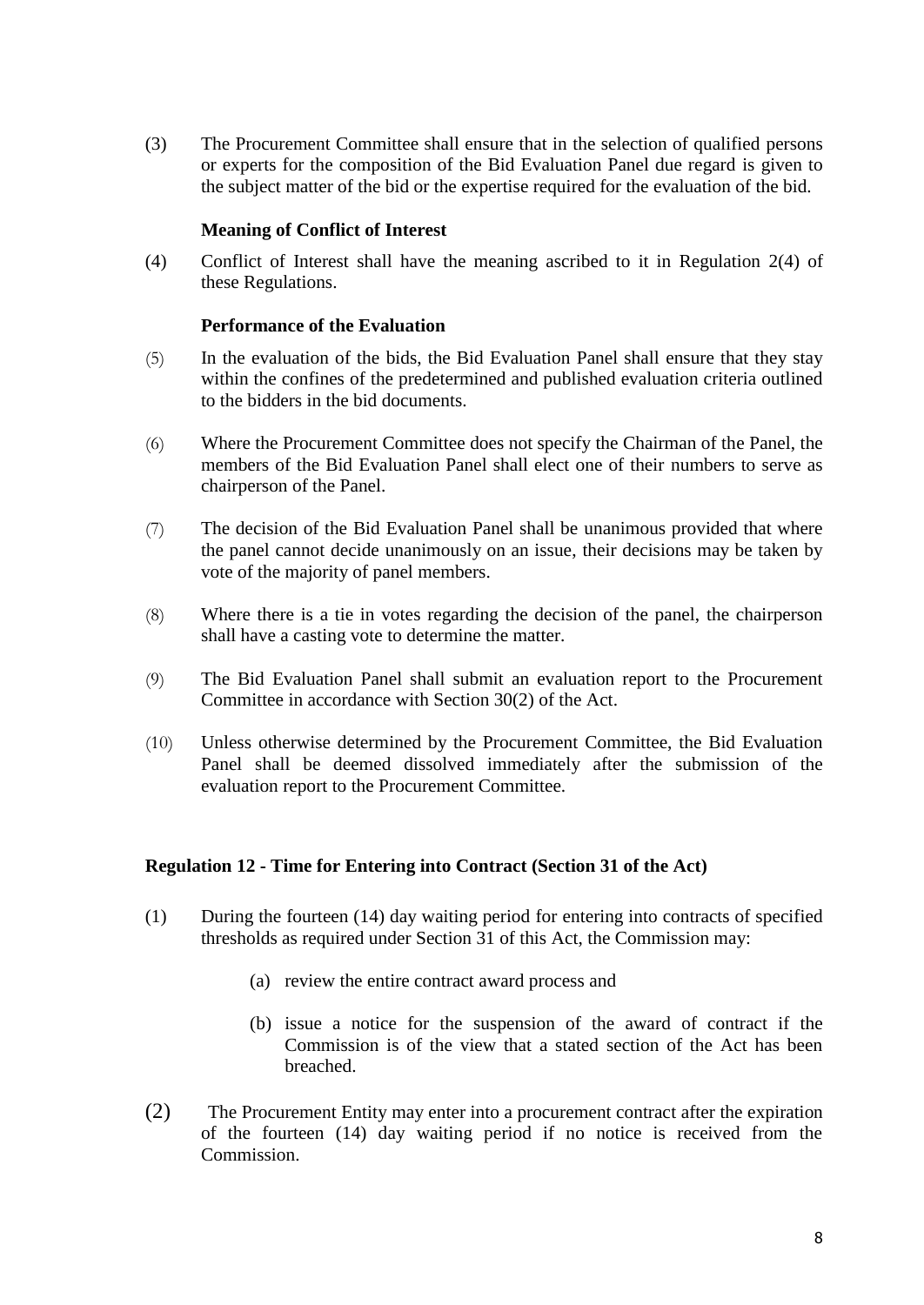## <span id="page-9-0"></span>**PART IV – GENERAL PROVISIONS ON PROCUREMENT PROCEEDINGS**

#### <span id="page-9-1"></span>**Regulation 13 - Qualification of Bidders (Section 32 of the Act)**

- (1) For the purposes of complying with section 32 of the Act, the Procuring Entity shall ensure that
	- (a)The qualification criteria listed under the section shall as the context requires be included in the final bidding documents issued to bidders.
	- (b) Evaluation of a bidder's qualification is based solely on the criteria indicated in the bidding documents.
	- (c) Where prequalification procedure is applied, no limit shall be set for the number of prequalified bidders and all bidders who meet the minimum qualification criteria and requirements shall be invited to submit bids.

#### <span id="page-9-2"></span>**Regulation 14 - Clarification and Modification of Bidding and Prequalification Documents (Section 33 of the Act)**

- (1) Where a Procuring Entity intends to hold a pre-bid meeting, it shall indicate the time, date and place of the meeting in the bidding documents.
- (2) Notwithstanding the pendency of a pre-bid meeting, if the Procuring Entity receives a written request for clarification, it shall respond to the written request for clarification by a bidder prior to the pre-bid meeting and within the time frame provided under Section 33(1) of the Act.
- (3) In responding to the written request for clarification within the time frame provided under Section 33 (1) of the Act, the Procuring Entity shall make a copy of the request and its response available to all bidders.
- (4) No pre-bid meeting shall be scheduled at a date which is later than fourteen (14) days before the date specified in the bid submission date.
- (5) Minutes of the pre-bid meeting shall be issued to all bidders who were issued with bidding documents, whether they attended the pre-bid meeting or not.
- (6) In accordance with Section 33(2) an entity may extend the deadline for submission of bids if substantial modifications are required after the pre-bid meeting.

#### <span id="page-9-3"></span>**Regulation 15 - Cancellation of Proceedings for Rejection of Bids (Section 36 of the Act)**

(1) Pursuant to section 36 of the Act, the Procuring Entity shall not cancel any procurement proceedings or reject all bids prior to the time stated for acceptance of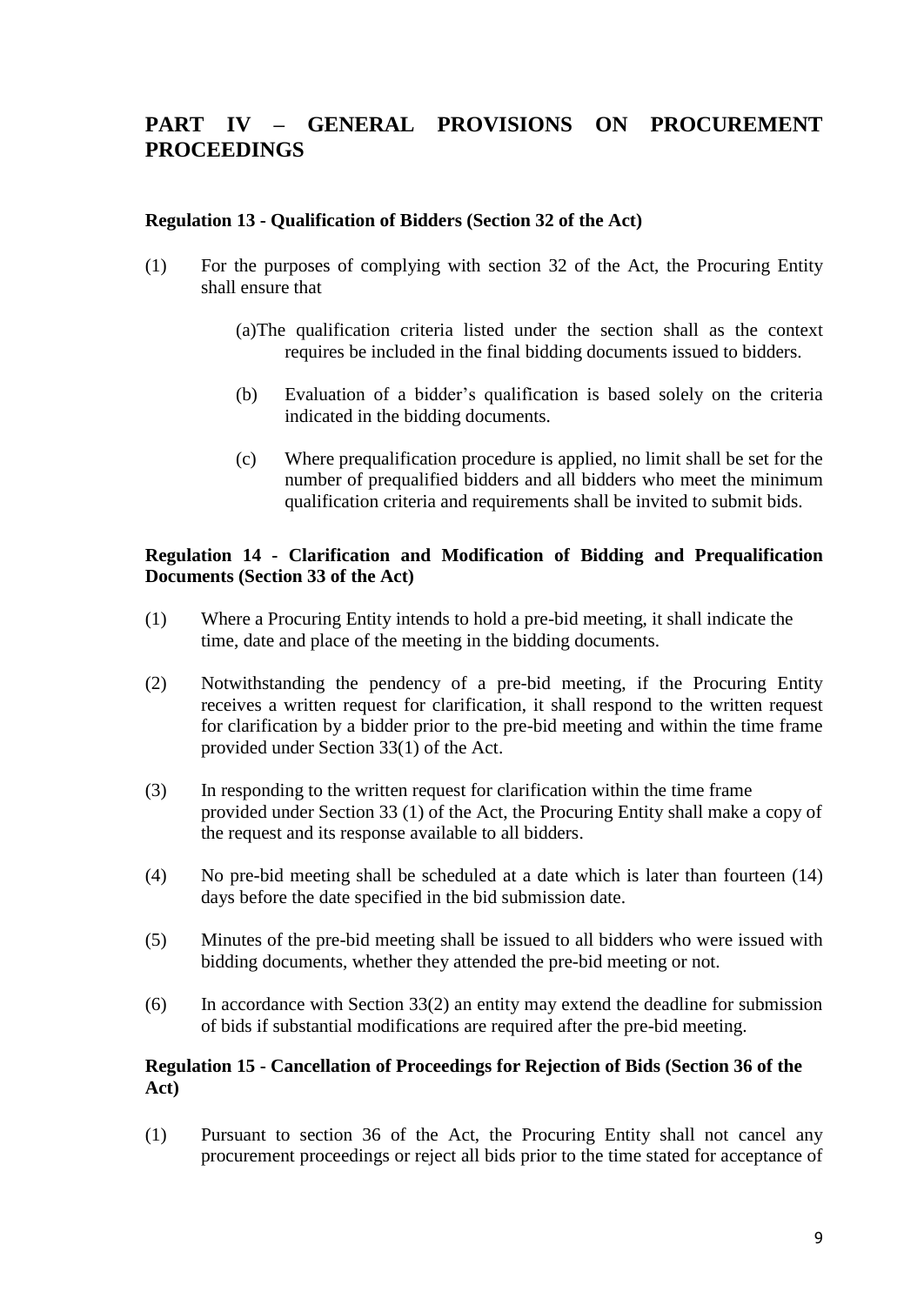bids unless the decision to reject all bids or cancel the procurement proceedings is made strictly in accordance with the provision of section 36 of the Act.

- (2) In addition to the provisions of section 36 the cancellation or rejection of all bids shall also be subject to the following:
	- (a) Submission of written report to the Procurement Committee that detail out how the requirements stated in section 36 of the Act have been met;
	- (b) Approval of the rejection or cancellation by the Procurement Committee of the Procuring Entity; and
	- (c) Communication of the rejection or cancellation to the bidders within seven (7) days after the decision has been made.
- (3) For the purposes of section 36 of the Act, the Procuring Entity shall ensure that all bidding documents indicate that the Procuring Entity has the right in accordance with the Act to reject all bids or cancel the procurement proceedings at any time prior to the signing of the procurement contract.

#### <span id="page-10-0"></span>**Regulation 16 - Debriefing Of Unsuccessful Bidders (Section 38 of the Act)**

- (1) An unsuccessful bidder may, by notice in writing to the Procuring Entity, request for a statement on the general reasons for which its bid was deemed unsuccessful.
- (2) The Procuring Entity shall inform the unsuccessful bidder in writing of the reason(s) within fourteen (14) days upon receipt of the request.
- (3) Information provided to unsuccessful bidders shall be in writing and copies shall be kept as part of the record of procurement proceedings required under section 43 of the Act.
- (4) Any response to a request for debriefing shall comply with section 43 of the Act and no debriefing shall be made in breach of section 43(5) of the Act.

#### <span id="page-10-1"></span>**Regulation 17 - Procurement Planning (Section 40 of the Act)**

The Procuring Entity shall follow the following procedures in the preparation of procurement plans:

- (1) The Head of the Procuring Entity shall constitute a procurement planning committee comprising members of the budget committee and the head of Procurement Unit to develop the annual procurement plan.
- (2) The Procuring Entity shall as part of the budget preparation process prepare a proposed procurement plan.
- (3) The proposed procurement plan may, if the entity requires, be submitted to the Commission for review and comment.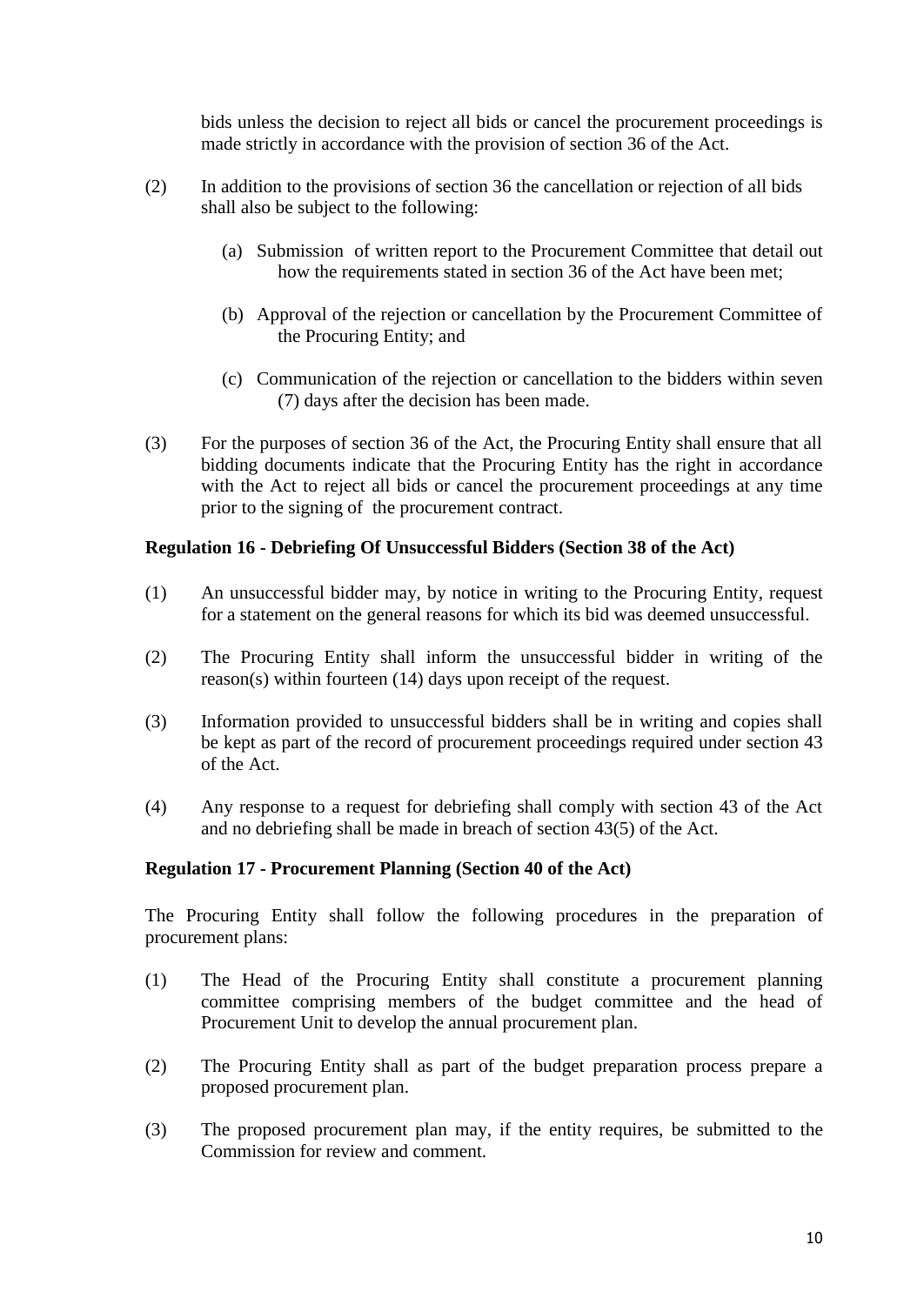- (4) The proposed procurement plan may be modified by the Procuring Entity based on the approved budget and the modified procurement plan shall be deemed the final procurement plan and shall be submitted to the Commission for approval within four (4) weeks of budget approval.
- (5) The final procurement plan shall be deemed to have been approved if no response is received from the Commission within twenty-one (21) days after submission to the Commission.
- (6) Where the Commission does not approve the procurement plan, the Commission shall notify the Procuring Entity in writing of the reason for the non-approval and the Entity shall review or modify the procurement plan as required and re-submit to the Commission for consideration and approval.

#### <span id="page-11-0"></span>**Regulation 18 - Contract Administration (Section 41 of the Act)**

- (1) The head of the Procuring Entity shall have oversight responsibility for the administration of the procurement contract.
- (2) Pursuant to section 41 of the Act, the Procuring Entity may set up a team for the administration and monitoring of the performance of procurement contracts entered into by the Entity.
- (3) Where the context requires the Entity shall:
	- (a) Develop a contract administration mechanism that at least spell out the obligations under the contract, the responsible party and expected or contractual compliance or completion date of the obligation as a means of facilitating contract administration.
	- (b) Cause to be prepared written periodic updates on compliance with obligations under the contract.
- (4) In the event the entity is of the view that the procurement contract requires periodic written update, it shall spell out the period of review leading to the updates in writing and assign the responsibility of preparing the updates to named officials of the entity.
- (5) Where the context requires, the head of the Procuring Entity shall ensure that the contract administration and monitoring mechanism takes into account the need to link approval of financial disbursement to the performance of the obligations in accordance with the terms of the contract.

#### <span id="page-11-1"></span>**Regulation 19 - Price Adjustment (Section 42 of the Act)**

(1) Pursuant to section 42 of the Act, the Procuring Entity shall not adjust the price stated in the procurement contract unless the procurement contract permits: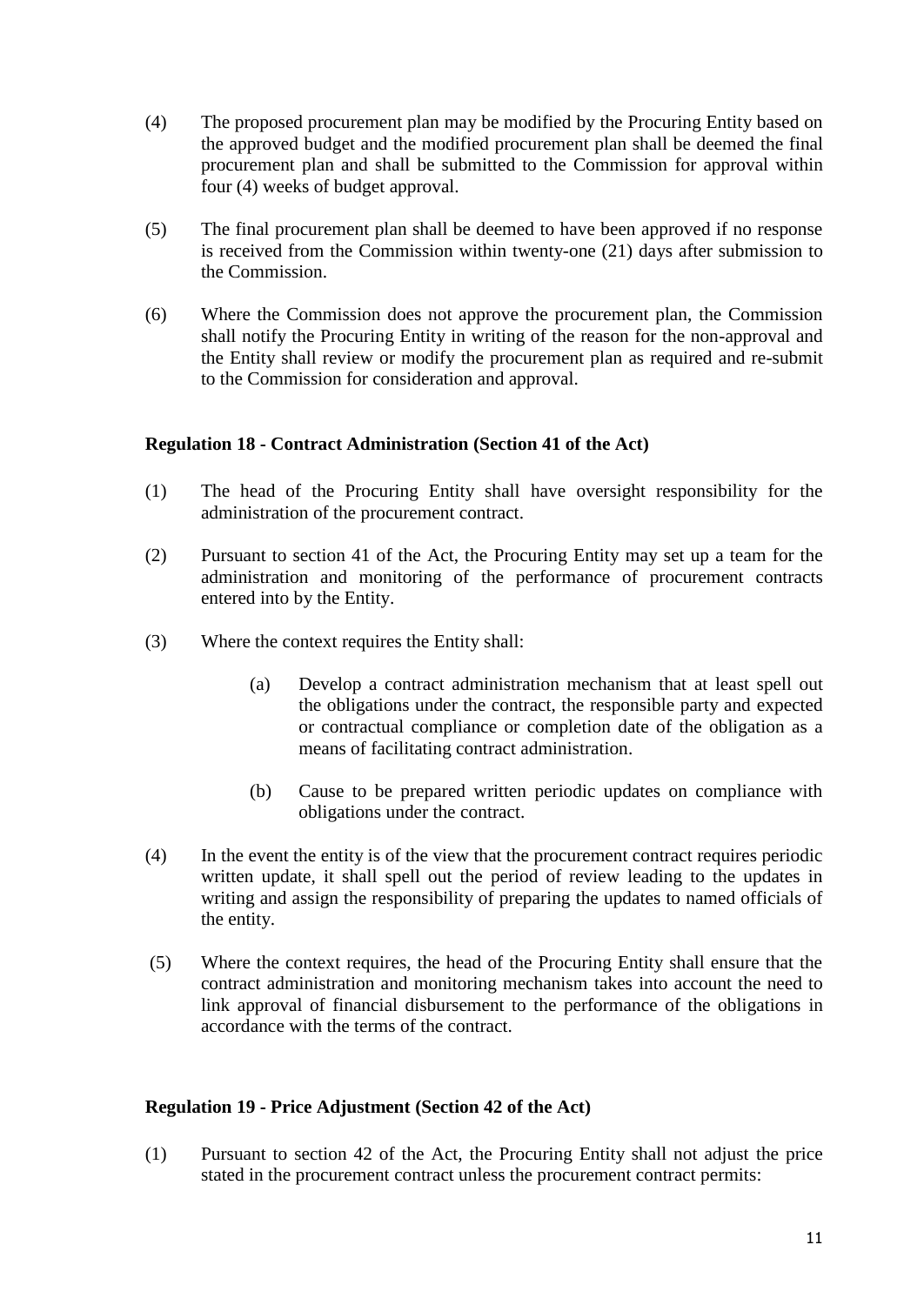- (a) the price adjustment
- (b) states the circumstance for the adjustment and
- (c) provides for the formula or method for the determination of the adjustment.
- (2) Where provision is made for price adjustment, an adequate contingency amount shall be provided in each contract to cater for possible upward adjustment.
- (3) Pursuant to section 42(3) of the Act, the procurement contract may also stipulate the maximum percentage of the initial price or the remaining price for which an upward adjustment may be permitted.
- (4) In any procurement contract where a maximum percentage of upward adjustment is stipulated there shall be a statement that where a price adjustment leads to an increase exceeding the stipulated percentage, the Procuring Entity may terminate the contract.

#### <span id="page-12-0"></span>**Regulation 20 - Margin of Preference (Section 45 of the Act)**

- (1) Pursuant to section 45 of the Act, the Procuring Entity may grant Margin of Preference to Domestic Businesses and/or Liberian Businesses under International Competitive Bidding provided the Procuring Entity has indicated in the bidding documents that a Margin of Preference shall be applicable.
- (2) The Margin of Preference shall, pursuant to section 45(4) of the Act, be subject to the following:
	- (a) In respect of procurement of goods, 15% margin of preference shall be provided for goods if it is established that local input in the form of raw materials, labour or plant constitutes a minimum of 30% of the Ex-Works price.
	- (b) In respect of procurement of works, 10% margin of preference shall be provided for works contracts.
	- (c) In respect of procurement of services, a margin of preference shall be applied to consultancy or service contracts only when cost is a factor in the selection process in which case the provision of Sub-Regulation (3) of this Regulation shall apply.
- (3) If and when a margin of preference is to be applied to procurement of services the Entity must:
	- (a) confirm that cost is a factor in respect of the criteria for evaluation of services
	- (b) a margin of preference has been stipulated in the bid document as applicable,
	- (c) Apply 30% during the evaluation of costs for firms with a minimum of 30% of total man month input being Liberian nationals.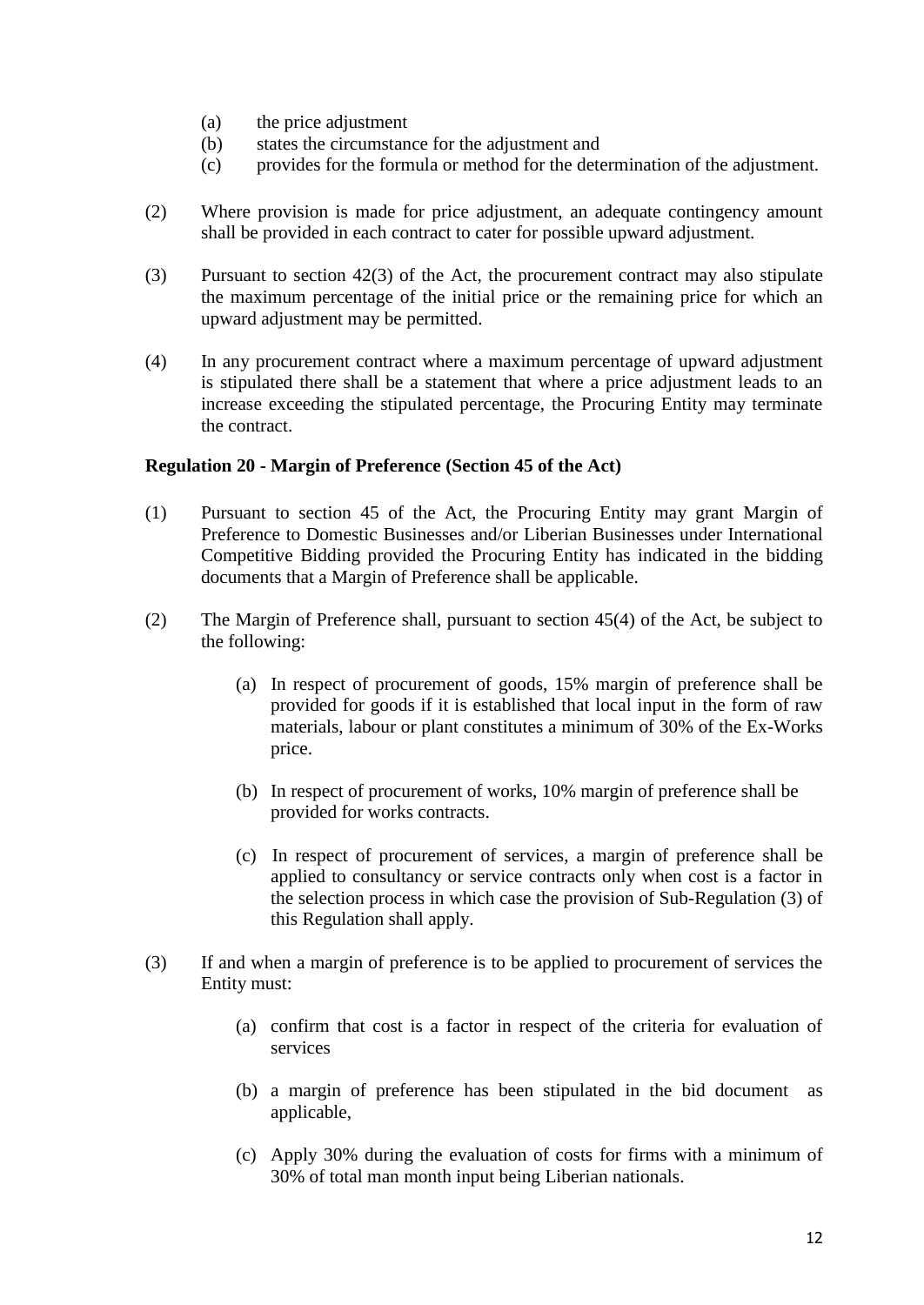## <span id="page-13-0"></span>**PART V – METHODS OF PROCUREMENT**

#### <span id="page-13-1"></span>**Regulation 21 - Engagement of End User Communities (Section 46 (4) of the Act)**

- (1) Pursuant to section 46(4) of the Act, a Procuring Entity may engage end users or beneficiary communities for delivery of services subject to the following procedures:
	- (a) The Procuring Entity determines that the conditions stated in section 46(4) of the Act applies
	- (b) The Procuring Entity determines that the end user or beneficiary communities possess the technical competence to provide the requisite services;
	- (c) The approved procurement plan specifies single source or restricted tendering procedures to promote involvement of the end- user or beneficiary communities in service delivery;
	- (d) The Procuring Entity shall follow the procedure provided for single source or restricted tendering as the case may be for the engagement of the end-user or beneficiary community; and
	- (e) An agreement is signed with authorized representatives of the end-user or beneficiary community and the Procuring Entity which clearly states the conditions and obligations of each party to the agreement.
- (2) For the avoidance of doubt, the provisions of this Regulation and Section 46(4) of the Act shall not be interpreted as authority to carry out any procurement by means of a force account as defined under Regulation 2(5) of these Regulations.

#### <span id="page-13-2"></span>**Regulation 22 - National Competitive Bidding (NCB) (Section 48 of the Act)**

Where the Procuring Entity employs National Competitive Bidding pursuant to section 48 of the Act, the Procuring Entity shall ensure that:

- (1) The contract amount is within the threshold specified by the Commission for the use of NCB.
- (2) The procedure for the bidding complies with the Act and these Regulations.
- (3) The bidding is restricted to only Domestic Businesses
- (4) The minimum period of four (4) weeks required under section 48(4) of the Act is counted as four (4) or more weeks between the date of the first advertisement of the NCB in a newspaper of national circulation to the date of submission of bids.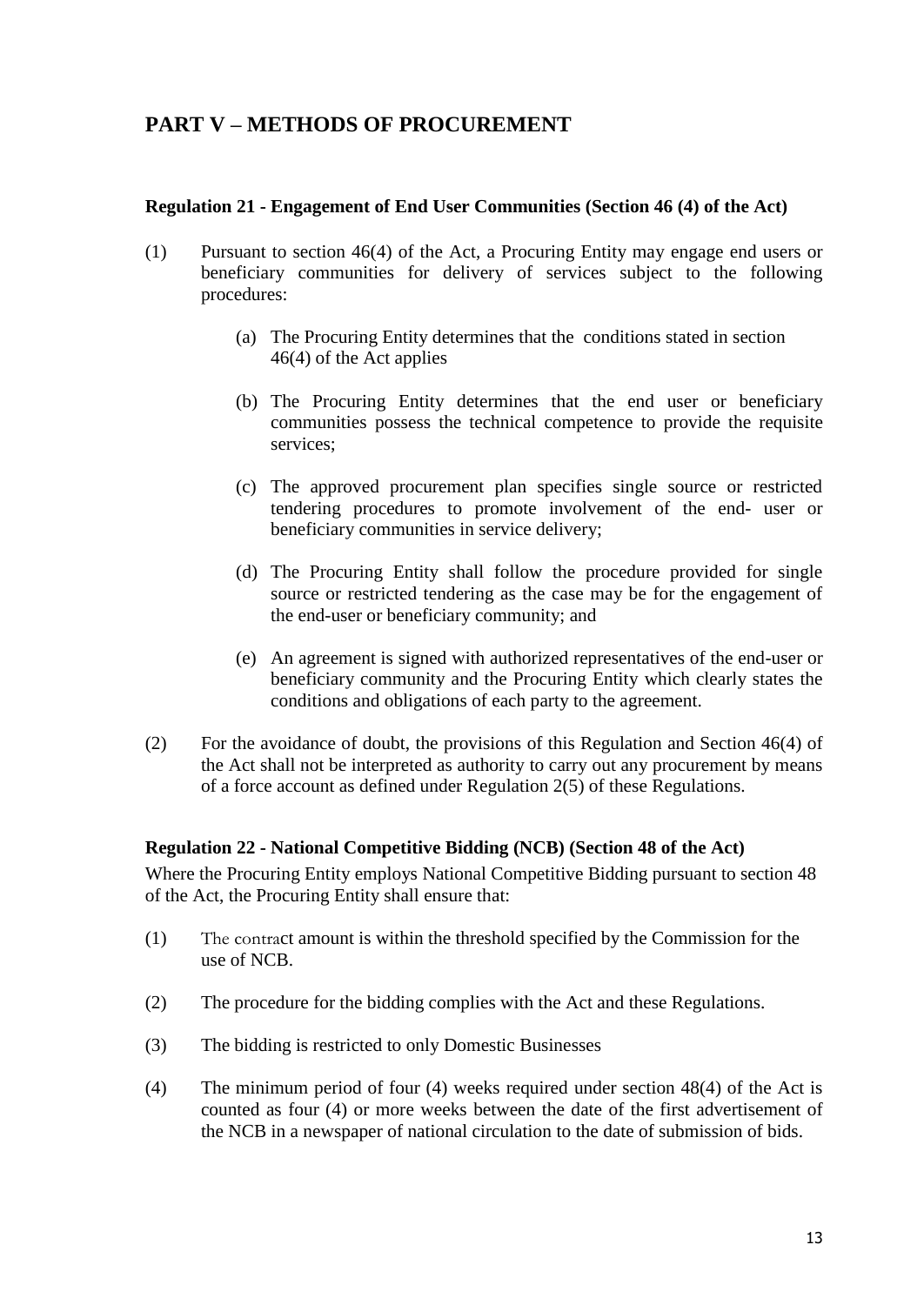#### <span id="page-14-0"></span>**Regulation 23 - International Competitive Bidding (ICB) (Section 49 of the Act)**

Where the Procuring Entity employs International Competitive Bidding pursuant to section 49 of the Act, the Procuring Entity shall ensure that:

- (a) The contract amount falls within the threshold value for ICB specified by the Commission and that all the processes set out in section 49 of the Act are complied with.
- (b) Submission of bids shall be open to all firms including:
	- i. Domestic Businesses
	- ii. Liberian Businesses
	- iii. Foreign Firms / Entities
- (c) The bidding documents and conditions of contract are of internationally accepted standard.

#### <span id="page-14-1"></span>**Regulation 24 - Restricted Bidding (Section 50 of the Act)**

- (1) Where a Procuring Entity determines that the requirements of section 50 of the Act have been met and that a Restricted Bidding method of procurement should be employed, the Entity shall:
	- (a) Indicate the use of Restricted Bidding method of procurement in the Procurement Plan
	- (b) The attention of the Commission should be drawn to the fact that the Entity intends to use Restrictive Bidding Method per the procurement plan
- (2) Approval of the procurement plan by the Commission shall be deemed as approval for the use of the Restricted Bidding method of procurement.
- (3) Where circumstances require that a Procuring Entity adopts Restricted Bidding for any procurement but there were no provisions for Restricted Bidding in the Procurement Plan, the Entity shall submit a specific request for approval to the Commission and the Commission shall indicate its approval or otherwise within fourteen (14) day period of receipt of request provided that where no response is received from the Commission within fourteen (14) days, it shall be deemed as approval of the use of Restricted Method.
- (4) The Procuring Entity shall comply with all requirements of the Act for the use of Restricted Bidding methods.

#### <span id="page-14-2"></span>**Regulation 25 - Basic Procedures for Request for Quotations (Section 54 of the Act)**

(1) Request for Quotation shall be employed by a Procuring Entity only where the conditions of section 53 of the Act have been met.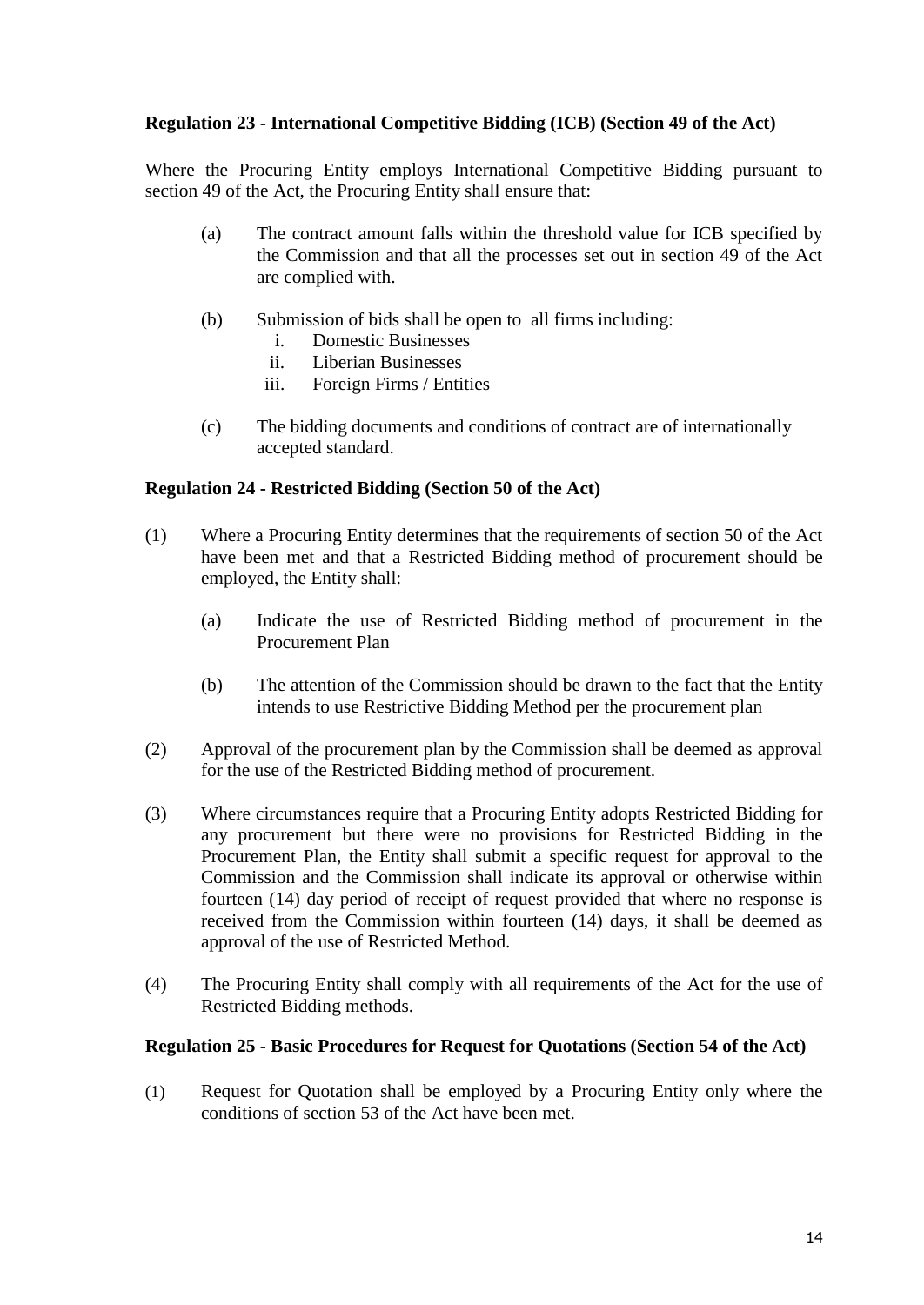- (2) Where the requirements of Section 53 of the Act have been met the Procuring Entity shall strictly comply with the procedures under section 54 of the Act, in addition to these Regulations.
- (3) The Procuring Entities shall use the standard bidding document for "Request for Quotations" approved by the Commission.
- (4) Quotations shall be sealed and deposited in a tender box as in other methods of competitive bidding.
- (5) Quotations shall be opened in public in the presence of bidders' representatives who choose to attend.
- (6) The bids shall be evaluated by a Bid Evaluation Panel constituted in conformity with Section 30 of the Act.
- (7) The Procuring Entity shall refer the recommendation for award to the appropriate approving authority in accordance with the corresponding threshold set out in the schedule to the Act or Regulations made by the Commission.

#### <span id="page-15-0"></span>**Regulation 26 - Sole Source (Section 55 of the Act)**

- (1) The Procuring Entity shall employ the sole source method of procurement only where conditions under section 55 of the Act have been met and the approval of the Commission has been given.
- (2) The Procuring Entity shall indicate the use of sole source method of procurement in the procurement plan of the Entity.
- (3) Approval of procurement plan of the Entity by the Commission shall be deemed to cover any sole source procurement contained therein.
- (4) In the case of emergency procurement not indicated in the procurement plan, the Commission shall respond in writing within 3 days of receipt of the request for sole source procurement.

#### <span id="page-15-1"></span>**Regulation 27 - Basic Procedures for Sole Source (Section 56 of the Act)**

- (1) Where the Procuring Entity seeks to employ sole source as the method of procurement, the Procuring Entity shall follow the procedure stated in section 56 of the Act.
- (2) Where the cost of goods, works or services is not known at the time a decision is taken to procure by means of a Sole Source method, the Commission may conduct a value for money assessment on the basis of the draft contract, before authorizing the signing of the contract.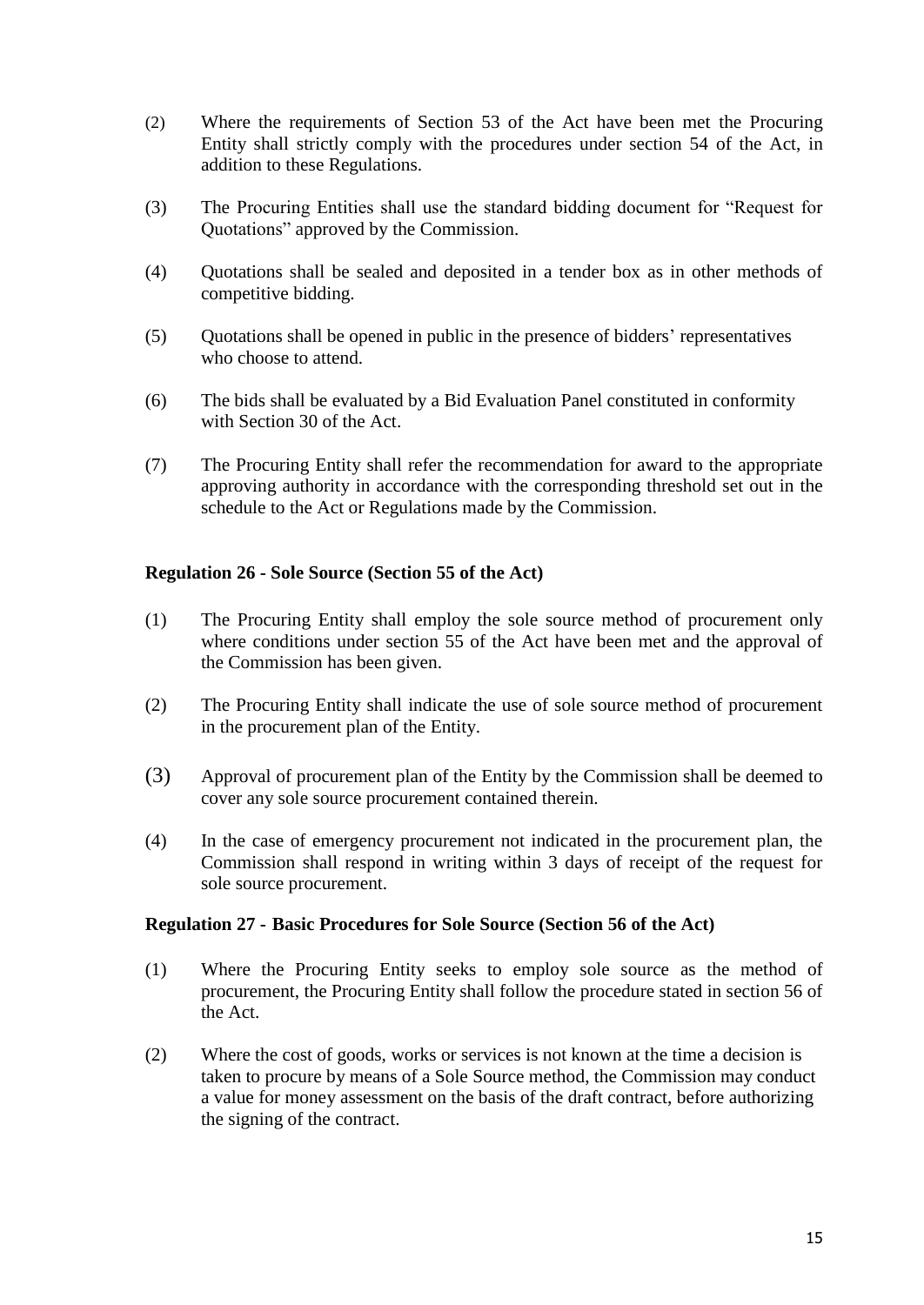#### <span id="page-16-0"></span>**Regulation 28 - Invitation to Bid (Section 57 of the Act)**

Where a Procuring Entity issues an invitation to bid in accordance with section 57 of the Act, the following procedures shall, where the context requires, apply in addition to section 57:

- (1) Invitation to bid shall not be issued or published unless bidding documents are ready for issuance to interested bidders.
- (2) A minimum of two publications for NCB and two publications for ICB shall be made in at least two newspapers of wide circulation in Liberia and on the Commission's Website shall be sufficient.
- (3) In addition to the provision of Sub-Regulation (2) of this Regulation, invitations to bid in respect of ICB procurement may also be made through circulation to foreign Embassies with missions in Liberia.
- (4) Invitation to bid may be issued before budget approval has been given, as a means of minimizing delays in completing the procurement process but no contract shall be entered into prior to the approval of the budget.

#### <span id="page-16-1"></span>**Regulation 29 - Bidding Documents (Section 58 of the Act)**

- (1) No bidding document other than the standard bidding documents approved by the Commission shall be issued by a Procuring Entity.
- (2) Notwithstanding Sub-Regulation(1) of this Regulation, in any event when it becomes necessary for any entity to use bidding documents other than those provided by the Commission or in the event the Commission has not approved the requisite bidding document, the entity shall first submit copies of the proposed bidding documents for review and approval by the Commission.

#### <span id="page-16-2"></span>**Regulation 30 - Bid Security (Section 60 of the Act)**

- (1) The amount of bid security shall be expressed in absolute terms, and not as a percentage of the bid price.
- (2) Notwithstanding the requirement to fix bid security in absolute terms, the amount stipulated by the Procuring Entity as bid security shall not in any event exceed five percent (5%) of the estimated value of the proposed contract rounded up to the nearest 10, or 100, or 1000, or 10,000 etc, as the case may be.
- (3) When the Procuring Entity adopts two-stage bidding, it shall observe the provision of Sub-Regulation 36(2) of these Regulations in respect of bid security.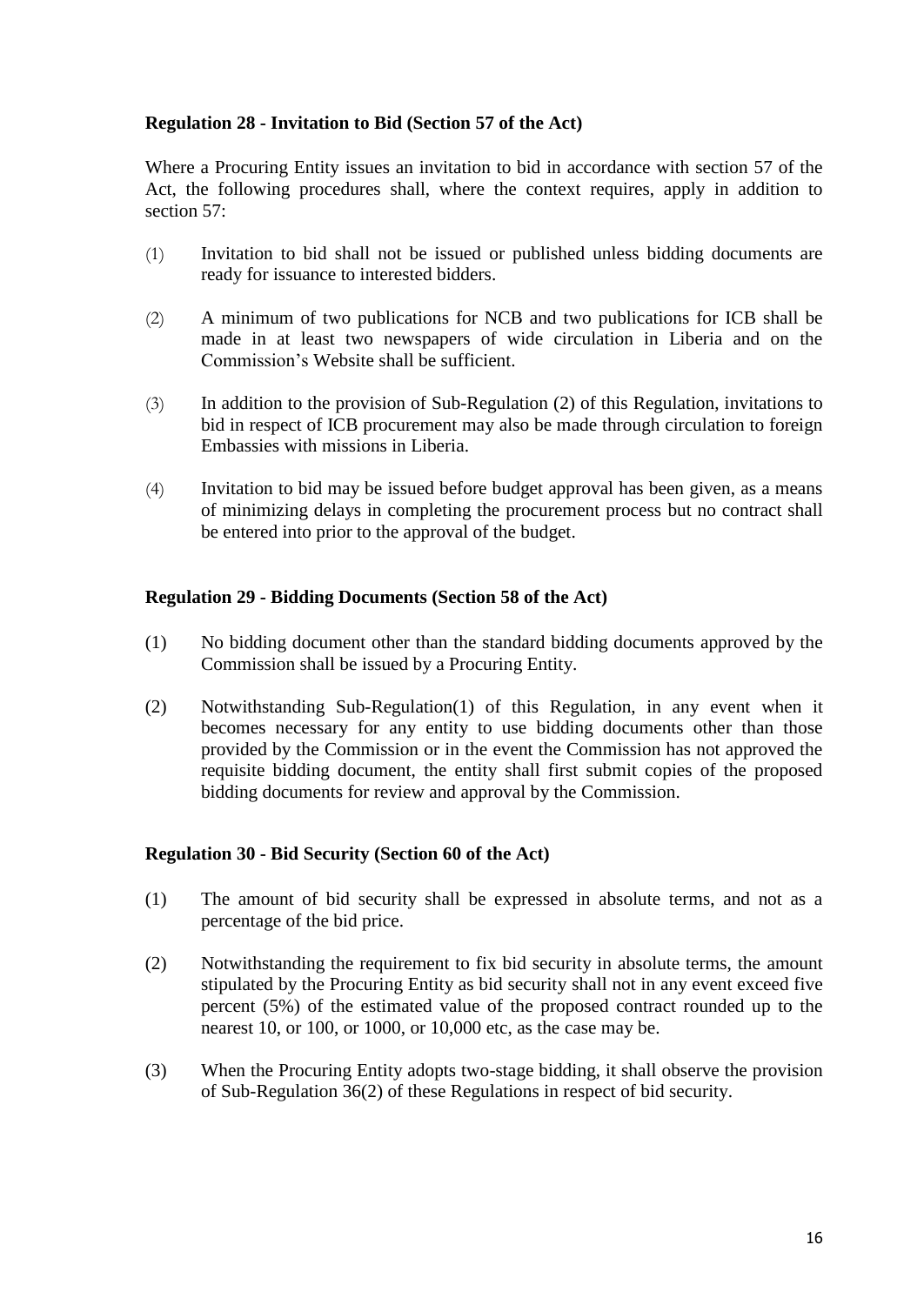#### <span id="page-17-0"></span>**Regulation 31 - Bid Opening (Section 61 of the Act)**

- (1) Pursuant to section 61 of the Act, bids shall be opened within one hour after the deadline for submission of bids and the provision of section 61(2) of the Act shall be complied with at all times.
- (2) If any circumstance shall prevent the bids from being opened within the one (1) hour period stipulated in Sub-Regulation (1) of this Regulation, then the Entity shall take steps to ensure the bids are opened so soon thereafter in the presence of bidders' representatives.
- (3) Bidders' representatives present to witness the proceedings in accordance with section 61(2), may take records of the proceedings.
- (4) Any member of the general public who wishes to attend shall be allowed to do so but only as an observer.

#### <span id="page-17-1"></span>**Regulation 32 - Examination, Evaluation and Comparison of Bids (Section 62 of the Act)**

- (1) The Procuring Entity shall examine the bids submitted to ensure that the bids satisfy the requirements of subsections (1) and (2) of section 62 of the Act.
- (2) Where the bids satisfy the requirements of subsections (1) and (2) of section 62 of the Act, the bids shall be evaluated in accordance with the procedure stated in the Act.
- (3) In addition to the procedure stated under section 62 of the Act, the following shall also apply:
	- (a) The examination, evaluation and comparison of bids shall be carried out by an evaluation panel constituted by the Procurement Committee in accordance with Section 30 of the Act and Regulation 11 of these Regulations.
	- (b) Membership of the evaluation panel shall not be disclosed directly or indirectly to bidders.
	- (c) During the evaluation, if it is necessary to communicate with any bidder, it shall be done in writing and shall be signed by the head of entity.
	- (d) After all responsive bids have been subjected to detailed evaluation the "lowest evaluated bid" shall therefore be deemed to be the "lowest evaluated responsive bid".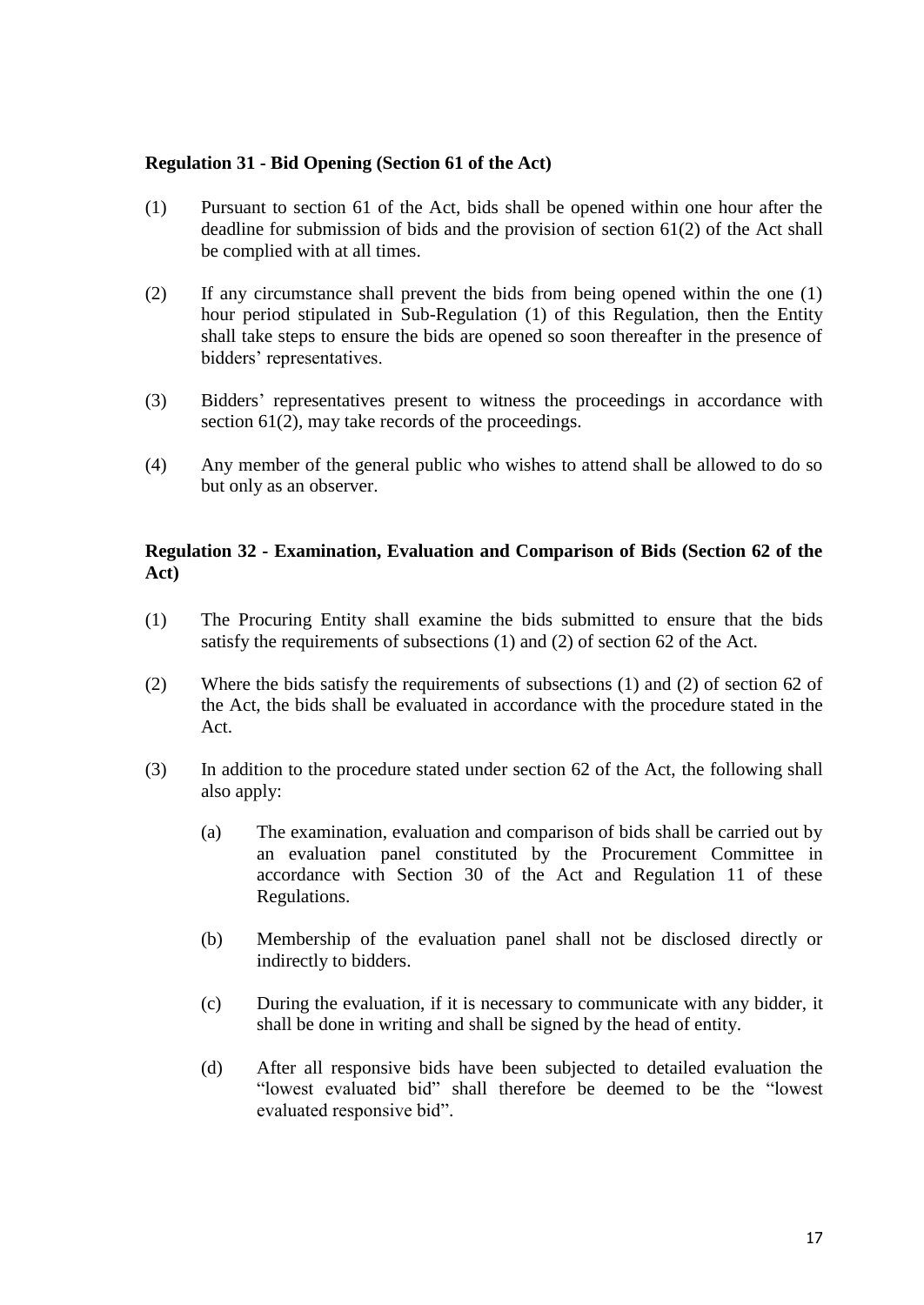#### <span id="page-18-0"></span>**Regulation 33 - Prohibition of Negotiations (Section 64 of the Act)**

- (1) Where the bid price of the lowest evaluated bid exceed the approved budget for the specific procurement, the Procuring Entity may consider negotiation with the lowest evaluated bidder subject to approval from the Minister of Finance and subject to the provisions of Sub-Regulation (2) and (3) of this Regulation 33.
- (2) The price negotiations shall only relate to a review of scope of work, services or quantity of goods as a means of adjusting contract sum prior to signature of the contract.
- (3) During the price negotiations pursuant to this Regulation 33, the total contract price may be revised downward to be commensurate with the revised scope of works of the bid but the rates or prices of the bidder shall not be a subject of negotiations.
- (4) The provision under section 62(6) of the Act for the correction of arithmetical errors shall not be employed to change in the rates in the bid or negotiate the price of the contract.

#### <span id="page-18-1"></span>**Regulation 34 - Award of Procurement Contract (Section 65 of the Act)**

In the event the context of any procurement requires application of section 65(3) of the Act, the Procuring Entity may proceed to sign the contract after the expiration of the 14 days provided for in section 65(3) unless prior to the expiration of the 14 days the Commission had indicated to the Procuring Entity that the Entity should not proceed to sign the contract.

#### **Regulation 35 - Acceptance of bid and signature of contract (Section 66 of the Act)**

For the purposes of section 66(3) of the Act, a notice shall be deemed to have been dispatched to the bidder when there is evidence in writing of receipt of the notice by the bidder or his/her representative.

#### <span id="page-18-2"></span>**Regulation 36 - Two-Stage Bidding (Section 67 of the Act)**

- (1) Pursuant to section 67 of the Act, two stage bidding may be used for the procurement of goods, works and services.
- (2) Where two stage bidding procedures are adopted in accordance with section 67 of the Act, only firms that respond to the first stage may be invited to participate in the second stage.
- (3) Bids submitted at the second stage shall be evaluated in accordance with criteria stated in the final bidding documents.
- (4) There shall be no requirement for the submission of bid security in the first stage but bid securities may be required at the second stage only.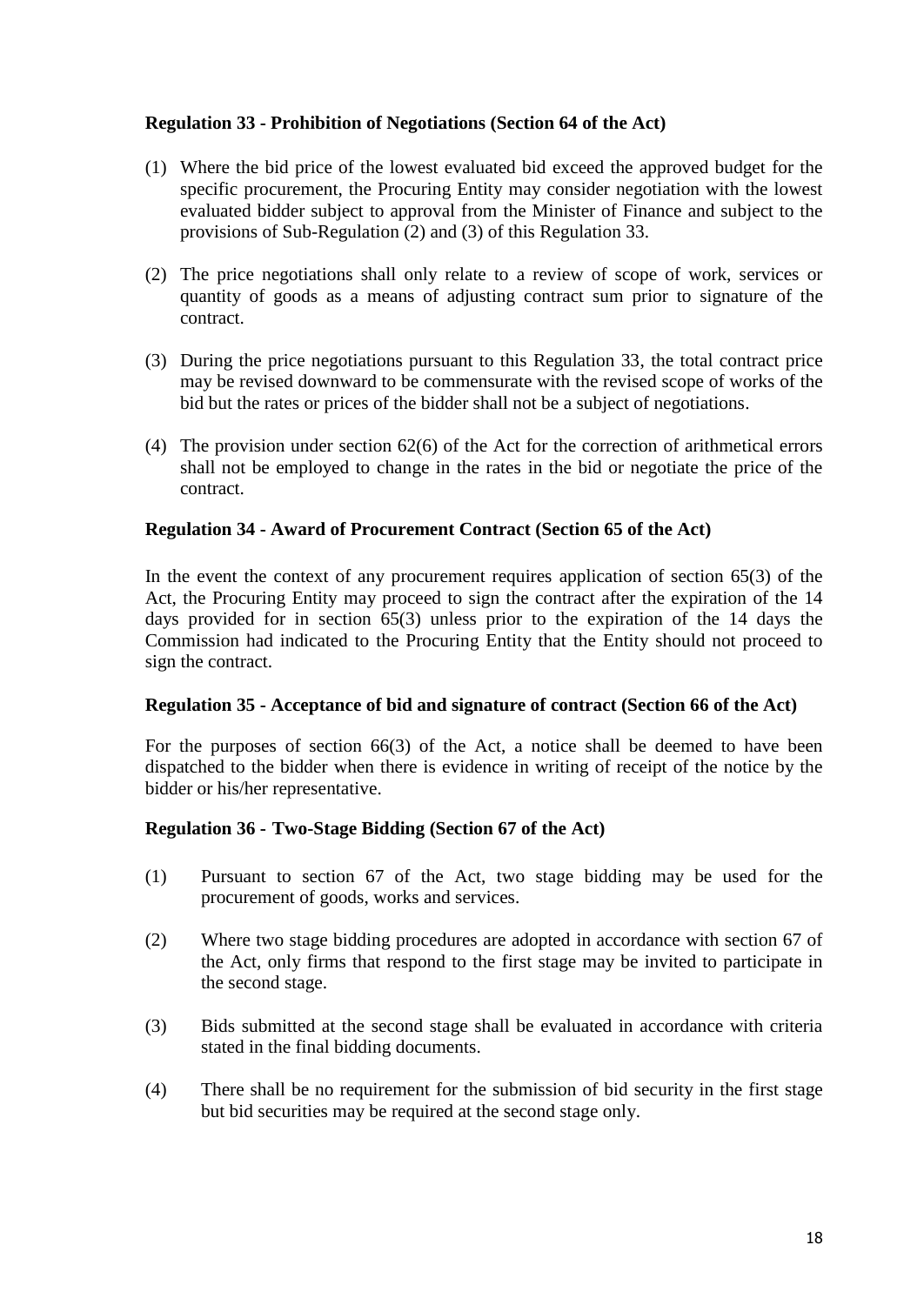#### <span id="page-19-0"></span>**Regulation 37 - Request for Consultancy Services (Section 68 of the Act)**

Pursuant to section 68 of the Act and subject to the applicable threshold indicated in the Schedule to the Act or in Regulations issued by the Commission, a shortlist may be established from any of the following sources:

- (a) Invitation of Expression of Interest in accordance with the Act
- (b) Entity's own records of similar assignments successfully completed by consultants
- (c) Records of other Procuring Entities in Liberia
- (d) Records of donors and development partners
- (e) Other credible information from the internet

#### <span id="page-19-1"></span>**Regulation 38 - Selection based on Quality and Cost (Section 69 of the Act)**

- (1) Pursuant to section 69 of the Act, selection based on Quality and Cost considerations may be achieved through Quality and Cost Based Selection (QCBS), Fixed Budget Selection (FBS) or Least Cost Selection (LCS).
- (2) The Procuring Entity shall use QCBS where emphasis is on both technical competence or quality and cost.
- (3) A Procuring Entity shall employ FBS where the Entity has a fixed budget for the procurement of the goods, works or services and the Entity does not intend to procure outside the predetermined fixed budget.
- (4) A Procuring Entity shall use LCS where the Entity intends to award the contract to the most technically competent bidder or the bidder with the best quality goods at the least cost.
- (5) Where the QCBS method is used, the entity shall:
	- (a) Request bidders to submit both technical and financial proposals
	- (b) Specify minimum technical score required as a condition for consideration of financial proposal
	- (c) Specify the percentage of total score to be allocated to technical considerations and financial considerations
	- (d) Indicate formula for combining technical and financial score to arrive at total score.
	- (e) Award contract to the bidder who meets the minimum technical score, and ultimately obtains the highest combined technical and financial score.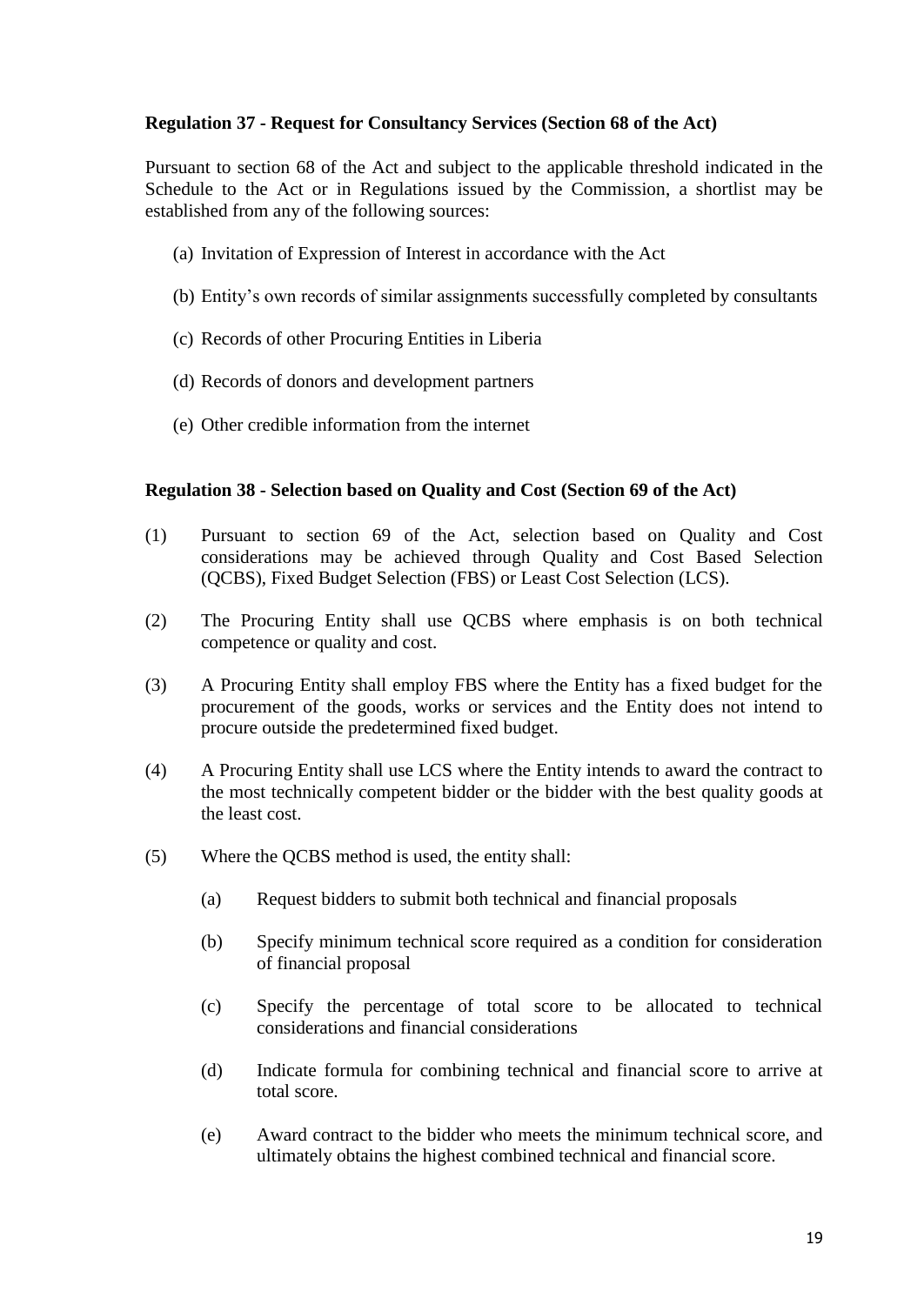- (6) When the FBS method is used, the entity shall:
	- (a) Request firms to submit both technical and financial proposals.
	- (b) Specify minimum technical score required as a condition for consideration of financial proposal
	- (c) Award the contract to the bidder who:
		- i. Has submitted a financial proposal within the predetermined specified budget.
		- ii. Attains the highest technical score provided that that technical score is above the specified minimum technical score.
- (7) When LCS method is used, the entity shall:
	- (a) Request firms to submit both technical and financial proposals.
	- (b) Specify minimum technical score required as a condition for consideration of financial proposals.
	- (c) Award contract to firm meeting the minimum technical score, and submitting the least cost proposal.

#### <span id="page-20-0"></span>**Regulation 39 - Selection based on Quality (Section 70 of the Act)**

- (1) A Procuring Entity shall employ a quality based selection method of procurement in accordance with section 70 of the Act only where the method is approved both by the Procurement Committee of the Entity and the Commission.
- (2) When the Quality based selection method is used, the entity shall:
	- (a) Request bidders to submit only technical proposals.
	- (b) Specify minimum technical score that must be attained before a financial proposal is requested.
	- (c) Invite firm with highest technical score to negotiate a contract provided that technical score is above the minimum required technical score specified by the entity in the bidding document.

#### <span id="page-20-1"></span>**Regulation 40 - Award of Consultancy Contract (Section 71of the Act)**

(1) Where the consultancy contract exceeds a sum specified by the Commission in a notice to all Entities, the Procuring Entity shall give notice to the Commission at anytime it seeks to award a consultancy contract above the sum specified. In such an event all unsuccessful consultants shall be notified of the successful consultant and the Entity shall not sign the contract until the fourteen (14) days have elapsed from the date of the notice.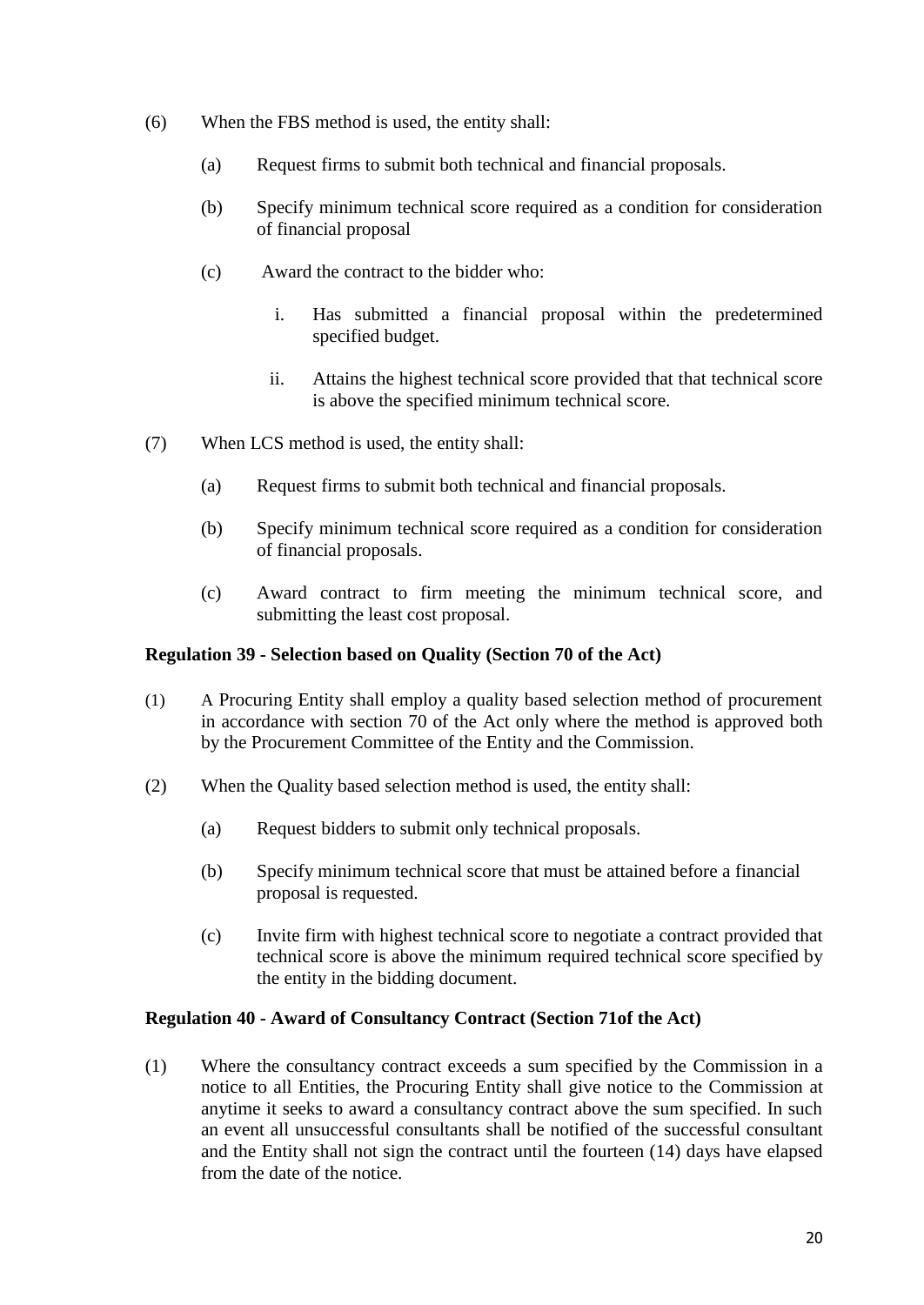(2) The Procuring Entity shall proceed to sign the contract after the expiration of the fourteen (14) days provided for in Sub-Regulation (1) of this Regulation above unless the Commission indicates otherwise to the Procuring Entity within the fourteen (14) day period.

## <span id="page-21-0"></span>PART VI - SPECIFIC PROCEDURES FOR PROCESSING CONCESSION AGREEMENTS

## <span id="page-21-1"></span>*SUB –PART 1 – DEFINITION AND OBJECTIVES OF CONCESSION AGREEMENTS*

#### <span id="page-21-2"></span>**Regulation 41- Objectives of Concession (Section 74 of the Act)**

- (1) In addition to the general objectives of concession under section 74 of the Act, the specific objectives of every concession shall be determined at the identification stage of the concession process and spelt out prior to the issue of the Certificate for **Concession**
- (2) If the concession is of complex nature then the specific objectives required under Sub-Regulation (1) of this Regulation 41 may, also be determined after the conclusion of the pre-feasibility study required under Section 103 (1) and (2) of the Act.
- (3) Irrespective of whether a prefeasibility study is carried out or not, the determination of the specific objectives of a concession shall be arrived in consultation with all key stakeholder entities including but not limited to:
	- (a) The Ministry of Finance
	- (b) The Ministry for Economic Affairs
	- (c) The National Investment Commission
	- (d) Agencies with direct relevance to the proposed concession
- (4) In making their input, the key stakeholder agencies shall be guided by:
	- (a) the overall national development framework of the Government of Liberia
	- (b) the capacity of the concession project to create wealth and to reduce poverty
	- (c) the current priorities of the National Investment Commission
	- (d) the existing legislation of Public Financial Management
	- (e) the Strategic Plan of the Concession Entity if available
	- (f) other relevant policy objectives of the Government of Liberia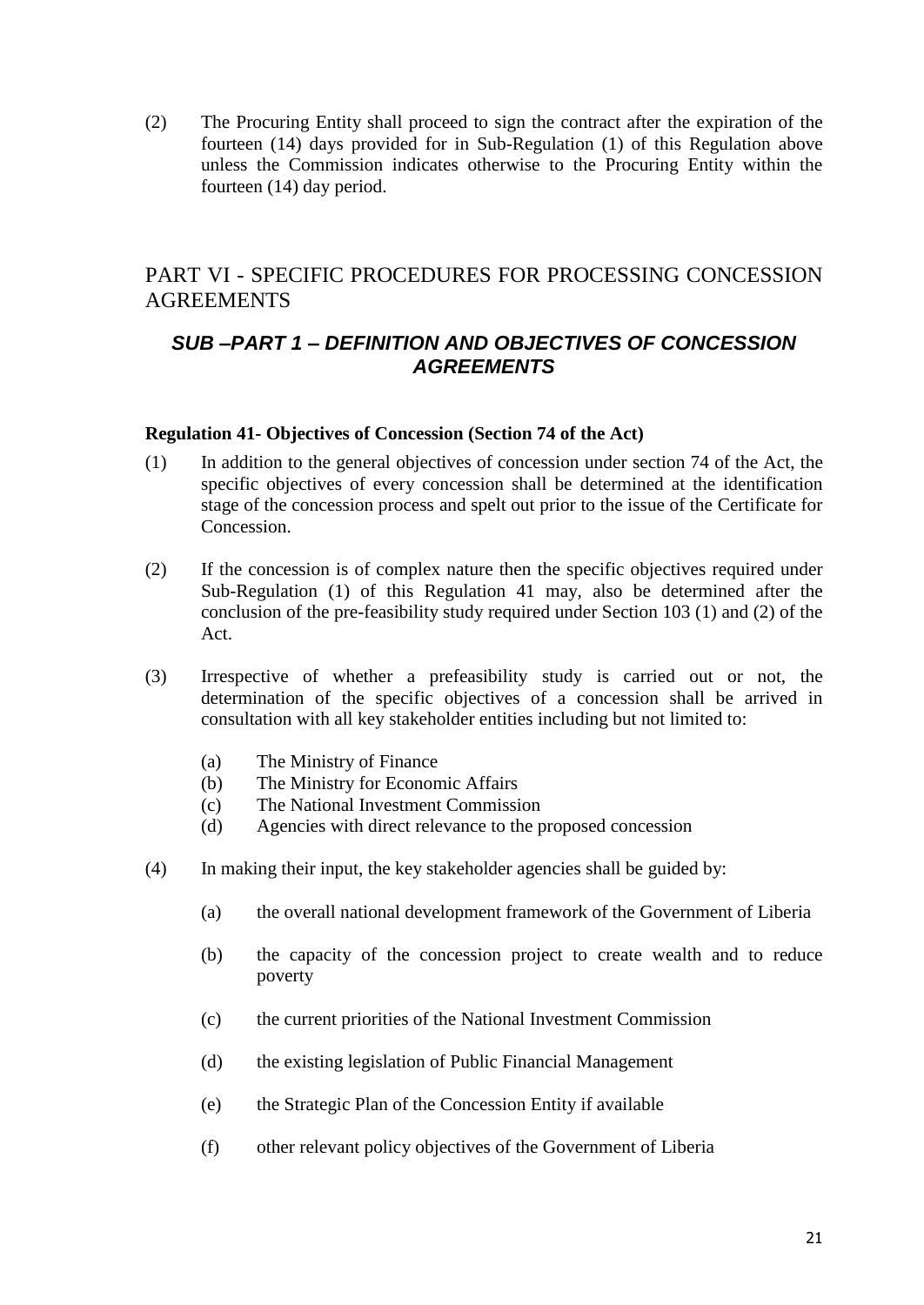## <span id="page-22-0"></span>*SUB-PART 2 - SCOPE APPLICATIONS AND DISQUALIFIED PRIVATE SECTOR ENTITIES*

#### <span id="page-22-1"></span>**Regulation 42 - Scope and Application (Section 75 of the Act)**

Pursuant to section 75(2) of the Act, the Commission shall have the oversight responsibility to ensure that any Regulation that may be made specifically for concessions in specific sectors of the economy are made in conformity with the Act and do not derogate from the principles of transparency, accountability and value for money in the grant of the concessions in that sector.

#### <span id="page-22-2"></span>**Regulation 43 - Concession Entities (Section 76 of the Act)**

For the purposes of section 76 of the Act and for all purposes of Part VI of the Act, the Head of Entity shall at all times be the Head of the Concession Entity.

#### **Regulation 44 - Project Steering Committee**

- (1) In order to facilitate the smooth implementation of any concession, the Head of the Concession Entity may constitute a Project Steering Committee to assist in that regard.
- (2) If a Project Steering Committee is constituted, it shall only assist the head of entity and any appropriate persons as are necessary to meet the objectives of the Concession.
- (3) A Project Steering Committee may only assist and shall not have the power to take over any of the functions assigned to various persons under the Act or these Regulations.
- (4) If a Project Steering Committee is set up, it shall be chaired by the head of the Procurement Unit of the Concession Entity and may comprise such persons who possess the competencies relevant to the concession including finance, legal, risk management and applicable technical issues.

#### <span id="page-22-3"></span>**Regulation 45 - The Role of the Procurement Unit in Processing Concession Agreements (Section 77 of the Act)**

- (1) In addition to its functions under section 77 of the Act, the Procurement Unit shall also perform the following functions:
	- (a) Effect any changes to the Concession Procurement Plan required by the Commission or the Inter Ministerial Concessions Committee (IMCC)
	- (b) Subject to the approved Concession Procurement Plan, prepare and publish the following as the context require
		- (i) General Notice of Investment Opportunity
		- (ii) Expression of Interest
		- (iii) Request for Proposals
	- (c) Act as the secretariat of the IMCC for the purposes of the specific concession relating to a particular Concession Entity.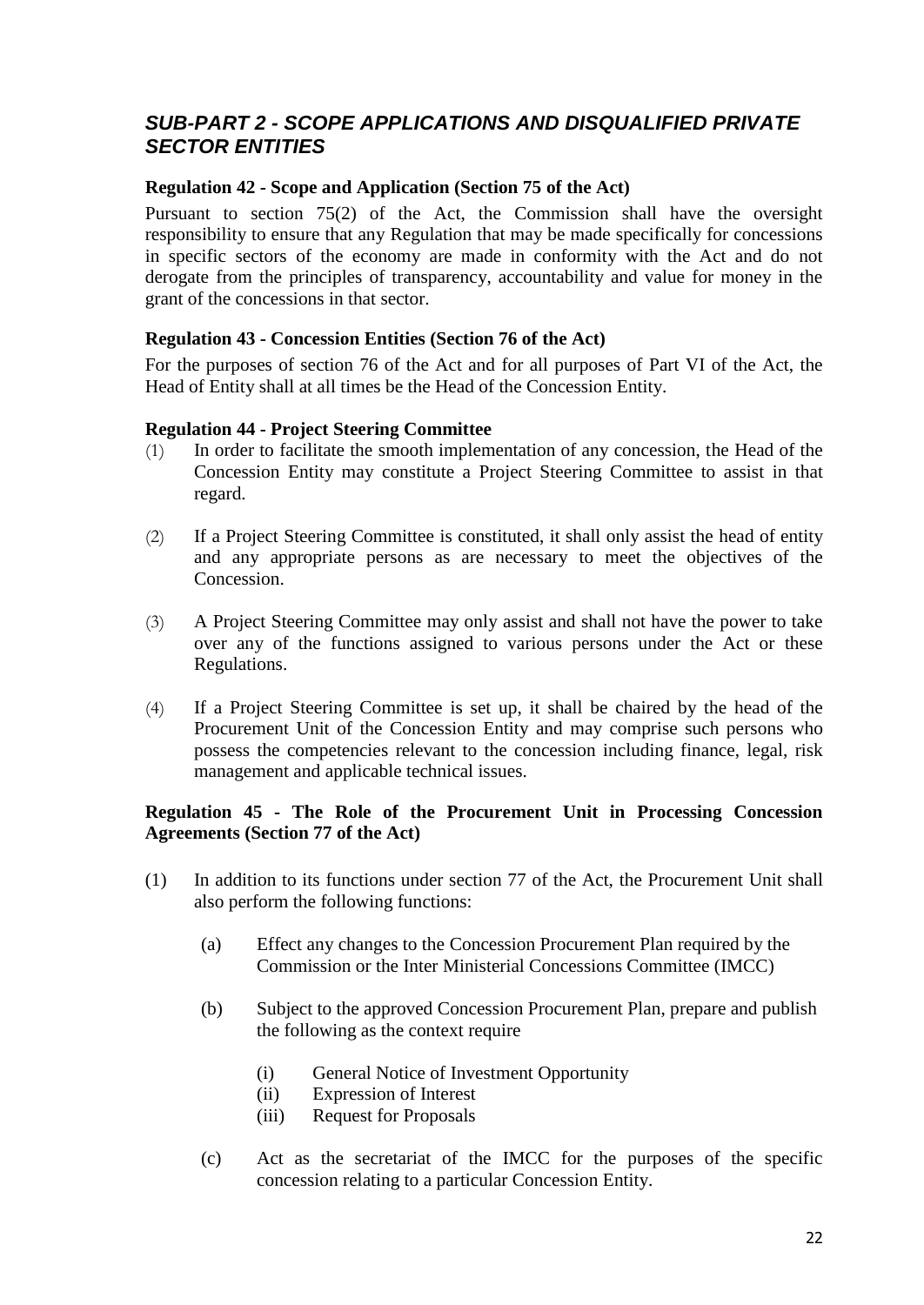(2) In order to facilitate the performance of the functions of the Procurement Unit in respect of a concession, the Concession Entity may temporarily, engage advisor(s)/expert(s) or persons trained and knowledgeable in concessions and to assist the Procurement Unit in the performance of the functions relating to the procurement of concessions.

#### <span id="page-23-0"></span>**Regulation 46 – Updates to the Concession Procurement Plan**

- (1) The Commission shall be notified of any updates required to be made to the Concession Procurement Plan if and when such updates become necessary.
- (2) No further approval shall be required of any update to the Concession Procurement Plan after the Invitation To Bid or the Request for Proposals has been issued:
- (3) No update to the Concession Procurement Plan shall be made if responses to an Expression of Interest (EOI) have been received.
- (4) If a General Notice of Investment Opportunity (GNIO) or EOI has been issued prior to the occurrence of the need for an update to the Concession Procurement Plan, then after the written approval of the Commission has been received the update shall be brought to the attention of the general public and all potential bidders by means of publication in the same media and manner as was used for the publication of the GNIO or EOI.
- (5) For the avoidance of doubt, no update shall be made after the bids or responses to the invitation are received.

#### <span id="page-23-1"></span>**Regulation 47 - Engagement of Advisors (Section 78 of the Act)**

Pursuant to Section 78 of the Act:

- (1) Where a Concession Entity seeks to engage an advisor(s), expert(s) in accordance with the provisions of section 78 of the Act, it may only do so after the Concession Procurement Plan has been approved by the Commission.
- (2) The Advisor(s) may advise the negotiating team but an advisor shall not be a member of the negotiating team.
- (3) An Advisor may be engaged to advice on various aspects of the concession including but not limited to providing guidance on:
	- (a) the formulation of the evaluation criteria for various stages of the Concession Procurement Process
	- (b) the setting out of key issues of concession negotiations for the consideration of the IMCC
	- (c) relevant technical issues related to the work of the IMCC and the concession process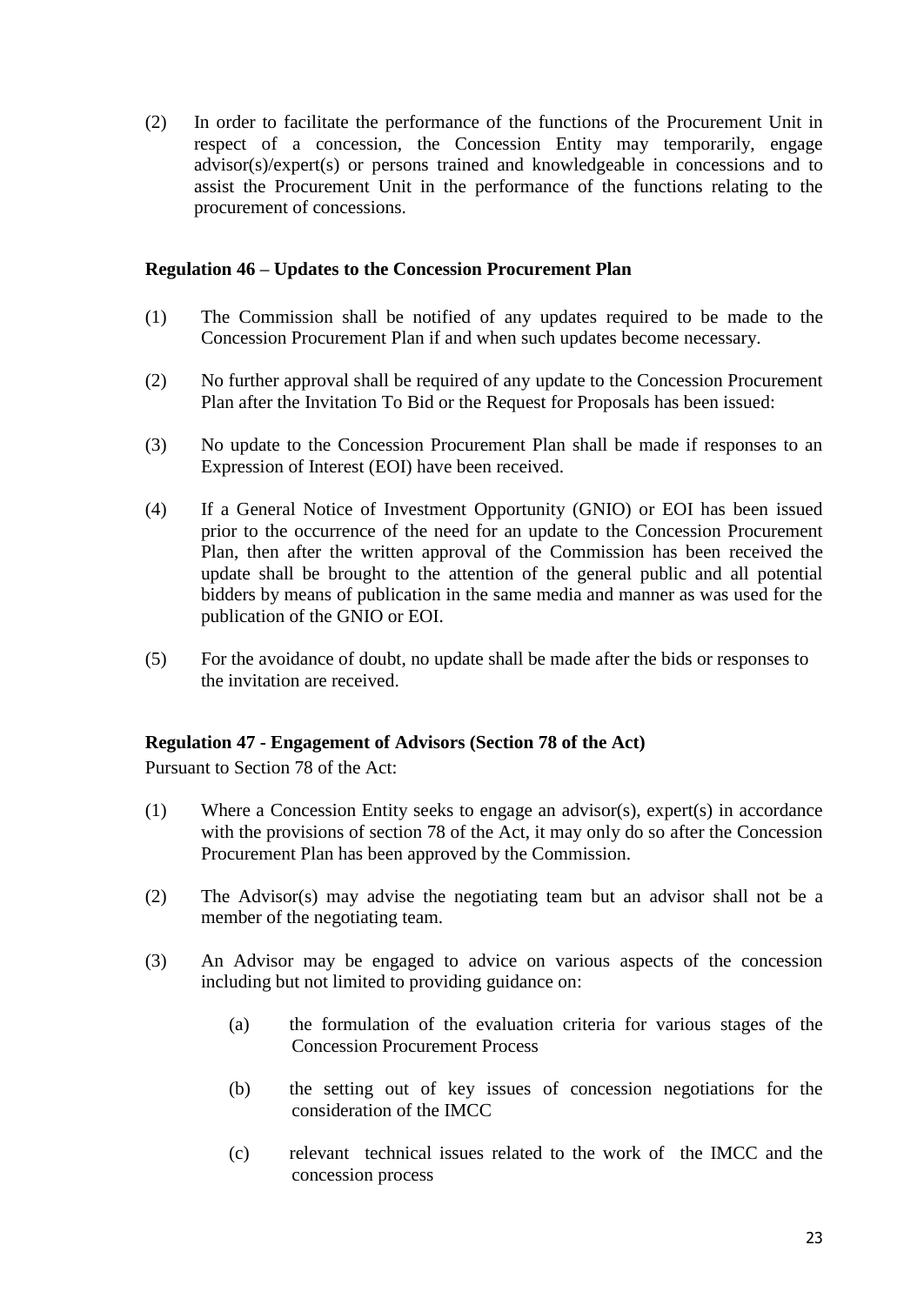- (d) The preparation of the documents relating to all stages of the Concession Procurement Process
- (e) The conduct of stakeholder consultations
- (4) Subject to the scope of services assigned, the Advisor shall work closely with the Procurement Unit, the Project Steering Committee if one has been constituted and/or the IMCC as the context requires.

#### <span id="page-24-0"></span>**Regulation 48 - Preparation of Concession Procurement Plan (Section 79 of the Act)**

- (1) The Concession Procurement Plan required under section 79 of the Act shall be submitted to the Commission only after the Certificate of Concession has been issued by the Minister responsible for Economic Affairs.
- (2) The Concession Procurement Plan shall be prepared in accordance with any template or standard guidelines or manual that may be issued by the Commission.
- (3) After the submission of the Concession Procurement Plan, a Concession Entity may proceed with the concession process if it does not receive a request for changes from the Commission within twenty-one (21) days after the submission of the Concession Procurement Plan to the Commission.
- (4) Where the Commission requests for changes to the Concession Procurement Plan, the Concession Entity shall effect the necessary changes as requested by the Commission and re-submit the plan to the Commission. The Concession Entity shall thereafter proceed to comply with the plan unless:
	- (a) it receives a notice to the contrary from the Commission within seven (7) days of its re-submission
	- (b) the Concession Entity itself seeks to make further updates in which case Regulation 46 shall be complied with.

#### <span id="page-24-1"></span>**Regulation 49 - Composition of Inter-Ministerial Concession Committee (IMCC) (Section 81 of the Act)**

Pursuant to Sections 81(2) of the Act:

- (1) The IMCC shall following its review of the Concession Bid Evaluation Report and the Due Diligence Report, do one of the following:
	- (a) approve the report
	- (b) reject the report
	- (c) request for clarification on how the Bid Evaluation Panel arrived at specific decisions if such clarification is necessary
	- (d) request for minor amendments where there are obvious errors such as typographical or arithmetical if the context requires.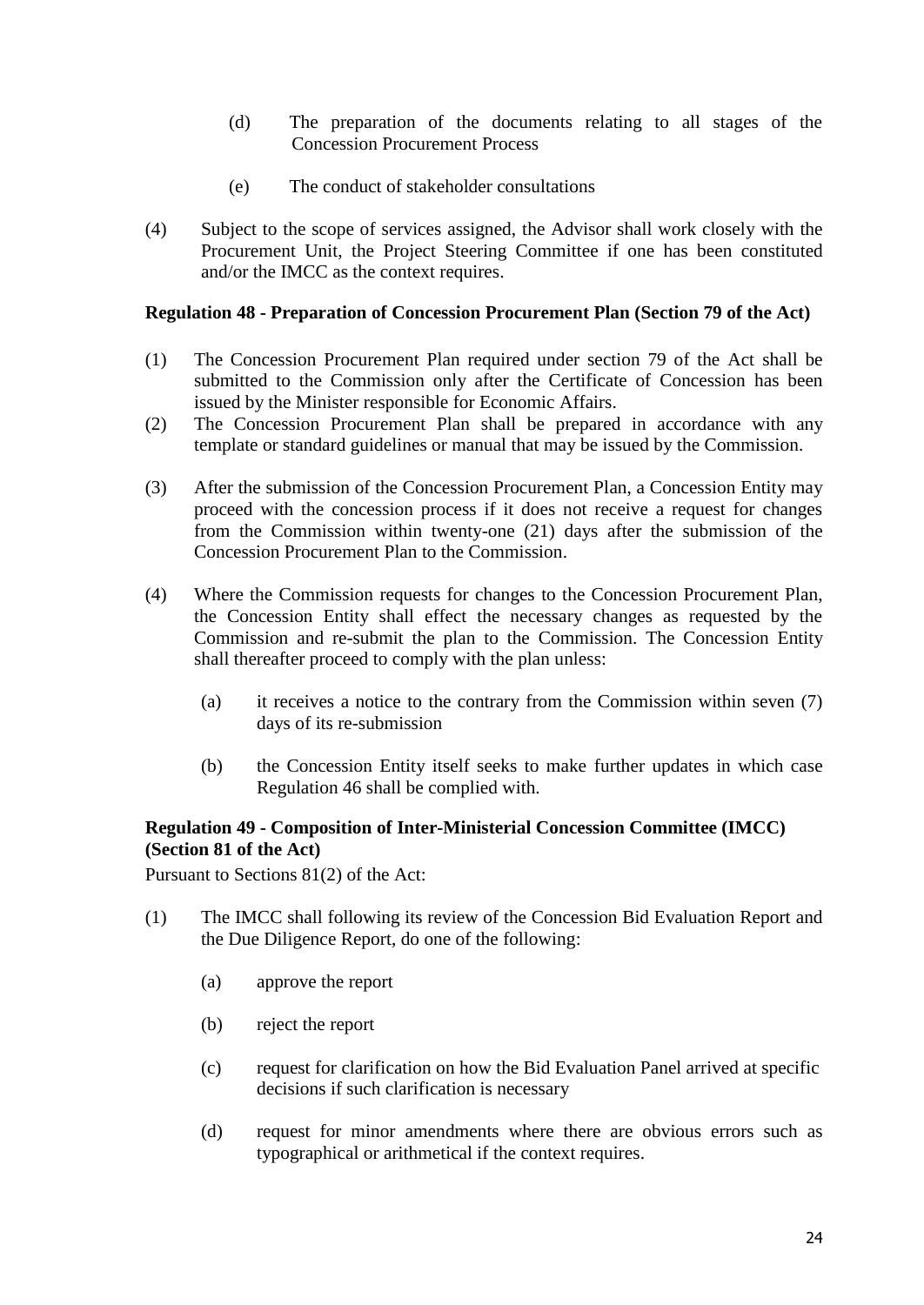- (2) If the IMCC rejects the report, then the IMCC shall give reasons for its rejection.
- (3) The IMCC shall not:
	- (a) alter the report of the Bid Evaluation Panel, including, in particular recommendations for award; or
	- (b) reject the report of the Bid Evaluation Panel without assigning any justifiable reasons.

#### <span id="page-25-0"></span>**Regulation 50 - Functions of the Inter-Ministerial Concessions Committee (Section 82 of the Act)**

Pursuant to section 82 of the Act no member of the IMCC shall be a member of a Bid Evaluation Panel constituted by the IMCC.

#### <span id="page-25-1"></span>**Regulation 51 - Meetings of the Inter-Ministerial Concession Committee (Section 83 of the Act)**

Subject to the provisions of section 83 of the Act, the Chairperson of the IMCC shall convene a meeting of the IMCC within fourteen (14) days of receipt of the notice of the President's nominees pursuant to Section 82 (2).

#### <span id="page-25-2"></span>**Regulation 52 - Disclosure of Interest (Section 84 of the Act)**

- (1) The reference to "interest" of a person or member of the IMCC under Section 84 (1) and (2) of the Act shall be construed to mean interest as defined under Regulation 2(6) of these Regulations.
- (2) The disclosure required under Section 84 (1) under the Act shall be made prior to the sitting of the IMCC or the commencement of the performance of the persons functions
- (3) Where the member or person becomes aware of the interest during the sitting of the IMCC or after the commencement of the performance of the assigned function, the member or person shall immediately disclose the interest and shall not take part in further proceedings of the IMCC on that matter and shall discontinue the performance of the particular function.
- (4) The failure of any person to comply with the requirement for disclosure under Section 84 of the Act and or to disclose any conflict of interest shall constitute an improper conduct in accordance with section 84(2) of the Act.
- (5) The requirement to disclose shall apply to members of any Project Steering Committee that may be constituted for the purposes of the concession.

#### <span id="page-25-3"></span>**Regulation 53 - Quorum (Section 85 of the Act)**

In accordance with section 85 of the Act, a meeting of the IMCC shall be deemed to be properly constituted where a duly authorized deputy of the substantive person required under section 85 of the Act is present at the meeting of the IMCC.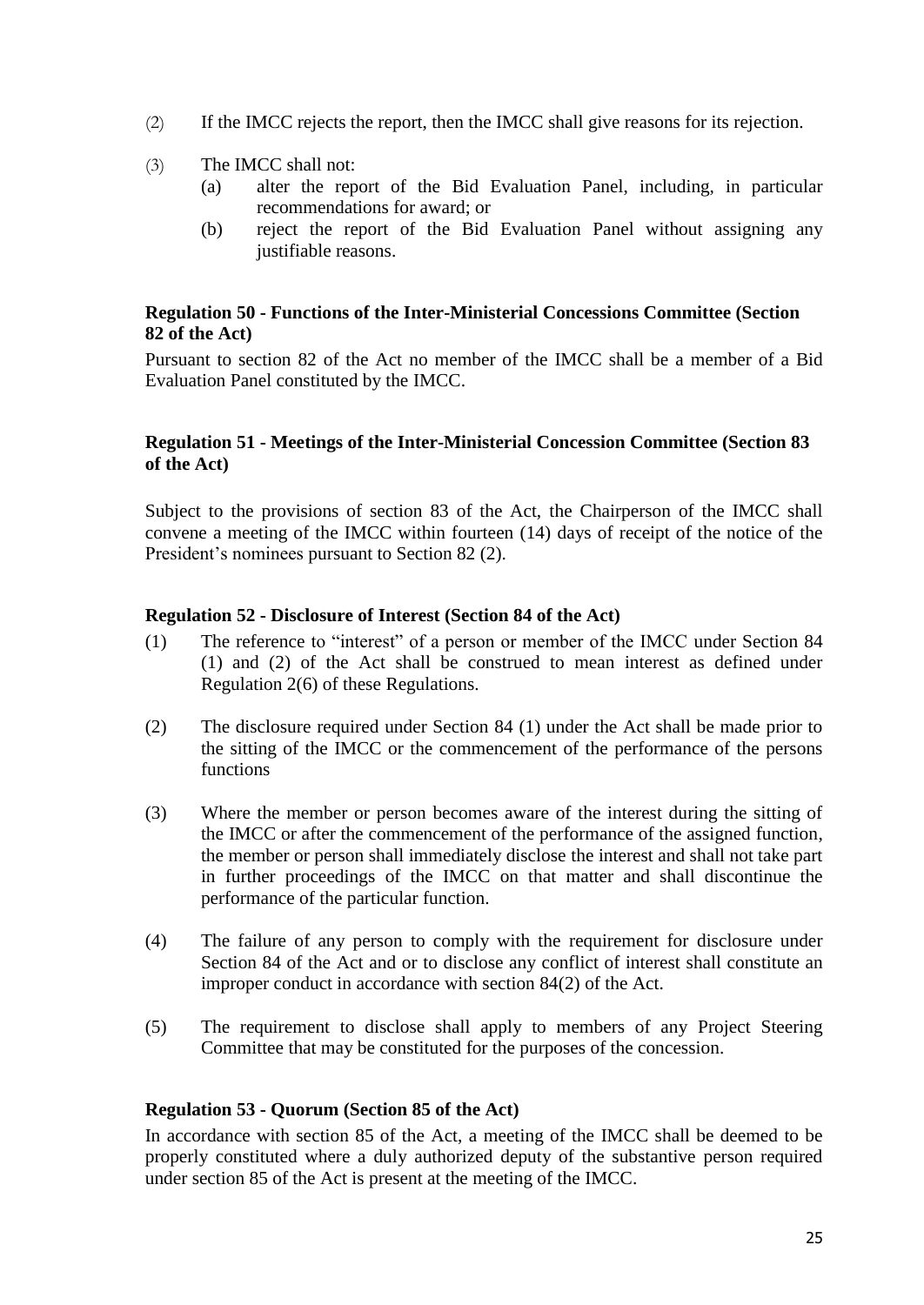## <span id="page-26-0"></span>*SUB-PART 3 - THE CONCESSION PROCUREMENT PROCESS PLANNING*

#### <span id="page-26-1"></span>**Regulation 54 - Inclusion in Economic Development Plan (Section 87 of the Act)**

Pursuant to section 87 of the Act, the Annual Concession Plan shall be derived from the Government of Liberia's overall national development framework and the Annual Concession Plan may indicate the expected impact of proposed concessions on the overall national development framework.

#### **Regulation 55 - Certificate for Concession (Section 88 of the Act)**

- (1) To enable the Minister responsible for Economic Affairs make a decision on the request for a Certificate of Concession, the Head of the Concession Entity may submit the request together with a pre-feasibility report of the proposed concession.
- (2) The Minister of Economic Affairs shall make a decision on the request and if approved issue the certificate not later than twenty-eight (28) days of the request by the Concession Entity. A copy of the certificate for Concession shall be submitted to the Commission.
- (3) The Certificate of Concession shall constitute the written approval of the Minister responsible for Economic Affairs for the concession.

#### <span id="page-26-2"></span>**Regulation 56 - Criteria for the issue of the Certificate of Concession (Section 89 of the Act)**

- (1) In assessing a request by an entity for a Certificate of Concession, the Minister responsible for Economic Affairs shall, in addition to taking the steps in Section 89 (1) of the Act, consult relevant stakeholders and consider such other factors as may be necessary to enhance the smooth implementation of the concession.
- (2) The Minister responsible for Economic Affairs shall complete all the applicable processes within twenty-eight (28) days on receipt of a request by an Entity.

#### <span id="page-26-3"></span>**Regulation 57 - Inspection of the Records (Section 93 of the Act)**

- (1) Pursuant to section 93 of the Act, the Commission and/or Auditor-General may at anytime request the Head of the Concession Entity to make available the records of the concession process for inspection.
- (2) The Head of the Concession Entity shall be responsible for making the records available for inspection to the requesting authority within fourteen (14) days of the receipt of such request.
- (3) Failure of the Concession Entity to submit the records within the stated period shall constitute an offence under the Act.
- (4) The requesting authority shall inspect the records and may make available a written copy of its observations to the Concession Entity.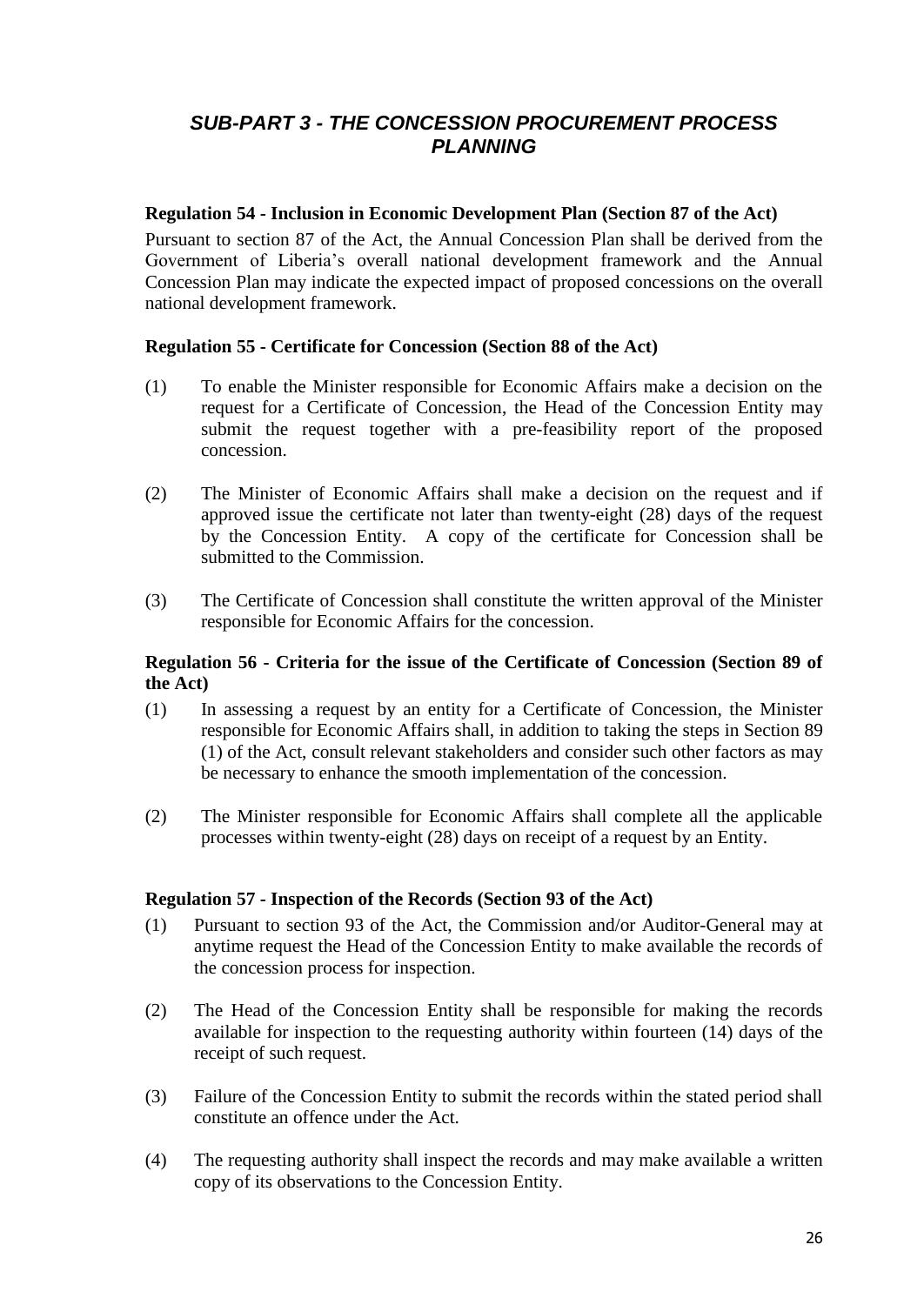- (5) The written report shall cover issues relating to compliance with the Act and these Regulations and may contain any other relevant recommendations.
- (6) An advisor or expert engaged for the purposes of any of the concession processes may be authorised to inspect any part of the records for the purposes of carrying out the task of the consultancy assignment.

#### <span id="page-27-0"></span>**Regulation 58 - Mode of Publication (Section 107)**

Pursuant to Section 107 of the Act, publications required in respect of concessions under the Act shall be made in accordance with Regulation 65 of these Regulations.

#### <span id="page-27-1"></span>**Regulation 59 - National Competitive Bidding (Section 96 of the Act)**

- (1) In addition to the grounds stated in Section 96 of the Act, Concession Entities shall ensure that whenever National Competitive Bidding is used, the provisions in the National Investment incentive code that reserves specified areas of the economy to Liberians and Domestic Businesses are complied with.
- (2) Concession Entities shall ensure that whenever National Competitive Bidding is used the invitation shall state that only Domestic Businesses as defined under Section 2 of the Act shall be eligible to participate in National Competitive bidding for concessions.
- (3) Joint venture firms in which domestic firms have the majority share holding may participate in National Competitive bidding.

#### <span id="page-27-2"></span>**Regulation 60 - Criteria for the Application of Margin of Preference (Section 99 of the Act)**

- (1) Where a Concession Entity intends to apply Margin of Preference in an International Competitive Bidding, it shall be ensured that:
	- (a) The concession bidding documents shall state that a Margin of Preference shall be applicable to the concession and the specific requirements for the application of the Margin of Preference shall be indicated.
		- (b) The application of the Margin of Preference shall conform to the provisions under Section 99 of the Act and to these Regulations.
- (2) The provisions of Sub-Regulation 60 (3), 60 (4) and 60(5) of these Regulations shall apply to the Margin of Preference in respect of concessions.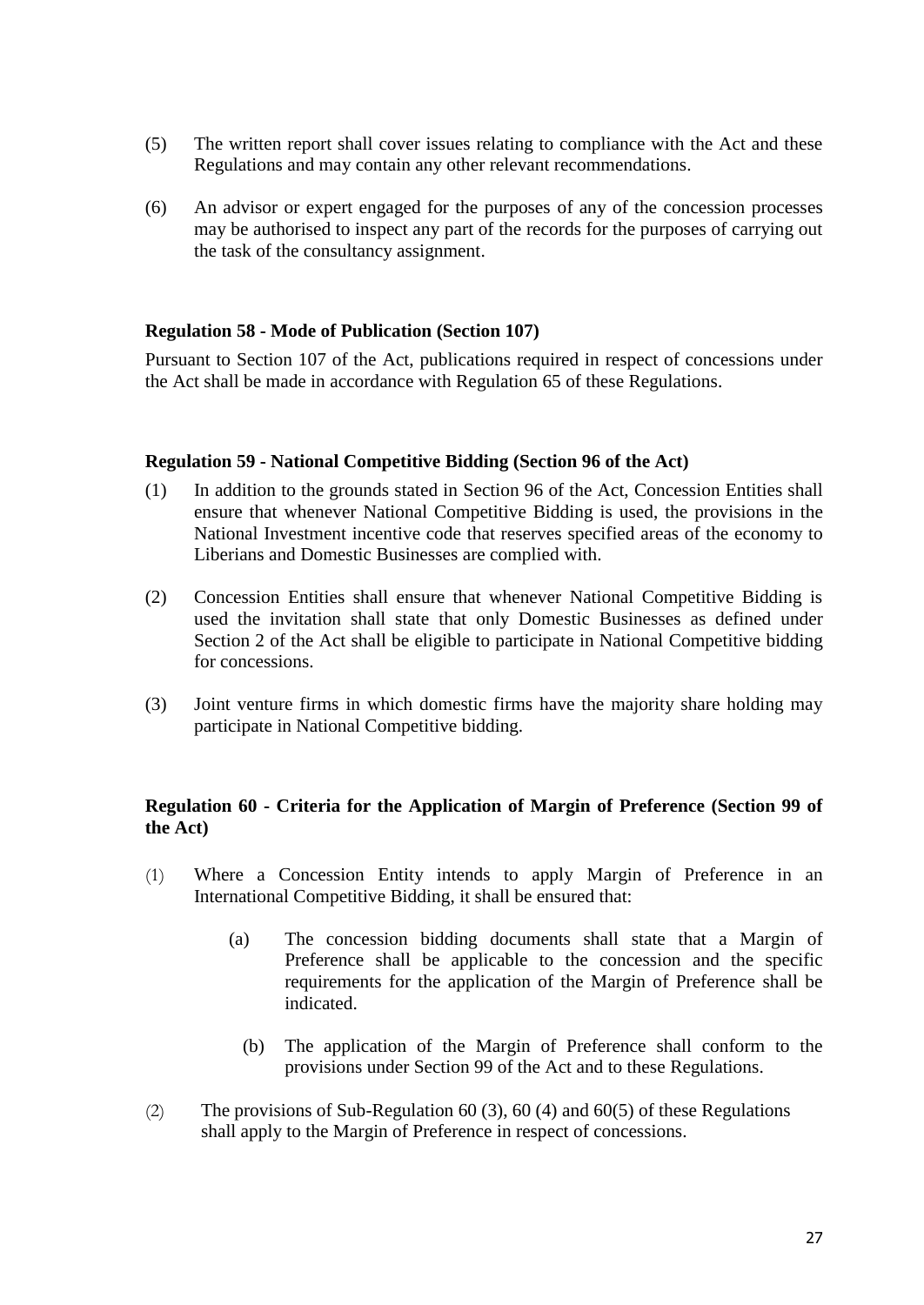#### (3) Eligibility for Margin of Preference

- (a) In respect of Liberian Businesses a bidder shall qualify if:
	- i. The bidder meets the requirements of the bidding documents
	- ii. The bidder has not and does not intend to sub-contract more than 50% of the concession to a company owned by a non-Liberian
- (b) In respect of Domestic Businesses a bidder shall qualify if :
	- i. The bidder meets the requirements of the bidding documents
	- ii. The bidder has not and does not intend to sub-contract more than 50% of the concession to non-domestic foreign companies
- (c) In the case of a Joint Venture of a Liberian Business and foreign companies it shall be ensured that:
	- i. Both the Liberian and the foreign company meet all the eligibility requirements to participate in the concession process
	- ii. the Liberian business demonstrates that it has beneficiary interest of 51% or more of the joint venture as evidenced by the agreed profit and loss sharing provisions clearly spelt out in the joint venture agreement
	- iii. The joint venture shall not sublet more than 10% of the concession to a foreign company.
- (4) Foreign firms shall be eligible for the Margin of Preference where:
	- (a) The foreign firm demonstrates in a valid agreement that it will subcontract at least 40% of the value of the concession to Liberian or Domestic businesses under an agreement contingent upon the award of the concession contract.
	- (b) The agreement is duly registered under the laws of the Republic of Liberia and contains a provision that if the Sub-contract of the Liberian or Domestic Business is revoked by the foreign entity it may lead to a termination of the concession contract by the Concession Entity

#### **Applicable Margins**

- (5) The applicable Margin of Preference for bidders who meet the criteria set out in Regulation 60 of these Regulations shall be as follows:
	- (a) In respect of Liberian Businesses 12.5%
	- (b) In respect of Domestic Business 10 %
	- (c) In respect of Joint Ventures 7.5 %
	- (d) In respect of foreign firms 5 %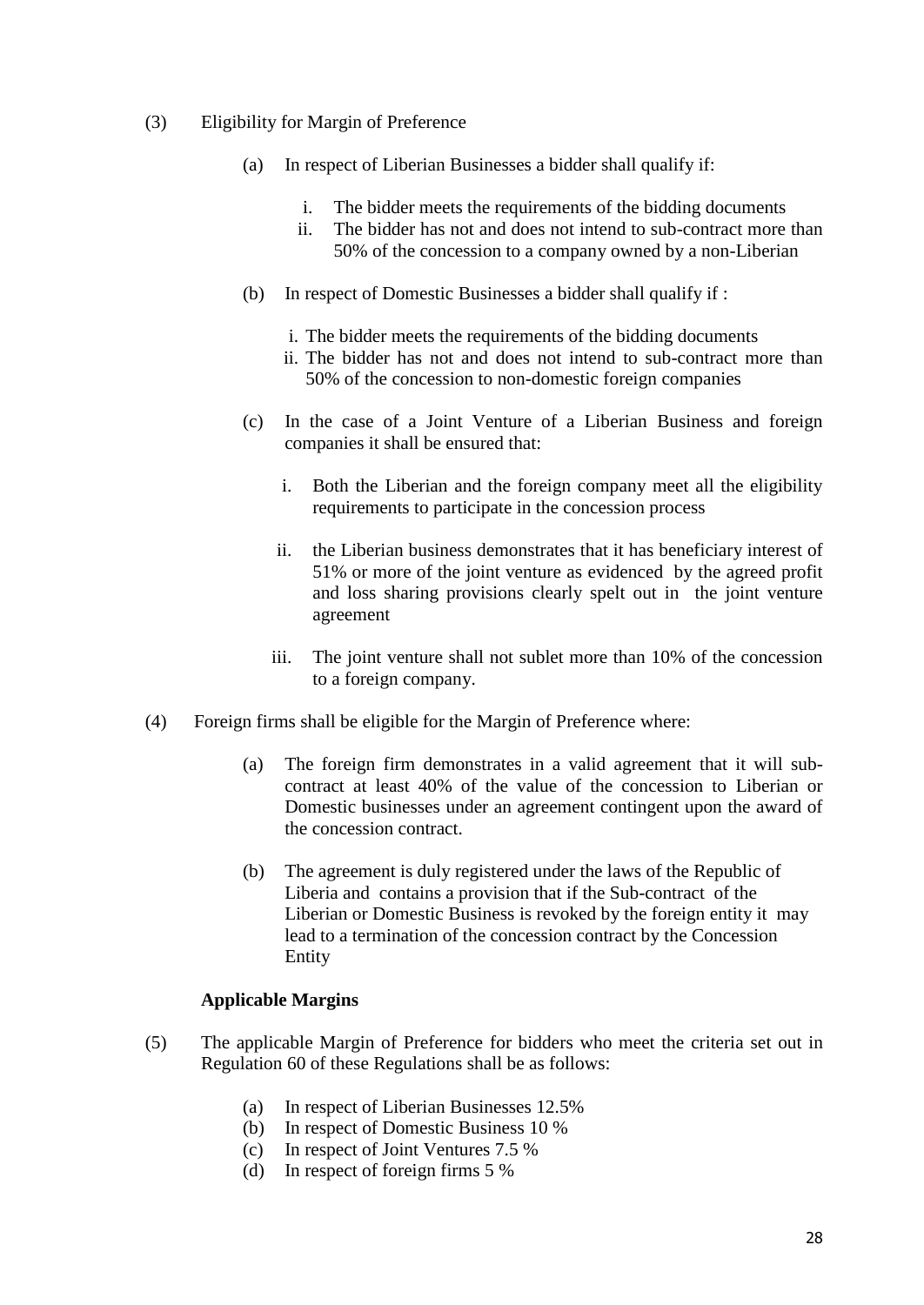#### <span id="page-29-0"></span>**Regulation 61 - Restricted Competitive Bidding (Section 100 of the Act)**

- (1) A decision to use Restricted Competitive Bidding by a Concession Entity shall be based on the following:
	- (a) The area of concession is specialized and the expertise is available in only a limited number of firms.
	- (b) There is time constraint in commencing the concession process and the time constraint is in respect of the expected date of realization of the benefit of the concession to the Republic of Liberia.
- (2) The shortlist for a Restricted Competitive Bidding process shall be a minimum of three firms/consortia.
- (3) The Concession Entity shall submit its request and justification to adopt a Restricted Competitive Bidding process to the Commission for prior approval before commencement of the process.
- (4) The Concession Entity shall submit its request only after the receipt of the Certificate of Concession.
- (5) The Commission shall respond to the request within fourteen (14) days of the receipt of the request.
- (6) The decision of the Commission shall be final and the Concession Entity shall comply with the decision forthwith.
- (7) Where the Commission does not respond to the request within the fourteen (14) days spelt out in Sub-Regulation 61(5) of these Regulations, the request shall be deemed approved and the Concession Entity shall proceed with the procurement of the concession.

#### <span id="page-29-1"></span>**Regulation 62 - Sole Source and Unsolicited Bids (Section 101 of the Act)**

#### **Sole Source**

- (1) A Concession Entity may adopt a sole source procurement procedure only under the conditions provided under Section 101 of the Act and this Regulation 62 of these Regulations.
- (2) The proposed concession to be procured by means of sole source method must meet all the requirements necessary for undertaking a concession as provided in Part VI of the Act and in these Regulations.
- (3) The Commission shall respond to the request within fourteen (14) days of the receipt of the request.
- (4) The decision of the Commission to grant or reject the request to adopt the sole source method shall be final and the Concession Entity shall comply with the decision forthwith.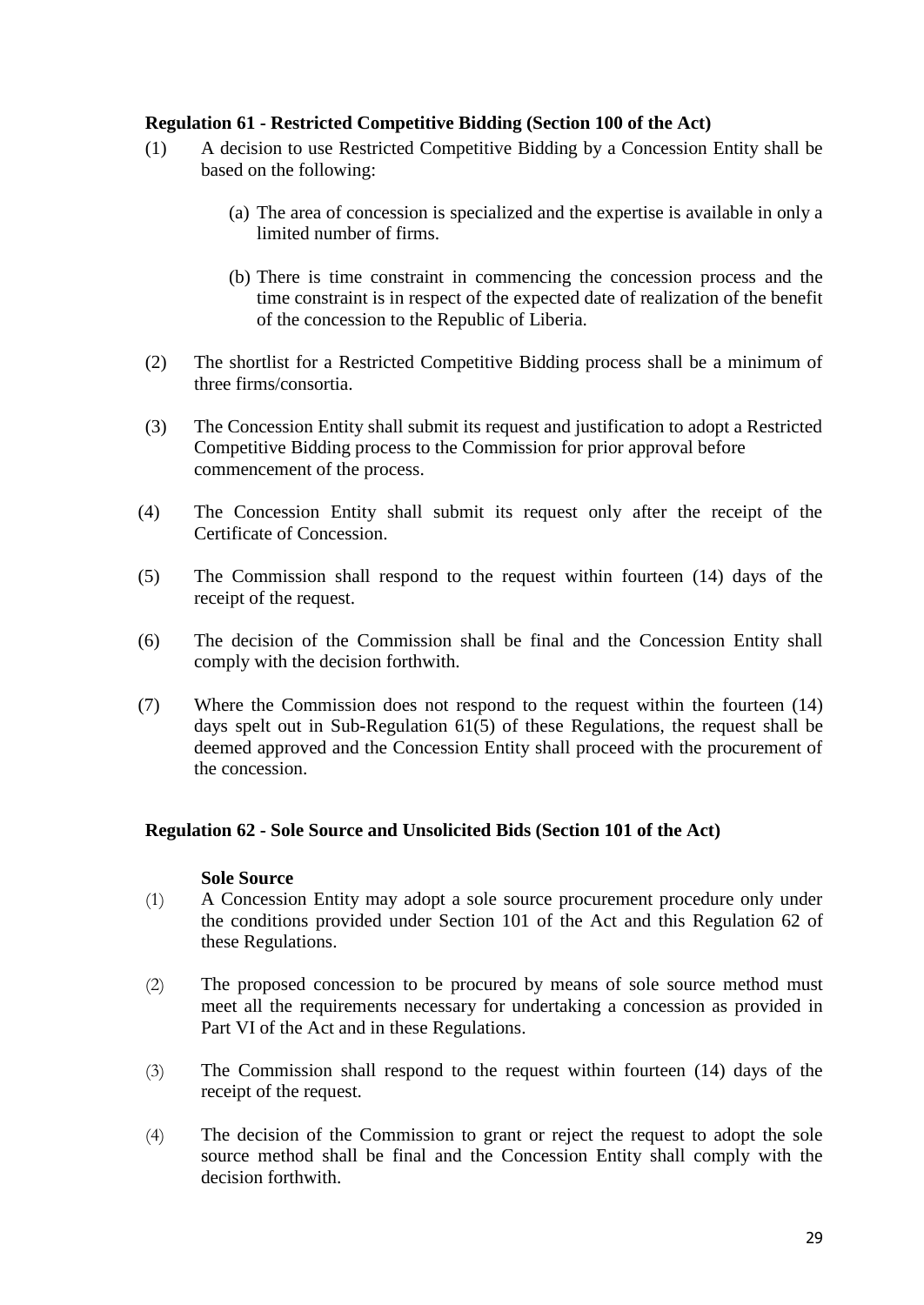#### **Unsolicited Proposal**

- (5) An Unsolicited proposal may be considered only in accordance with provisions of section 101 of the Act and Regulation 62 of these Regulations.
- (6) When a Concession Entity receives an unsolicited proposal for a concession it shall only be considered for further discussion if all the following conditions exist:
	- (a) There are no previous unsolicited bids for the same concession submitted to that Entity or to another agency of the government directly connected with the implementation of the concession.
	- (b) The concession is of a specialized character and is not likely to attract other bidders.
	- (c) The product, service or works to be procured pursuant to the unsolicited proposal is unique or innovative concept and not generally available from other known sources.
	- (d) The proposed outcome will be exceptionally beneficial to or have exceptional cost advantages for the Government of Liberia.
	- (e) There are no substantial financial contributions to be made by Government of Liberia.
	- (f) The proposal is deemed to fall under one of the areas prescribed by the Government of Liberia as a priority sector included in the overall development framework of the Government.
	- (g) The specific concession has not already been earmarked under the Annual Concession Plan and no Concession Procurement Plan is in place for that particular concession.
- (7) If the conditions are satisfied, then the Concession Entity shall submit a request with justification to proceed to consider an unsolicited proposal to the Commission with a simultaneous request to the Minister responsible for Economic Affairs in accordance with Section 87(3) of the Act.
- (8) The Commission shall respond to the request within fourteen (14) days of the receipt of the request.
- (9) The decision of the Commission shall be final and the Concession Entity shall comply with the decision forthwith.
- (10) The Commission shall consult the Minister responsible for Economic Affairs on the importance or otherwise of the particular concession in respect of which the unsolicited proposal has been received.
- (11) If the Minister responsible for Economic Affairs is of the view that the proposal is beneficial to the economy of Liberia then a certificate shall be issued in accordance with Section 87(3). The Concession Entity shall undertake a study of the proposal and ensure that it meets the objectives for a concession as required in Section 74 of the Act.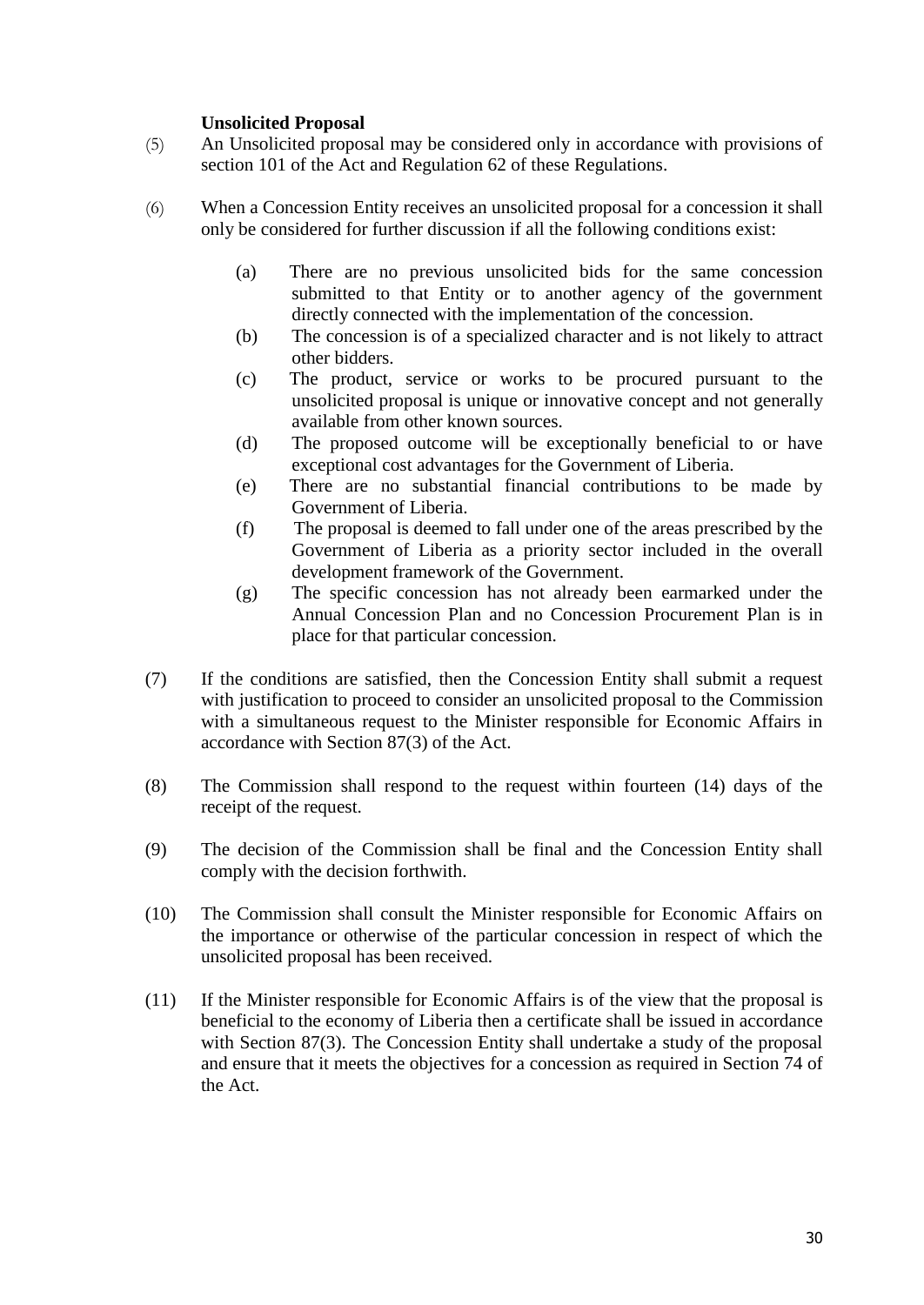#### **Evaluation of Unsolicited Proposal**

- (12) In assessing the unsolicited bid, the Concession Entity shall in addition to other requirements for assessing a concession as the context requires, also consider the following:
	- a) The sound business case for the unsolicited concession proposal
	- b) The expected duration of the implementation as per the proposal on other sectors of the economy
	- c) The fairness of the risk allocation
	- d) Financial benefits to the state and the concessionaire
	- e) Financial and other obligations of the state.
	- f) Environmental and social impacts
	- g) Value for money assessment
- (13) After complying with all the requisite processes the Concession Entity shall then proceed with the:
	- a) Stakeholder consultations,
	- b) Value for money assessment,
	- c) Development of draft agreement or a review of any draft concession agreement that might have been included in the unsolicited proposal
- (14) If at any time prior to the approval of the Commission for the use of the unsolicited method, the Concession Entity receives one other or more unsolicited proposals, in respect of the same concession and the Concession Entity intends to proceed with the particular concession, then the Entity shall subject the concession to the competitive bidding process in accordance with the Act and these Regulations and the concession shall not be processed by an unsolicited method.

#### <span id="page-31-0"></span>**Regulation 63 - Prior Approval of Commission (Section 102 of the Act)**

- (1) The Concession Entity shall obtain the approval of the Commission prior to adopting the Restricted Competitive bidding procedure in accordance with Regulations 61.
- (1) The Concession Entity shall obtain the approval of the Commission prior to adopting the procedure to sole source in accordance with Regulations 62.
- (2) Whenever the context require prior approval of the Commission in respect of the use of a concession procurement method, the Commission shall give its approval or otherwise request within fourteen (14) days of receipt of the request for the use of the method.
- (3) Where the Commission does not give any indication within fourteen (14) days after the receipt of the request, the method of procurement of the concession shall be deemed to be approved by the Commission.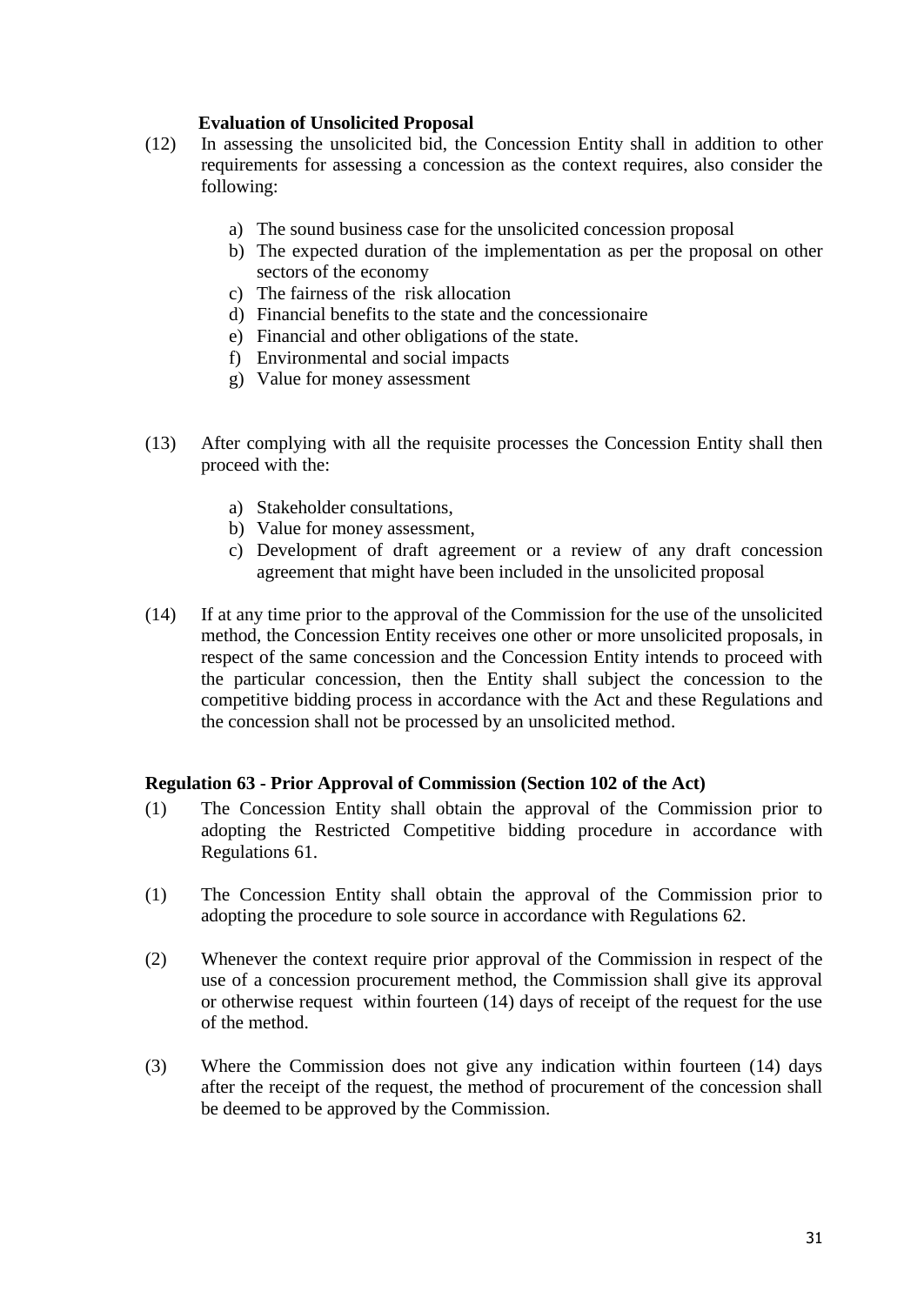#### <span id="page-32-0"></span>**Regulation 64 - Concession Bid Documents (Section 104 of the Act)**

- (1) Until the approval of the IMCC, the full set of the concession bidding documents shall be considered as "draft bidding documents".
- (2) The Procurement Unit may work with an advisor/expert and/or the Project Steering Committee where applicable to prepare the full set of the draft concession bidding documents which shall, at a minimum, include information required under section 105 of the Act.
- (3) The draft concession bidding documents shall be submitted to the IMCC by the Head of the Concession Entity.
- (4) The IMCC shall upon receipt of the draft concession bidding documents review and give its advise on the suitability of the documents for the procurement of the concession within fourteen (14) days of receipt of the draft bidding documents
- (5) If the IMCC approves the use of draft bidding documents, the Concession Entity shall issue out the documents as the Concession Bid Documents.
- (6) Upon approval, the draft concession bidding documents shall be considered as the "concession bidding documents" for the purposes of inviting bids, or proposals for the concession.
- (7) If the draft concession bidding documents are rejected, the Concession Entity shall revise the documents taking into consideration the comments of the IMCC and resubmit the documents for reconsideration within fourteen  $(14)$  days.
- (8) In undertaking its review of the draft bidding documents, the IMCC shall constitute a technical team for the purpose. The technical team shall include representation from the Ministries of Finance and Justice, the National Investment Commission (NIC) and the Concession Entity.

#### <span id="page-32-1"></span>**Regulation 65 – Guidelines For Publication (Section 107 of the Act)**

The following shall be observed in respect of publication:

- (1) In Respect of National Competitive Bidding
	- (a) A General Notice for Investment Opportunity shall be published for all concessions to be procured by National Competitive Bidding and the following shall apply:
		- (i) The Concession Entity shall publish the General Notice for Investment Opportunity after it has received approval of the Concession Procurement Plan.
		- (ii) The publication shall be in a print media with national circulation, the Newsletter of the Commission and the website of the Commission.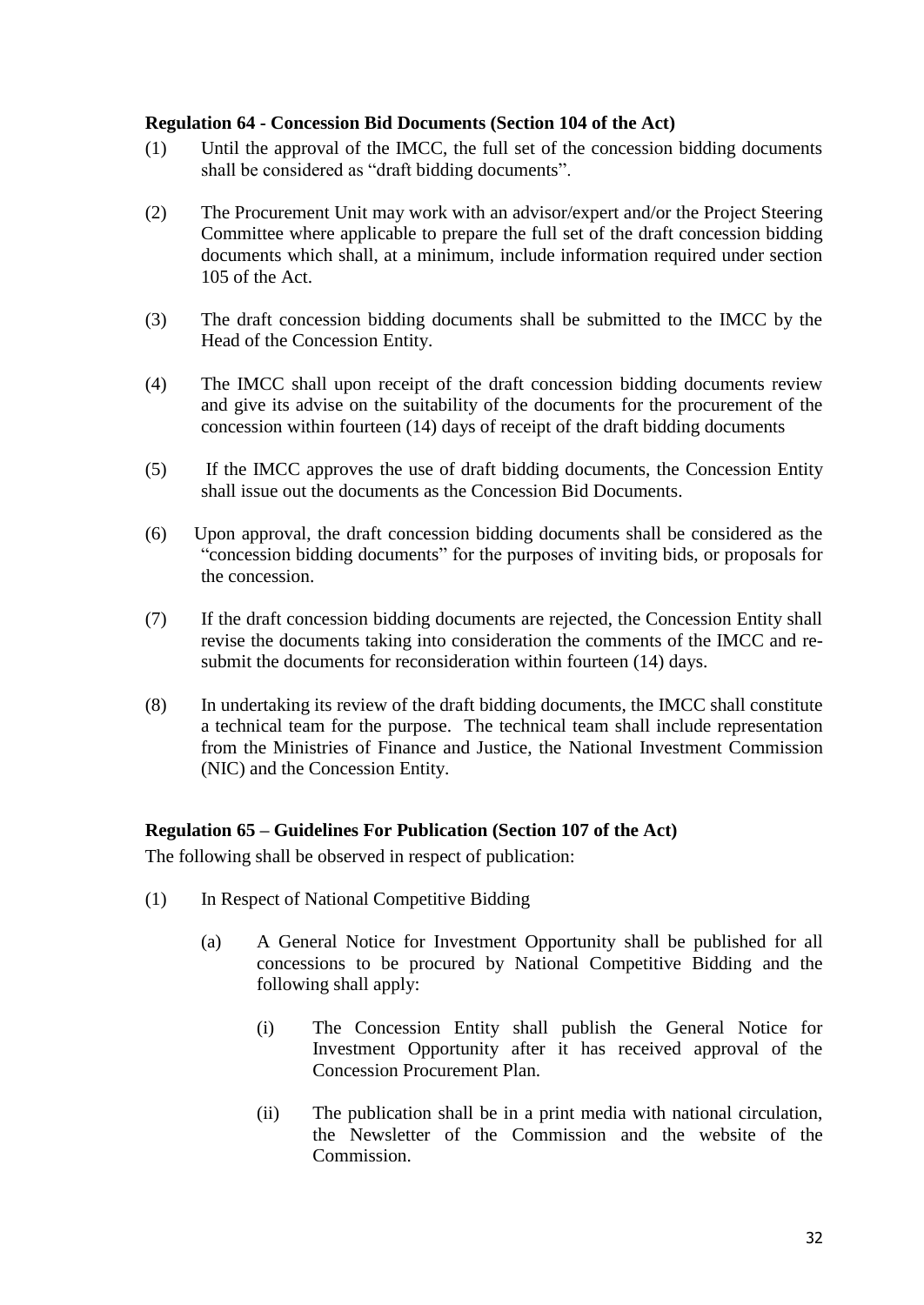- (iii) A minimum of two (2) notices shall be placed in the print media within a period of fourteen (14) days.
- (b) For the purposes of a Request for Expression of Interest.
	- (i) The publication shall be in a print media with national circulation, the Newsletter of the Commission and the website of the Commission.
	- (ii) A minimum of two (2) notices shall be placed in the print media within a period of fourteen (14) days.
- (2) In Respect of International Competitive Bidding
	- (a) A General Notice of Investment Opportunity may be published for a concession to be procured by International Competitive Bidding and the following shall apply:
		- (i) The Concession Entity shall publish the General Notice for Investment Opportunity after it has received approval of the Concession Procurement Plan.
		- (ii) The publication shall be in a print media with national circulation, international publications of repute such as; The Economist, DB Market, Development Business of the UN, the Newsletter of the Commission and the website of the Commission.
		- (iii) A minimum of two notices shall be placed in the print media within a period of fourteen (14) days.
	- (b) In respect of a Request for Expression of Interest for all concessions to be procured by International Competitive Bidding the following shall apply.
		- (i) The publication shall be in a print media with national circulation, international publications of repute such as; The Economist, DB Market, Development Business of the UN, the Newsletter of the Commission and the website of the Commission.
		- (ii) A minimum of two notices shall be placed in the print media within a period of fourteen (14) days.
- (3) Request for Proposals
	- (a) In respect of a Request for Proposals/Invitation to Bid, the invitation/request shall be issued to all entities pre-qualified to participate in the bidding process.
	- (b) Except in cases where the invitation to bid/request for proposals has been made to bidders already qualified, all Request for Proposals/Invitation to Bid to be procured under a National Competitive Bid shall be published and the following shall apply: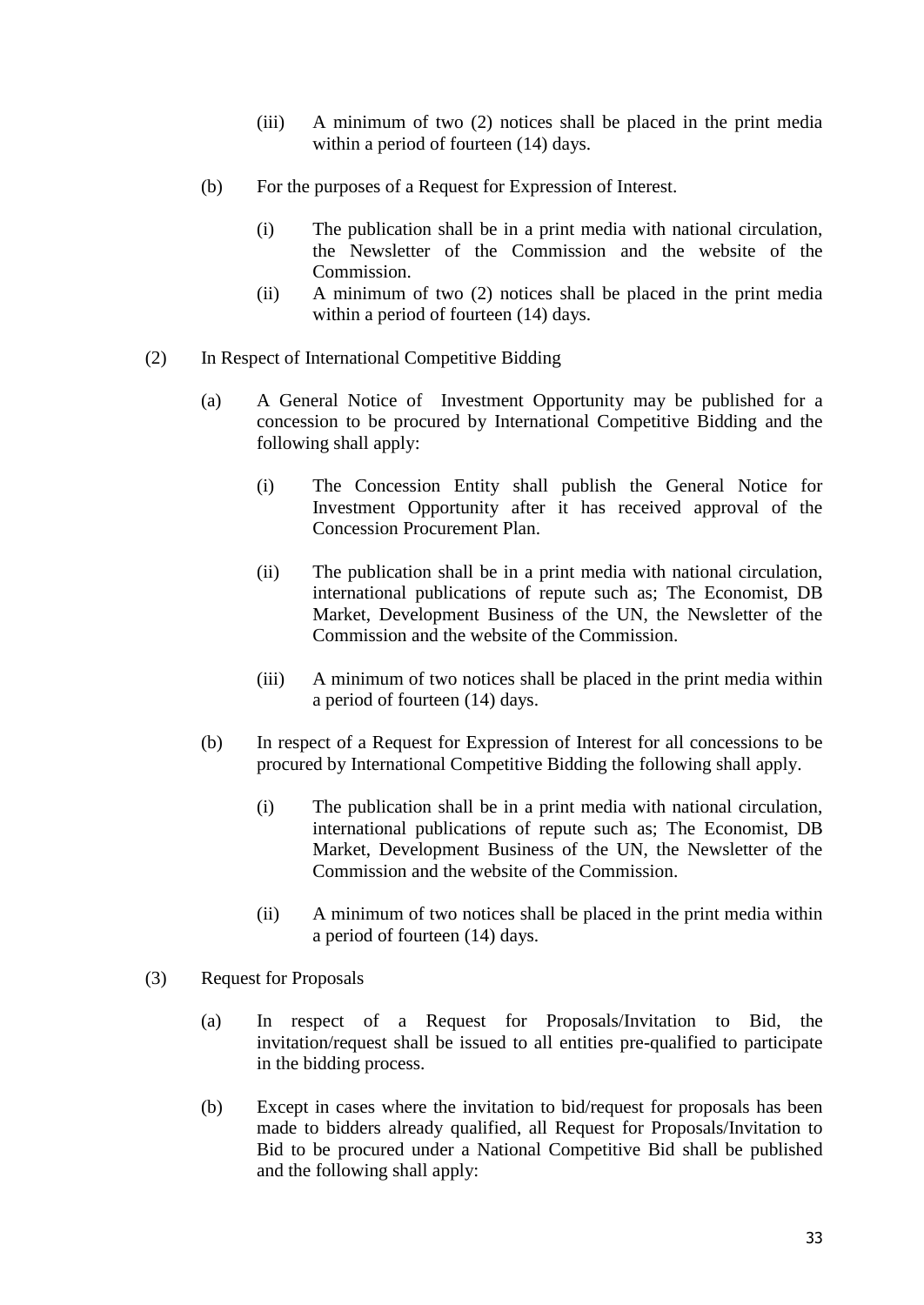- (i) The publication shall be in a print media with national circulation, the Newsletter of the Commission and the website of the Commission.
- (ii) A minimum of two notices shall be placed in the print media within a period of fourteen (14) days.
- (4) For the avoidance of doubt no publication in the media prescribed shall be used in respect of sole source procurement, unsolicited proposals and where an Expression of Interest has been used as a basis for arriving at a pre-qualified list of bidders.

## <span id="page-34-0"></span>*SUB-PART 4 – PRE-BID MEETING, BID SUBMISSION AND OPENING*

#### <span id="page-34-1"></span>**Regulation 66 – Time for Submission and Opening of Bids In Respect of Concessions (Section 110 of the Act)**

- (1) In respect of National Competitive Bids, a minimum period of twenty-eight (28) days shall be allowed between the period of first publication of the request and the date for the submission of proposals/bids provided that the Entity may consider a longer period if the concession is of a complex nature.
- (2) Under International Competitive Bidding, a minimum period of forty-two (42) days shall be allowed between the period of first publication of the request and the date for the submission of proposals/bids provided that the Entity may give a longer period if the concession requires substantial amount of capital or is of a complex nature.
- (3) Bidders and/or their representatives shall have the right to attend the bid opening if they so desire.
- <span id="page-34-2"></span>(4) Members of the Commission may, if they so desire, also attend to observe the proceedings of the bid opening but shall not participate in the proceedings.

## *SUB-PART 5 – EVALUATION*

#### <span id="page-34-3"></span>**Regulation 67 - Evaluation (Section 111 of the Act)**

- (1) The IMCC shall constitute the Concession Bid Evaluation Panel for the evaluation of the concession within fourteen (14) days of opening of the bids.
- (2) The Concession Bid Evaluation panel shall include members with skills, knowledge and experience relevant to the subject matter of the concession.
- (3) No member of the Commission shall be a member of any concession Bid Evaluation Panel.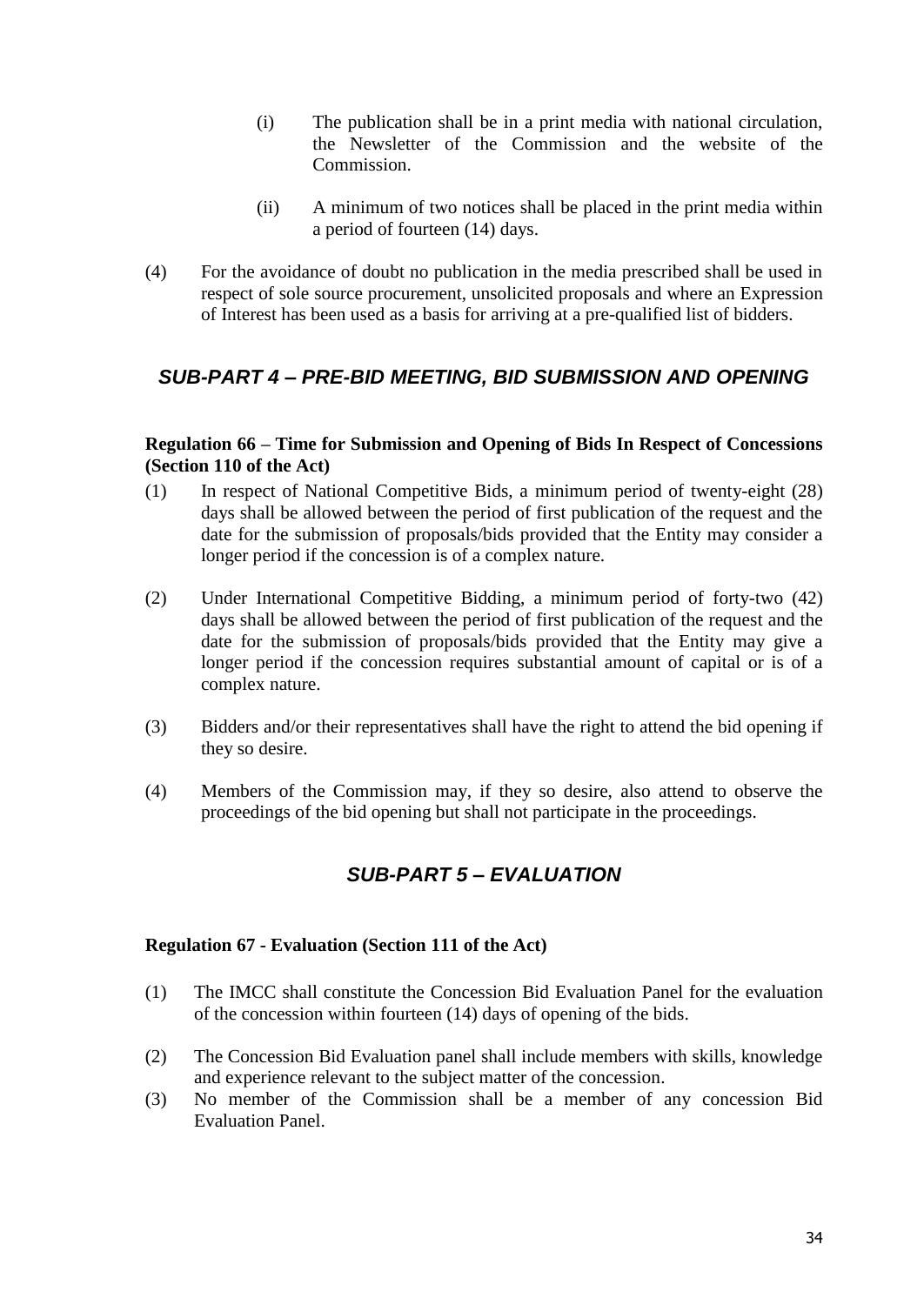- (4) The Evaluation Panel shall complete its report before the expiry of the sixty (60) day time limit set out in Section 115(1) of the Act.
- (5) The IMCC shall adjudicate and give its approval or otherwise of the evaluation report as follows:
	- a. In the case of Expression of Interest within seven (7) days of receipt of the report.
	- b. In the case of an Invitation to Bid or Request for Proposals within fourteen (14) days of the receipt of the report.

#### <span id="page-35-0"></span>**Regulation 68 - Evaluation Criteria and Evaluation**

- (1) Pursuant to section 113 of the Act, the evaluation criteria shall, in addition to the provisions of section 113 of the Act include the following:
	- (a) In Respect of an Expression of Interest
		- (i) Experience in the specific area of the concession
		- (ii) List of projects of similar nature and complexity undertaken by the bidder or its personnel
		- (iii) Firm/Consortium's financial capacity and/or its
		- (iv) Ability to assess credit to undertake the concession
		- (v) Firm/Consortium's technical capacity to undertake the concession
	- (b) In Respect of a Request for Proposals/Invitation to Bid
		- (i) Information on corporate structure
		- (ii) Operational and managerial capacity to undertake the concession
		- (iii) Effectiveness of methods and procedures proposed to undertake the concession
		- (iv) Financial proposal
		- (v) Soundness of financial layout over concession period
		- (vi) Application of margin of preference, where applicable
		- (vii) Overall business concept as per the bidder business plan
- (2) The following shall also be observed in respect of the evaluation criteria in bidding documents.
	- (a) The evaluation shall be in strict accordance with the criteria set out in the concession bidding documents.
	- (b) The Concession Bidding Documents in respect of Request for Proposal/Invitation to Bid documents shall state the broad criteria in terms of the minimum requirements for the concession and the weight to be placed on the specified requirements during the evaluation.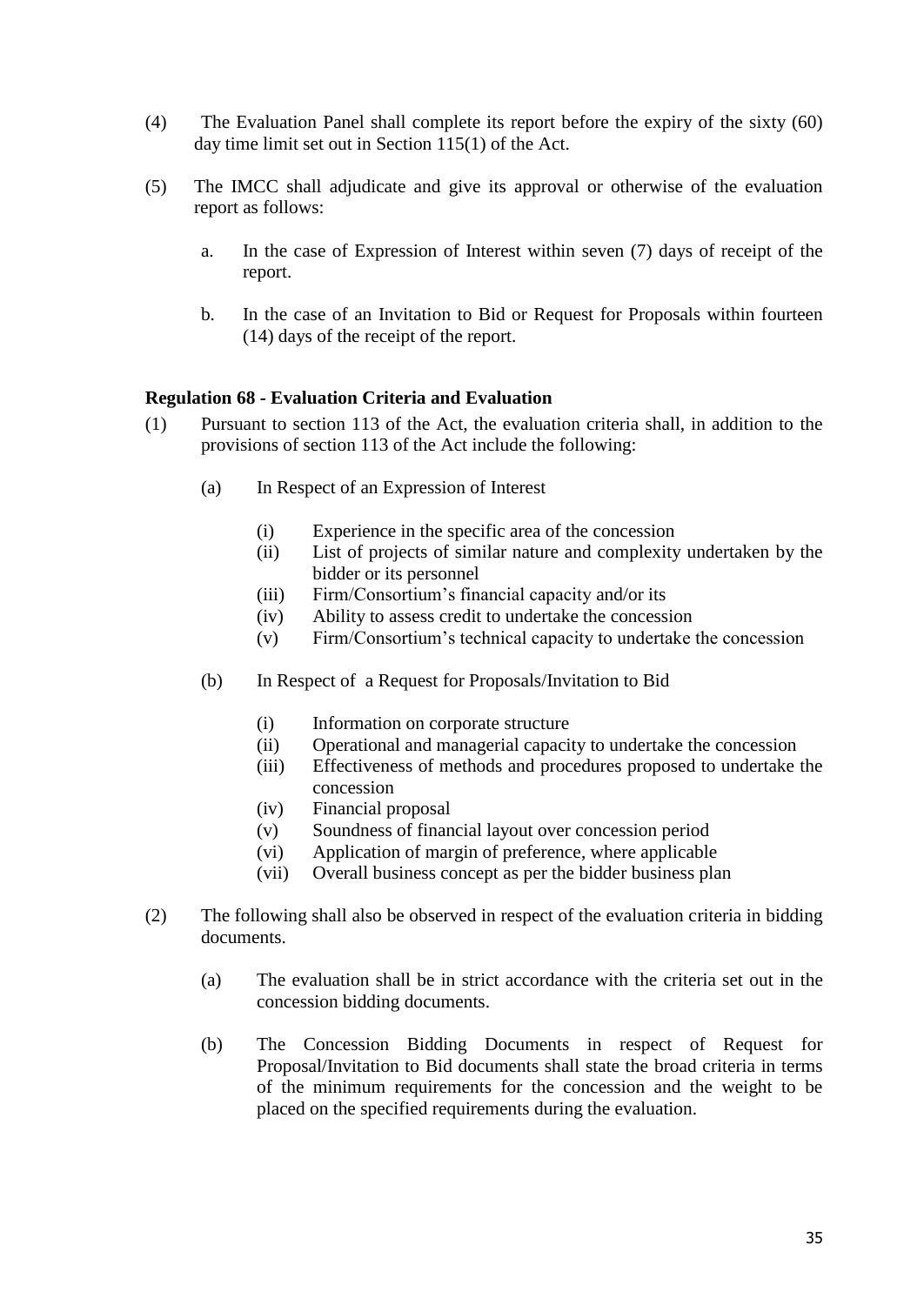#### **Sample Criteria and Supporting Documents**

- (3) The Commission may publish a sample of the criteria for evaluation to guide Concession Entities and the evaluation panel.
- (4) The Evaluation Panel shall ensure that as the context requires all mandatory information submitted by bidders are supported with documentary evidence.

## *SUB-PART 5 – POST EVALUATION*

#### <span id="page-36-1"></span><span id="page-36-0"></span>**Regulation 69 - Evaluation Report and Decision of the IMCC (Section 115 of the Act)**

- (1) Pursuant to section 115 of the Act the evaluation report shall indicate following:
	- (a) Whether the Evaluation Panel obtained all material information required to make a recommendation to the IMCC.
	- (b) A clear recommendation indicating the result of the technical and financial components of the evaluation.
	- (c) Details of any clarification of the proposals/bids that was sought, if any by the Evaluation Panel and the responses received in response to the clarifications.
- (2) The IMCC shall make a decision on the evaluation report within fourteen (14) days of receipt of the report, provided there is no further information required to validate the recommendations of the evaluation report.
- (3) If the IMCC requires further information on the evaluation in order to arrive at its decision, the IMCC may extend the time for its decision provided always that the IMCC shall make its decision not later than twenty-eight (28) days after the receipt of the evaluation report.
- (4) Subject to the IMCC's view of the findings of the due diligence report, the IMCC shall inform the Concession Entity, the Office of the President and the Commission of its final decision on the recommendation of the evaluation report.

#### <span id="page-36-2"></span>**Regulation 70 - Due Diligence (Section 116 of the Act)**

- (1) The Concession Entity shall conduct due diligence on the bidders. The due diligence may be conducted concurrently with the evaluation provided but no finding on the due diligence shall be communicated to the Evaluation Panel.
- (2) The due diligence shall cover the areas specified under Section 116 of the Act and any other areas recommended by the Concession Entity to the IMCC to be examined pursuant to Section 116 of the Act.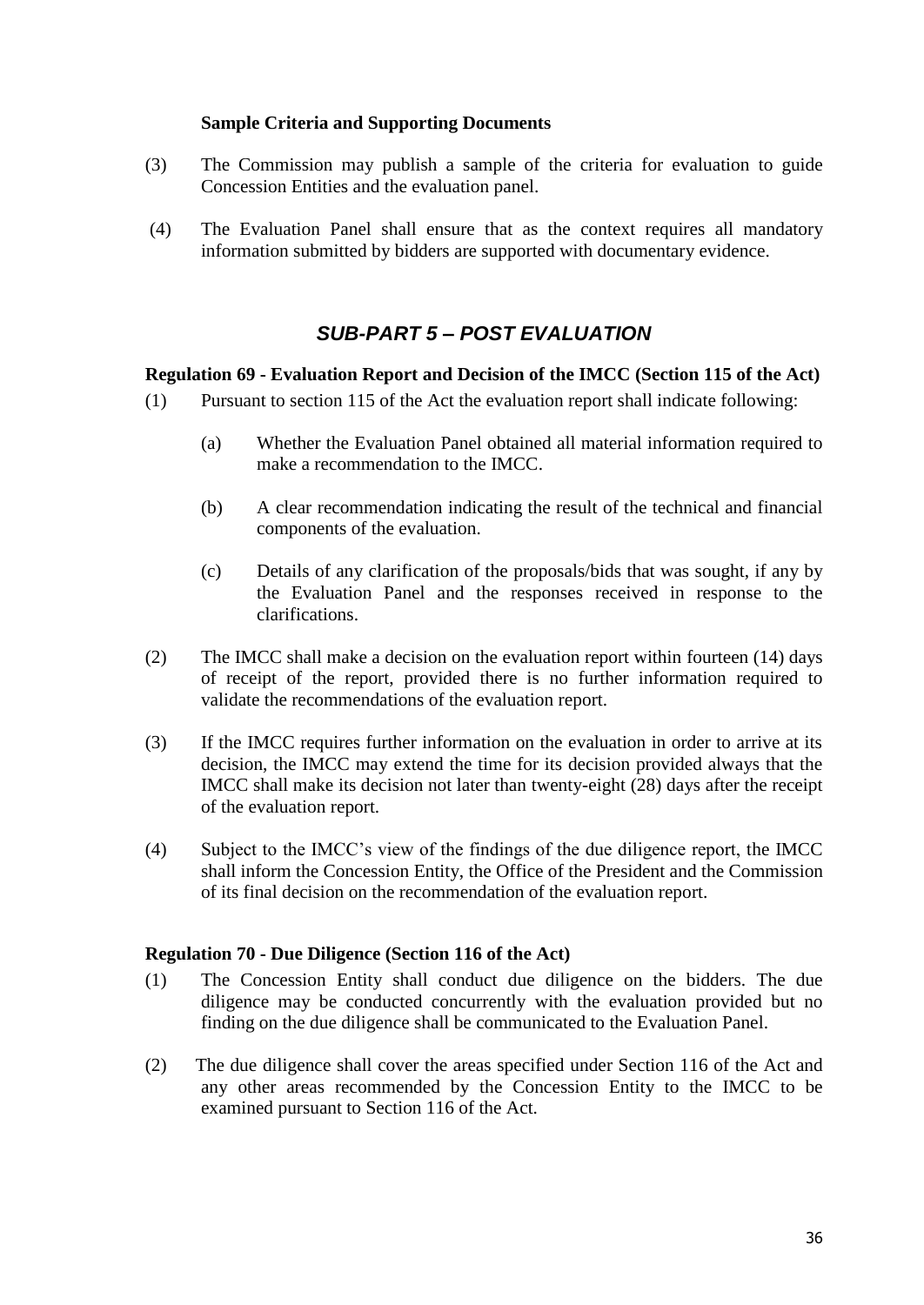#### <span id="page-37-0"></span>**Regulation 71 - Form of Contract (Section 117 of the Act)**

- (1) For the purposes of compliance with Section 117 of the Act, the Concession Entity shall ensure that the draft concession agreement designed for the concession and included in the concession bidding document shall include specific provisions pertinent to the specific concession.
- (2) The Concession Entity shall submit the draft concession agreement contract to the Ministry of Justice for review and advice at the same time that it is submitted as part of the draft Concession Bid Document to the IMCC.

#### <span id="page-37-1"></span>**Regulation 72- Negotiations and Entry into Contract (Section 118 of the Act)**

- (1) In the event an advisor has been engaged to assist the Negotiation Team, the advisor shall assist in the preparation of issues for negotiations to be submitted to the IMCC prior to the commencement of the negotiations but the advisor shall not be part of the Negotiating Team.
- (2) The IMCC shall inform the Concession Entity, the Office of the President and the Commission of the final outcome of the negotiations with the recommended bidder or bidders as the context require under Section 118 (5) of the Act.

#### **Signing of Contract**

- (3) The person authorized to sign the concession agreement shall sign the agreement only after a fourteen (14) days waiting period following the completion of negotiations and decision on the award of the concession.
- (4) After the signing of the concession agreement the Concession Entity shall forward copies of the Agreement to:
	- i. The Commission
	- ii. The Ministry of Finance
	- iii. The Ministry of Justice
	- iv. The Ministry Economic Affairs
	- v. The National Investment Commission
	- vi. The Environmental Protection Council
	- vii. The Ministry of Labor

#### <span id="page-37-2"></span>**Regulation 73 - Post-Contract Management (Section 121 of the Act)**

- (1) Pursuant to section 121 of the Act and for the purposes of efficient management of the concession and protection of public interest after the award, the Concession Entity shall:
	- (a) work with other Government agencies to ensure contract compliance, monitor performance standards and the attainment of output timelines.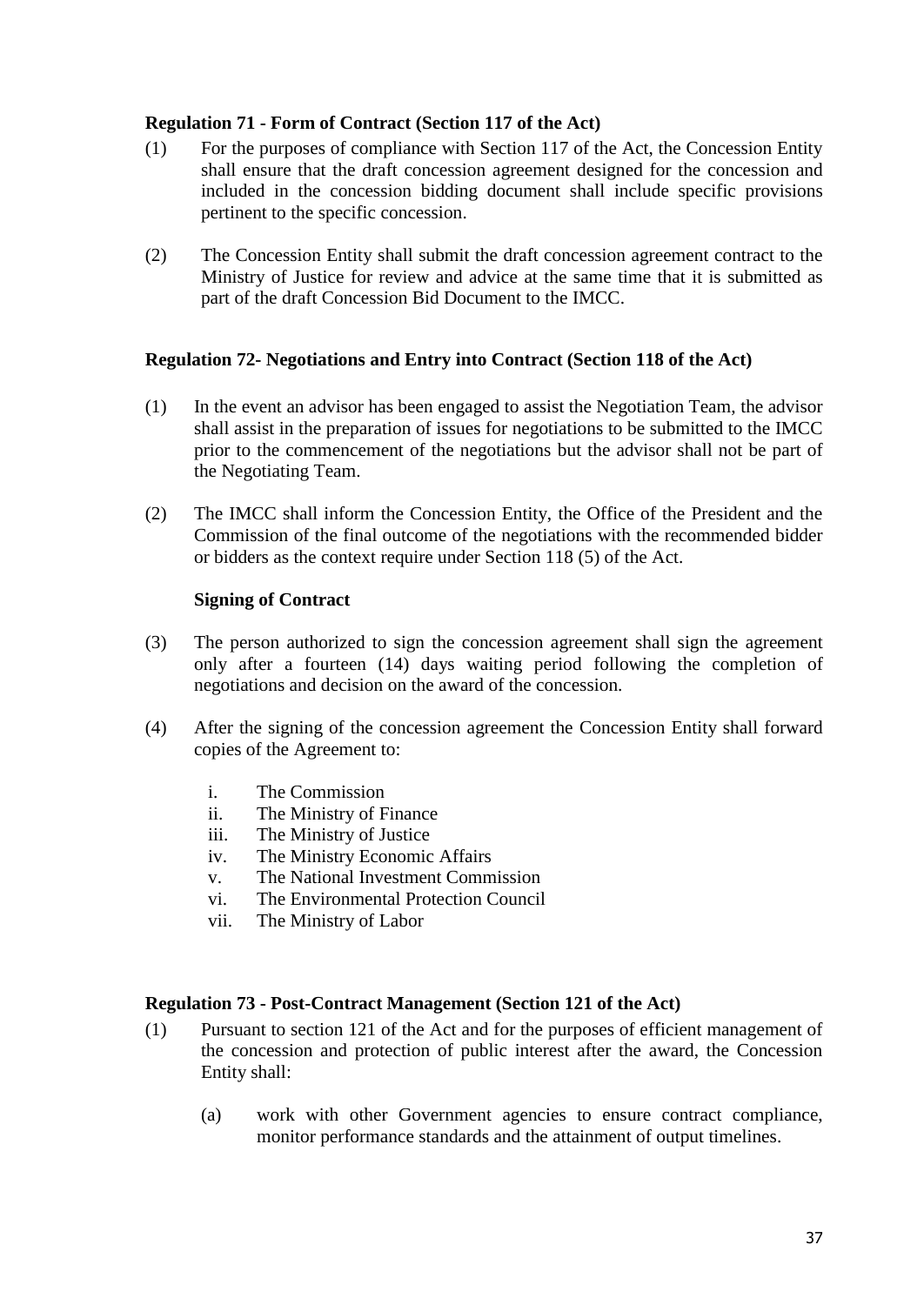- (b) be responsible for submitting reports on periodic basis as required by statutory agencies and to the Commission.
- (c) conduct periodic assessment of the project performance to ensure that project objectives are met.
- (d) set up a system for communication with the public and stakeholders to get feedback on the Project.
- (2) The functions of the Concession Entity may be performed on its behalf by the Project Steering Committee or an advisor but the Head of the Entity shall be responsible for all actions.

## <span id="page-38-0"></span>**PART VII – RULES ON DISPOSAL OF STORES, PLANTS AND EQUIPMENT**

#### <span id="page-38-1"></span>**Regulation 74 - Authority to Dispose (Section 123 of the Act)**

- (1) No department, agency, ministry of Government or local authority shall dispose of obsolete stores or unserviceable equipment and plant without an express approval from the Minister of Finance.
- (2) The disposal committee envisaged under section 123(2) of the Act shall comprise a total of five (5) persons being representatives of the entity and a person with relevant expertise to carry out disposal according to the procedure specified in section 124 of the Act.
- (4) Subject to approval of the head of entity, the disposal shall be carried out in accordance with the recommendation of the disposal committee.

#### <span id="page-38-2"></span>**Regulation 75 - Disposal Procedure (Section 124 of the Act)**

- (1) For the purposes of section 124 of the Act, surplus items shall refer to:
	- (a) Items supplied in excess of the required quantity
	- (b) Items that are no longer required by the Procuring Entity
	- (c) Items determined by the Minister of Finance to be surplus items.
- (2) Where the disposal is through public tender or auction as provided under section 124(1) (b) and (c) the following shall be followed:
	- (a) The disposal committee shall fix the reserved price subject to approval of the Head of Entity and the Minister responsible for Finance.
	- (b) The Entity shall advertise the invitation for tender or auction in a print media of wide circulation.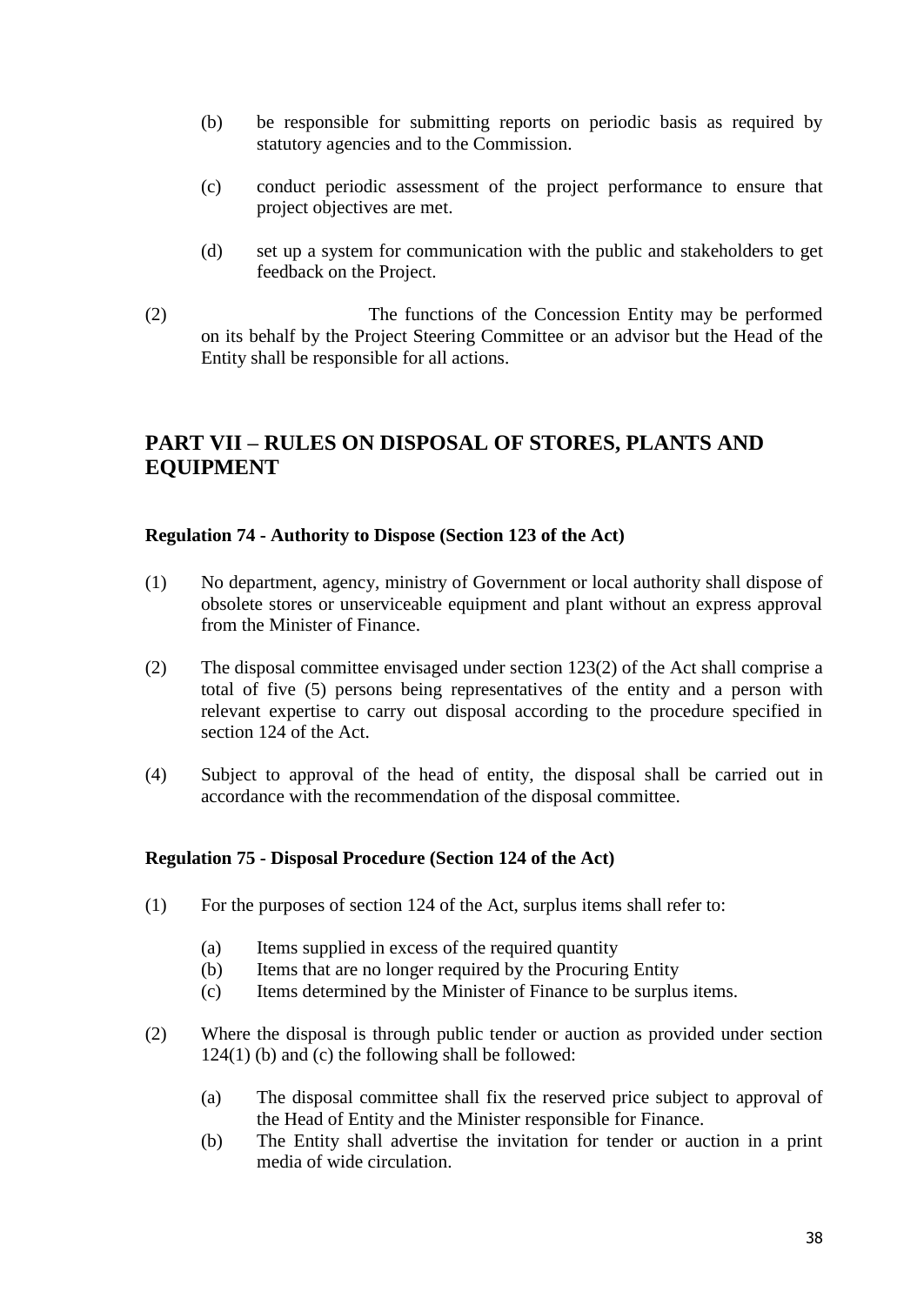- (c) The Entity shall allow enough time for the public to submit tender or attend the auction.
- (d) The examination of the tender shall be done by the disposal committee and the item shall be sold to the highest tender or to the highest bidder at the auction subject to the reserve price as the context requires.
- (3) For the avoidance of doubt, it is hereby provided that disposal pursuant to section 124 (1) (b) and (c) of the Act shall be to the highest bidder in terms of price offer and no other form of evaluation or criteria other than the highest price shall be used to select the eventual buyer of the item or items to be disposed of.

## <span id="page-39-0"></span>**PART VIII – COMPLAINTS AND REVIEW PROCESSES**

#### <span id="page-39-1"></span>**Regulation 76 – Complaints, Review and Decisions of Complaints Process (Sections 10, 125, 126, 127, 128 and 129 of the Act)**

- (1) All complaints received by the Commission pursuant to Section 126 of the Act shall be submitted under the cover letter of the Executive Director directly to the Chairman of the Complaints Appeals and Review Panel (CARP). For the avoidance of doubt, the Commission shall not reject any complaint from a complainant unless such rejection is pursuant to a formal decision of the CARP.
- (2) Findings and recommendations of the CARP shall be communicated in writing to the Commission and the Commission shall forward the decision of the CARP to the complainant with a copy to the Procuring/Concession Entity.
- (3) The reference to "Interference" with the functions of the CARP as stipulated under Section 10(7) of the Act include any act that is intended to or has the effect of preventing the CARP from carrying out its legitimate functions or impeding its operations including, but not limited to, the following:
	- (a) Any action or inaction of the Commissioners or Executive Directors to influence the determination of the CARP in respect of any complaint;
	- (b) The action or inaction of any government agency or entity to influence the determination of the CARP in respect of any complaint;
	- (c) Any change or modification of the decision of the CARP by the Commission.
- (4) For purposes of enforcing the rights under section 25 the "right" shall be construed to mean a right in law and shall include the right of a bidder or any other individual to take the step allowed under section 125 of the Act or to challenge a decision made pursuant to the Act.
- (5) Pursuant to Section 125 (1) (a), (b) & (c) of the Act, a person who qualifies to lodge a complaint under Section 125(1) (a), (b) and (c) shall not require the permission of any person to do so and such a person shall exercise that right subject only to the provisions of the Act and these Regulations.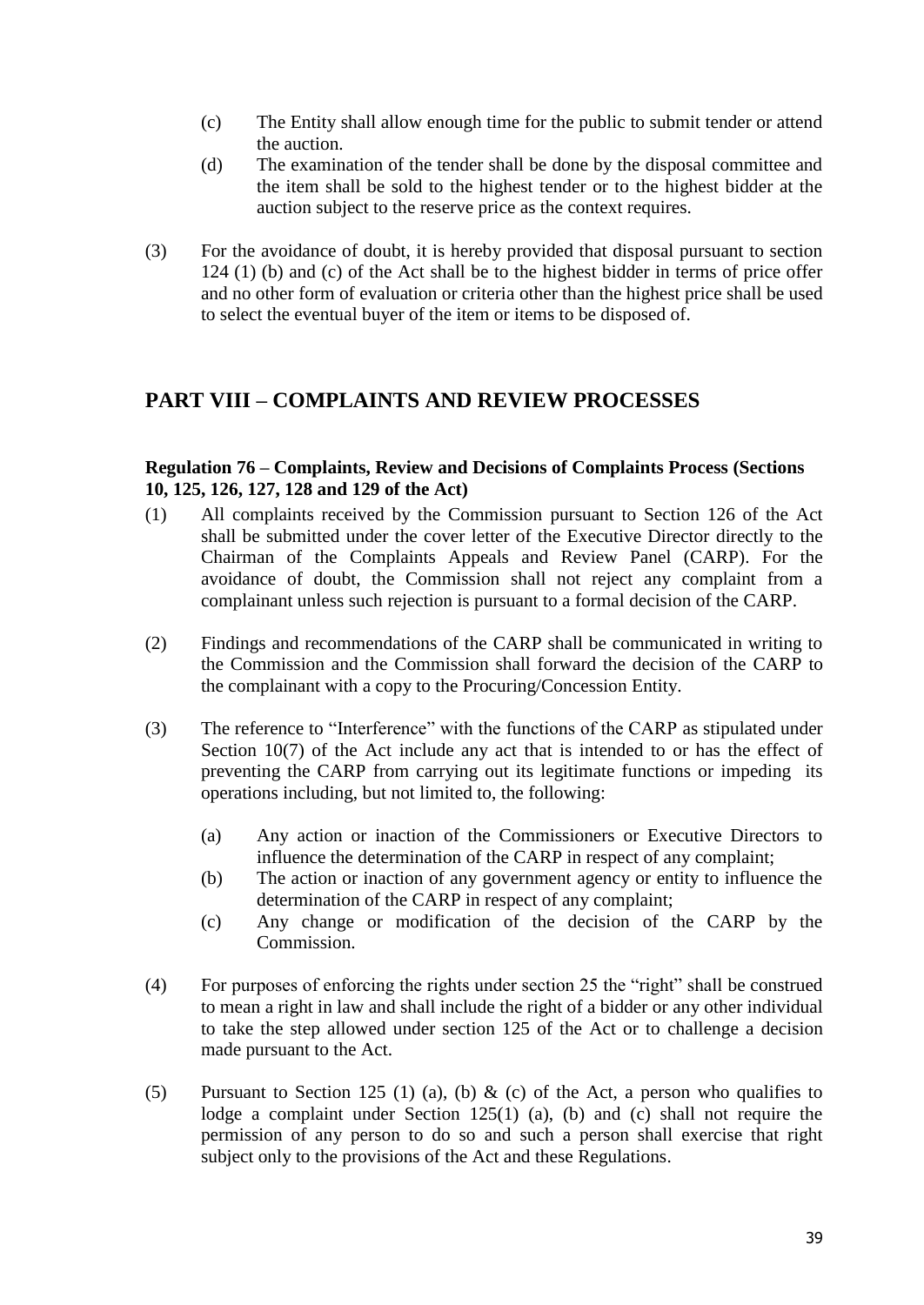(6) The exercise of the right to complaint shall be subject only to restrictions placed under the Act including but not limited to Section 125 (3) of the Act.

#### **Time for Lodging Complaints**

- (7) Complaints shall be lodged no later than twenty-one (21) days after the decision complained against has been made or the act complained against took place.
- (8) Procuring and Concession Entities shall keep records of all complaints received, including the date and time of receipt.
- (9) No complaint shall be entertained unless it complies with the requirement stated in subsection (2) of Section 125 of the Act.
- (10) If a complaint is lodged with the Commission pursuant to the provision for further review under section 126 of the Act, it shall not be entertained unless the complaint was lodged within fourteen (14) days after notification of the decision of the Entity or, in the event the Entity fails to resolve the complaint, within fourteen (14) days of the expiration of the period within which the Entity was to make a decision.
- (11) The Complaints, Appeals and Review Panel shall keep records of applications for review and its decision in accordance with Section 43 of the Act.

#### <span id="page-40-0"></span>**Regulation 77 – Complaints to the Commission (Section 126 of the Act)**

All complaints to the Commission shall be forwarded by the Commission to the Complaints, Appeals and Review Panel (CARP) for further review.

#### <span id="page-40-1"></span>**Regulation 78 - Rules Applicable to the Review Proceedings (Section 128 of the Act)**

- (1) The Head of Entity shall notify all bidders of any complaint received and the decision on the complaint with a copy to the Commission.
- (2) Where a bidder lodges a complaint to the Procuring or Concession Entity and the Entity decides on the complaint a copy of the decision shall be brought to the notice of the Commission.
- (3) Where a complaint has been reviewed by the Complaints, Appeals and Review Panel, the Commission shall notify all bidders of complaints received and the decision on the complaint.

#### <span id="page-40-2"></span>**Regulation 79 - Suspension of Procurement Proceedings (Section 129 of the Act)**

- (1) The instances of "emergency" referred to under Section 129 of the Act include situations which, in the view of the Entity a suspension of the procurement proceedings may result in:
	- (a) inordinate economic loss to the state.
	- (b) threat to public health, welfare, safety or security; or
	- (c) disruption of critical services or program of the government.